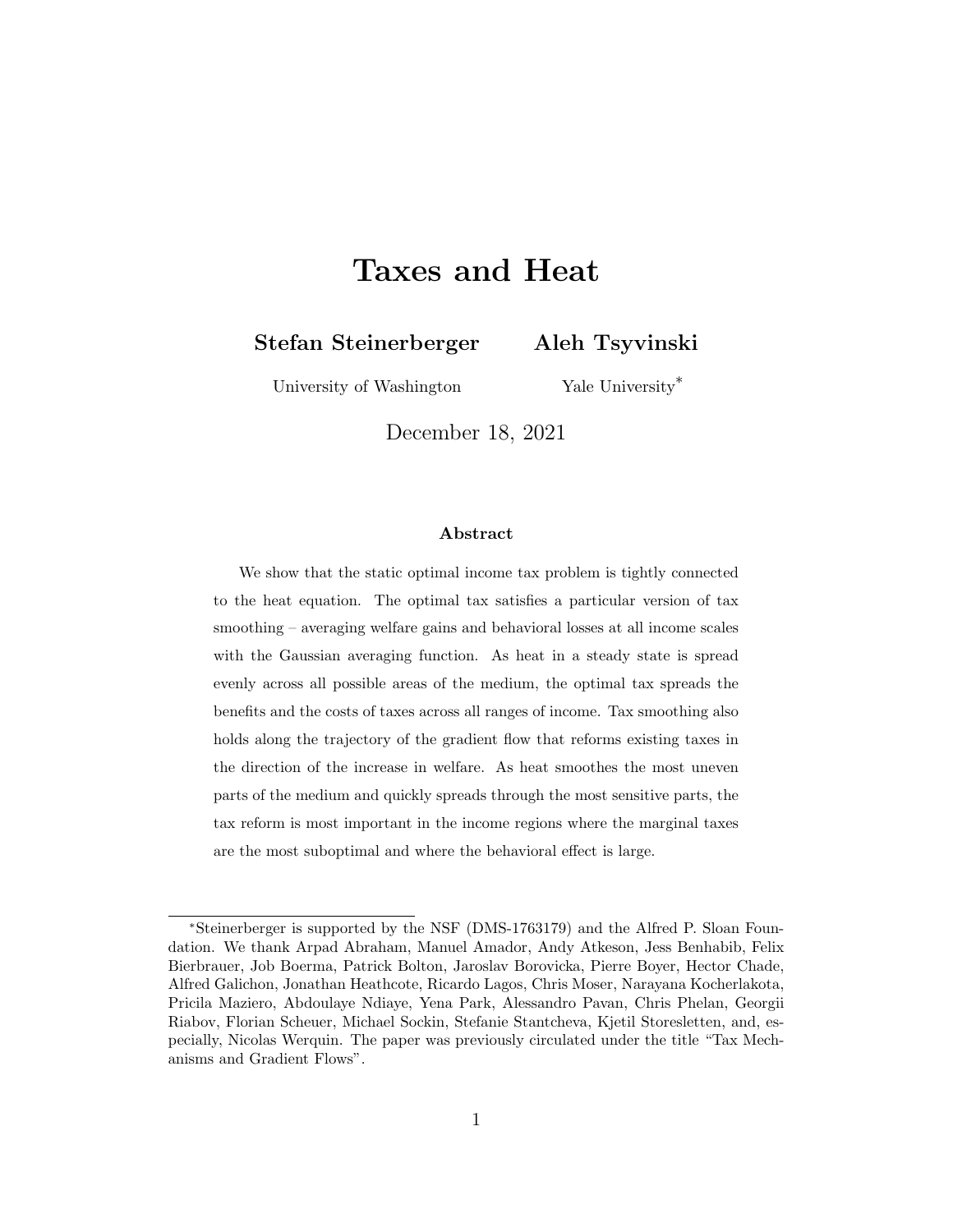## Introduction

One of the classic principles of optimal taxation is smoothing benefits and distortions that taxes create. We show that a particular version of this principle is also an important characteristic of the static optimal nonlinear tax (Mirrlees 1971). The optimal solution of this problem is tightly connected to the heat equation, one of the most well-studied and well-behaved partial differential equations, that possesses strong smoothing properties.

Our first main result shows that the optimal tax satisfies a certain invariance relationship – tax smoothing across different income scales. We show that the equity-efficiency tradeoff is represented by the social planner averaging the social welfare gains of redistribution and the behavioral responses of optimal taxes at all income scales. Just as heat in a steady state is spread evenly across all possible areas of the underlying medium, the optimal tax spreads the underlying costs and benefits of the taxes at all income ranges.

Specifically, the results for the optimal tax are as follows. It is well known that the optimal tax is characterized by a second-order ordinary differential equation. We associate with that equation a heat kernel which is a solution to the heat equation, the second-order partial differential equation that shows how heat diffuses in a medium. The steady state of this heat equation is the optimal tax. We show that the optimal tax at any given income satisfies the invariance relationship – it is determined as a weighted average of the welfare gains and the weighted average of the optimal taxes at other incomes. This proposition states that the central tradeoff of the optimal Mirrlesean taxation, the equity versus efficiency tradeoff, is represented in a particular way. Similarly to heat spreading evenly across all areas of a medium, the planner wants to spread benefits and the costs of taxes across all possible income ranges. We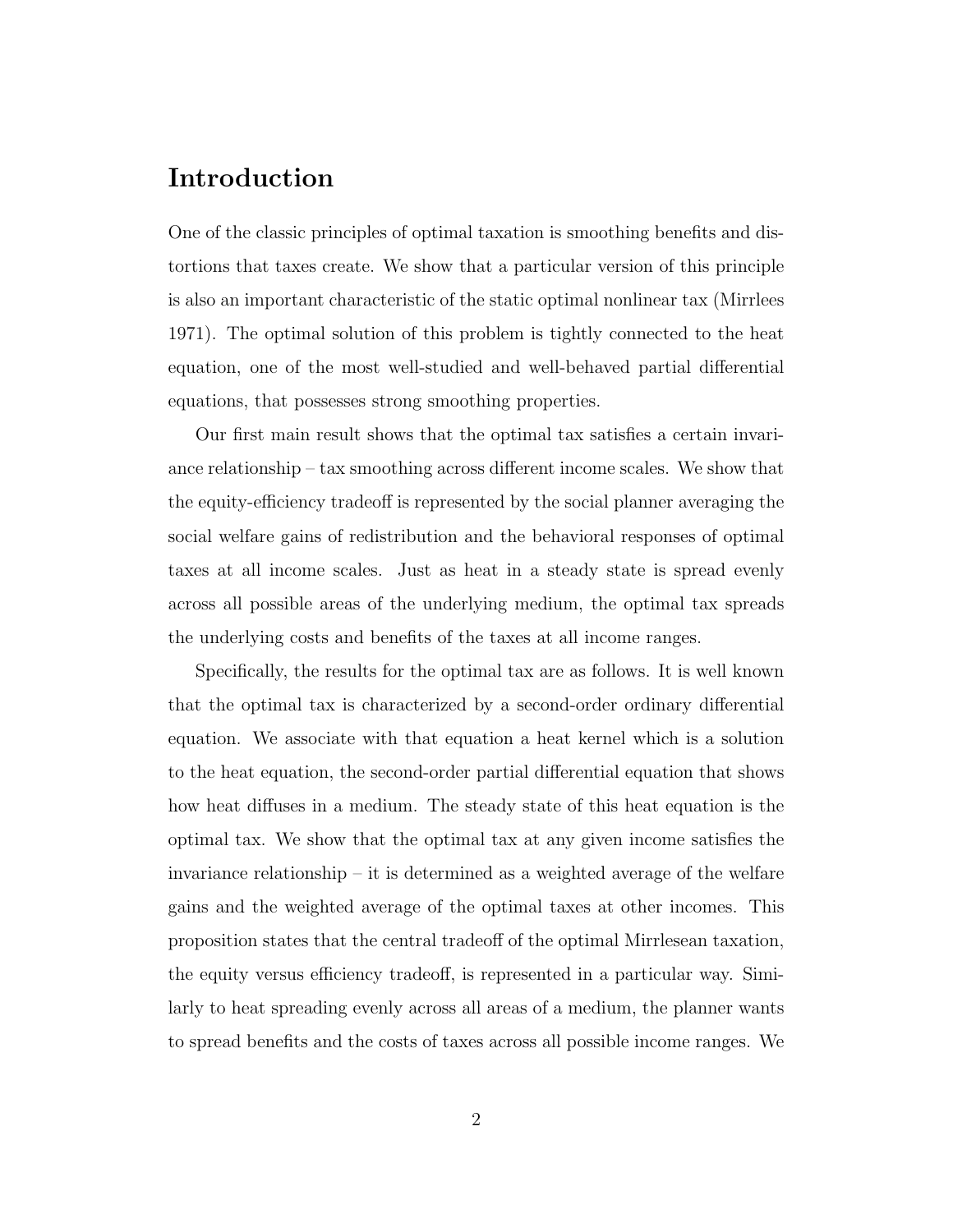show that the averaging function behaves like a Gaussian and, hence, possesses strong smoothing properties. For any income range, we provide a Gaussian upper bound that shows that the heat kernel decays as the Gaussian so that the more distant incomes are exponentially downweighted. For the small scale asymptotics, when averaging is done over the small neighborhood of incomes, the heat kernel is essentially the Gaussian. Different scales are represented by the wider Gaussians that are connected to each other by gradually encompassing larger ranges of incomes. In other words, the equity-efficiency tradeoff is smoothed at every income range similarly to heat spreading evenly across all possible ranges in a medium.

Our second set of results show that smoothing holds also for the tax reform of any initial (optimal or suboptimal) tax function and identifies the most important areas of such reform. We construct a gradient flow tax reform that changes the underlying tax function in the direction of the steepest descent of the change in the social welfare and show that it is a heat equation. The optimal tax is the steady state of this gradient flow. We prove that the shortterm reform, that is the small-time behavior of the gradient flow, is such that the evolved tax is equal to the Gaussian average of the welfare gains and the Gaussian average of the taxes at other incomes. Intuitively, a heat equation diffuses initial temperature such that at each point of the medium the new temperature distribution is a Gaussian average of the nearby points of the initial distribution and, hence, is smoothed over. In our taxation context, the short-term tax reform similarly smoothes the equity and efficiency considerations by taking a Gaussian average of the welfare gains and the behavioral effects at the nearby incomes.

We then show that the short-term tax reform is most important in the income regions where either the marginal taxes are far from the short-term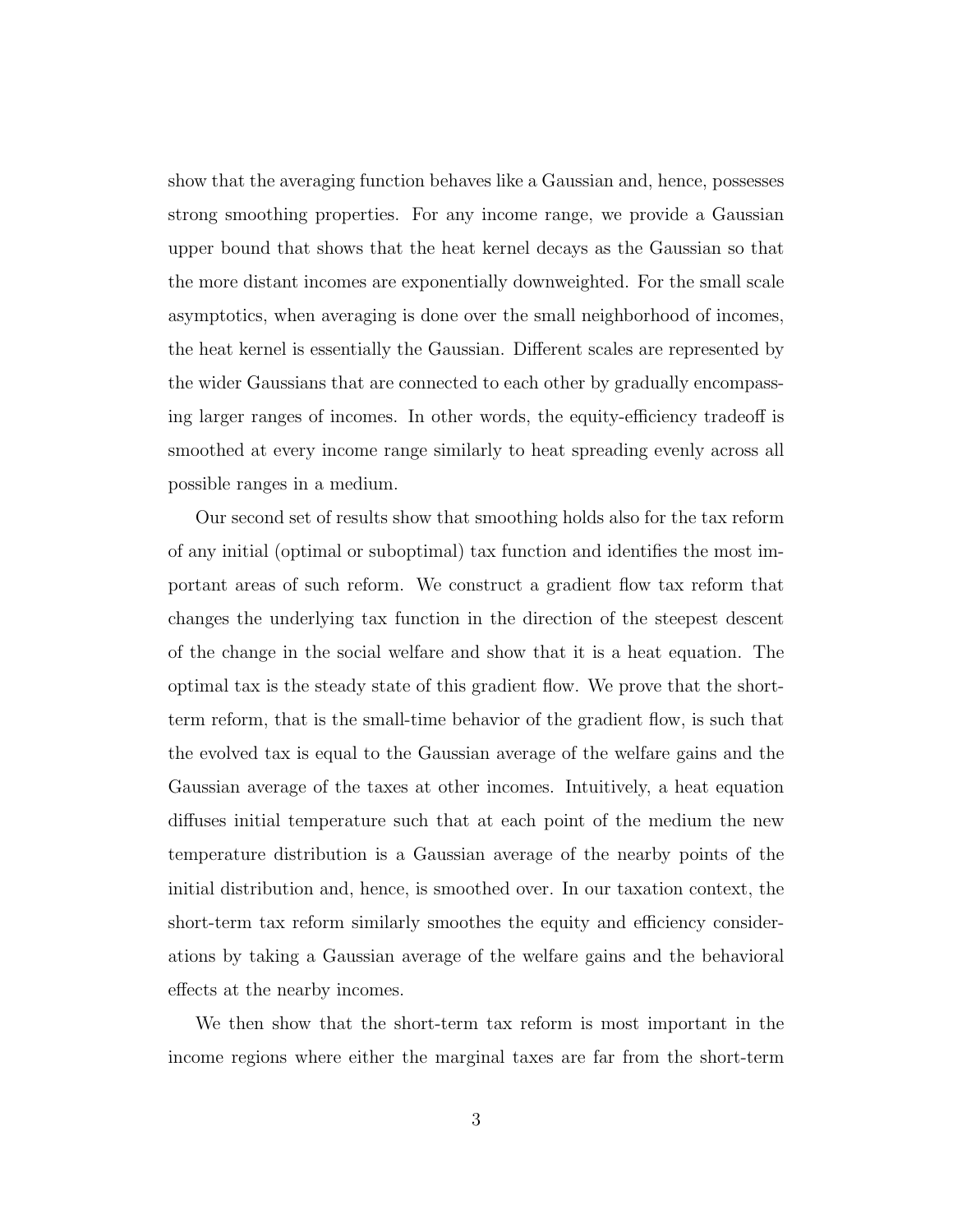optimum or where the behavioral effects determined by the elasticity and the density of incomes are large. The intuition for this result is as follows. The heat equation diffuses heat starting from its initial distribution and smoothes the most uneven and the most conductive points. The most uneven points are given by those areas where the differences in the initial temperature are the largest, that is, where the derivative of the initial temperature distribution is the largest. In our taxation context, these uneven points are given by the areas of income where the marginal taxes under the current systems differ significantly from the short-term optimum. The points of the high conductivity are the most sensitive points of the medium for heat diffusion. In the taxation context, those are the areas where the behavioral responses of taxes are the largest.

We now briefly discuss the related literature. The smoothing results for optimal taxes that we derive provides a different perspective on the representation of the classic equity-efficiency tradeoff. Similarly to the ABC formulas of Diamond (1998) and Saez (2001), the key determinants of the optimal tax are the elasticities, social marginal utility of income, and the density of incomes but our results highlight the underlying new smoothing properties. While tax smoothing is present in various forms in optimal taxation literature, the result that it happens at every income scale in a unified way and is done with the Gaussian is new.

Our paper is also a generalization of Tirole and Guesnerie (1981) who construct a process for linear taxes based on gradient projections, leading to an ordinary differential equation. The environment with nonlinear taxes is significantly more challenging as now the whole tax function is evolved as opposed to just one linear tax. We therefore have the steepest descent path in a space of functions that corresponds to a partial differential equation.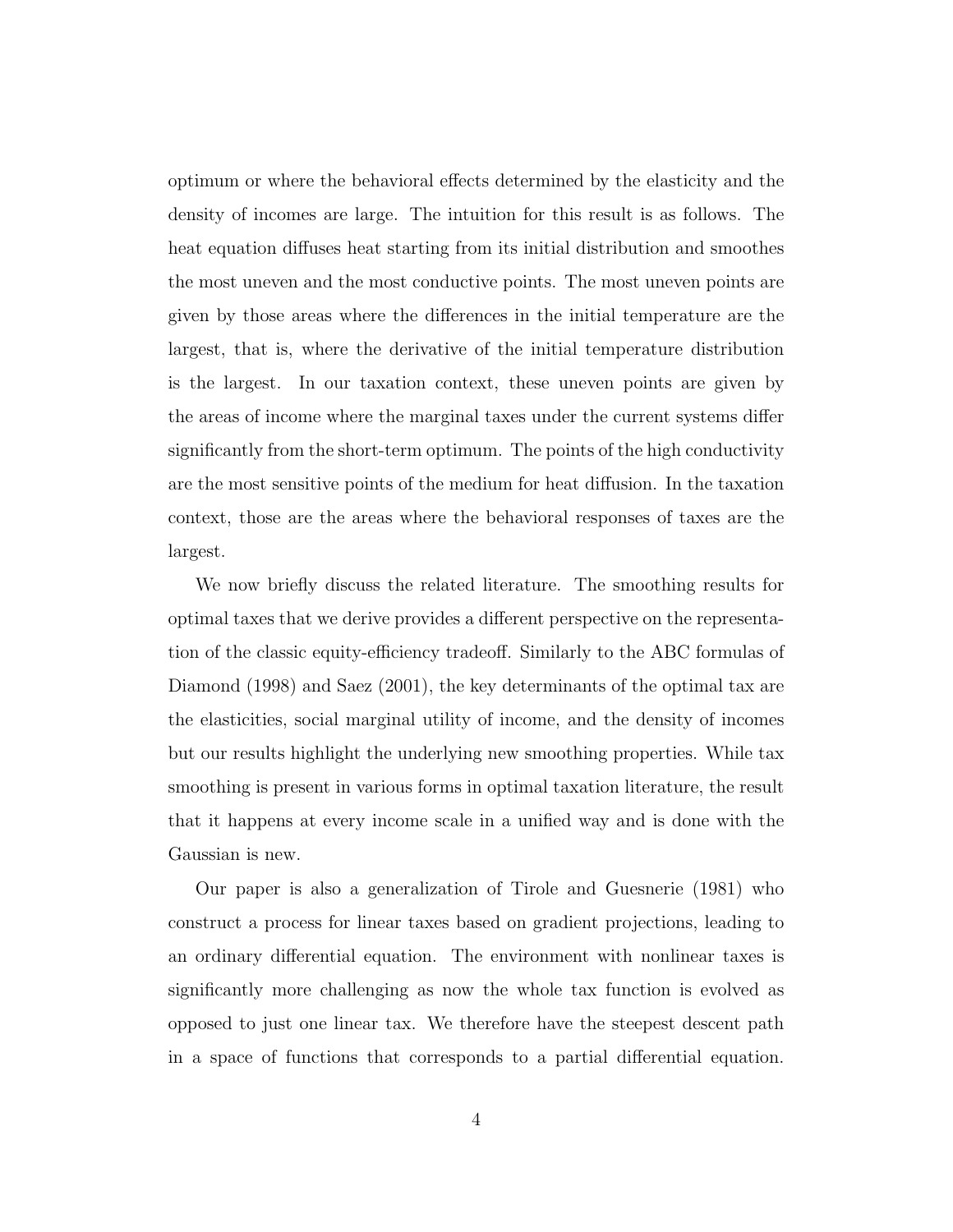The construction of the gradient flow of the tax reforms follows the variational approach to taxation that considers a potentially suboptimal tax and proceeds with varying it locally to derive the formulas for the effects of the tax reforms.<sup>1</sup> The gradient flow tax reform that we analyze is a dynamical process that corresponds to the variational approach. We show that the optimal tax is the stationary point of the gradient flow and is invariant under averaging.

Sonnenschein (1981, 1982) and Artzner, Simon, and Sonnenschein (1986) derive a heat equation as a gradient process of the firms adjusting the commodity they produce by maximizing the rate of change in profit subject to a quadratic cost of adjustment. McCann (2014) argues that this result is a precursor to some of the results on the gradient flows in the optimal transport literature. Some of the techniques that we use have parallels in the optimal transport literature (see, e.g., Villani (2003)) in which there is a renewal of interest in economics (see, e.g., early work of Chiappori, McCann, and Nesheim (2010), a comprehensive book by Galichon (2016), or a review in the context of matching models by Chiappori and Salanie (2016)). Bolton and Harris (2010) associate a dynamic risk sharing rule with that of the static problem and obtain an elegant asymptotic expansion of the dynamic problem around a myopic optimum showing how the static problem is modified by the dynamic correction terms.

<sup>1</sup>See, e.g., Saez (2001), Kleven and Kreiner (2006), and Golosov, Tsyvinski, and Werquin (2014) for the methodology; Kleven, Kreiner, and Saez (2009) and Jacquet and Lehmann (2015) for the analysis of the multidimensional types; Saez and Stantcheva (2016) and Bierbrauer and Boyer (2018) for the political economy context; Sachs, Tsyvinski, and Werquin (2016) and Scheuer and Werning (2016) for the analysis in general equilibrium; Saez and Stantcheva (2018) for capital income taxation; Garrett and Pavan (2015) and Moser and de Souza e Silva (2019) for examples of a variational approach in mechanism design settings.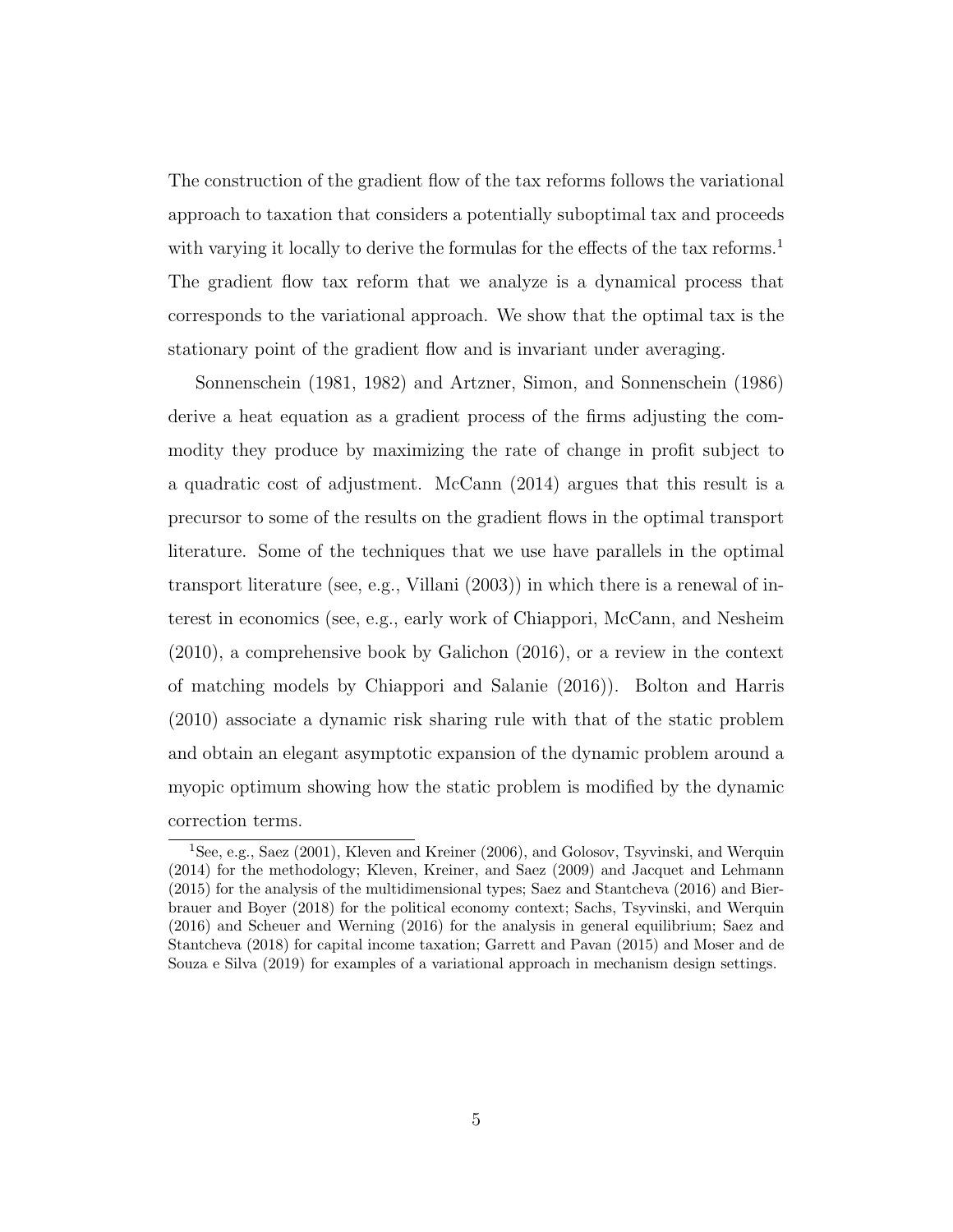## 1 Environment

We start by presenting a standard economic environment of taxation with heterogenous agents.

Agents are characterized by an exogenous and fixed productivity type  $\theta \in$  $\Theta \subset \mathbb{R}_+$ . Preferences over consumption c and labor effort l are represented by the utility function  $U(c, l) = u(c) - v(l)$ , where u is utility of consumption and is twice continuously differentiable, increasing and strictly concave; disutility of labor effort  $v$  is twice continuously differentiable, increasing and strictly convex. The government levies a tax liability  $T : \mathbb{R}_+ \to \mathbb{R}$  which can be an arbitrarily non-linear function of the individual's labor income  $y = \theta l$ . The agent's budget constraint is  $c = y - T(y)$ .

The optimization problem of an individual with type  $\theta$  reads:

$$
\max_{y \ge 0} \quad u(y - T(y)) - v\left(\frac{y}{\theta}\right). \tag{1}
$$

We denote the argmax of this problem by  $y(\theta, T) \in \mathbb{R}_+$ . For ease of notation, when there is no ambiguity we remove the argument  $T$  from this variable and write it as  $y(\theta)$ .

Assuming that the tax function  $T$  is continuously differentiable, labor income  $y(\theta)$  is characterized by the first-order condition:

$$
u'(y(\theta) - T(y(\theta))) (1 - T'(y(\theta))) = v'\left(\frac{y(\theta)}{\theta}\right) \frac{1}{\theta}.
$$
 (2)

We assume that no individual  $\theta$  is indifferent between two or more incomes in the initial equilibrium: for all  $\theta$ , the individual problem (1) has a unique global maximum given the tax system  $T$ . It is straightforward then to show that there is a one-to-one map between productivity types  $\theta$  and pre-tax incomes  $y(\theta)$ .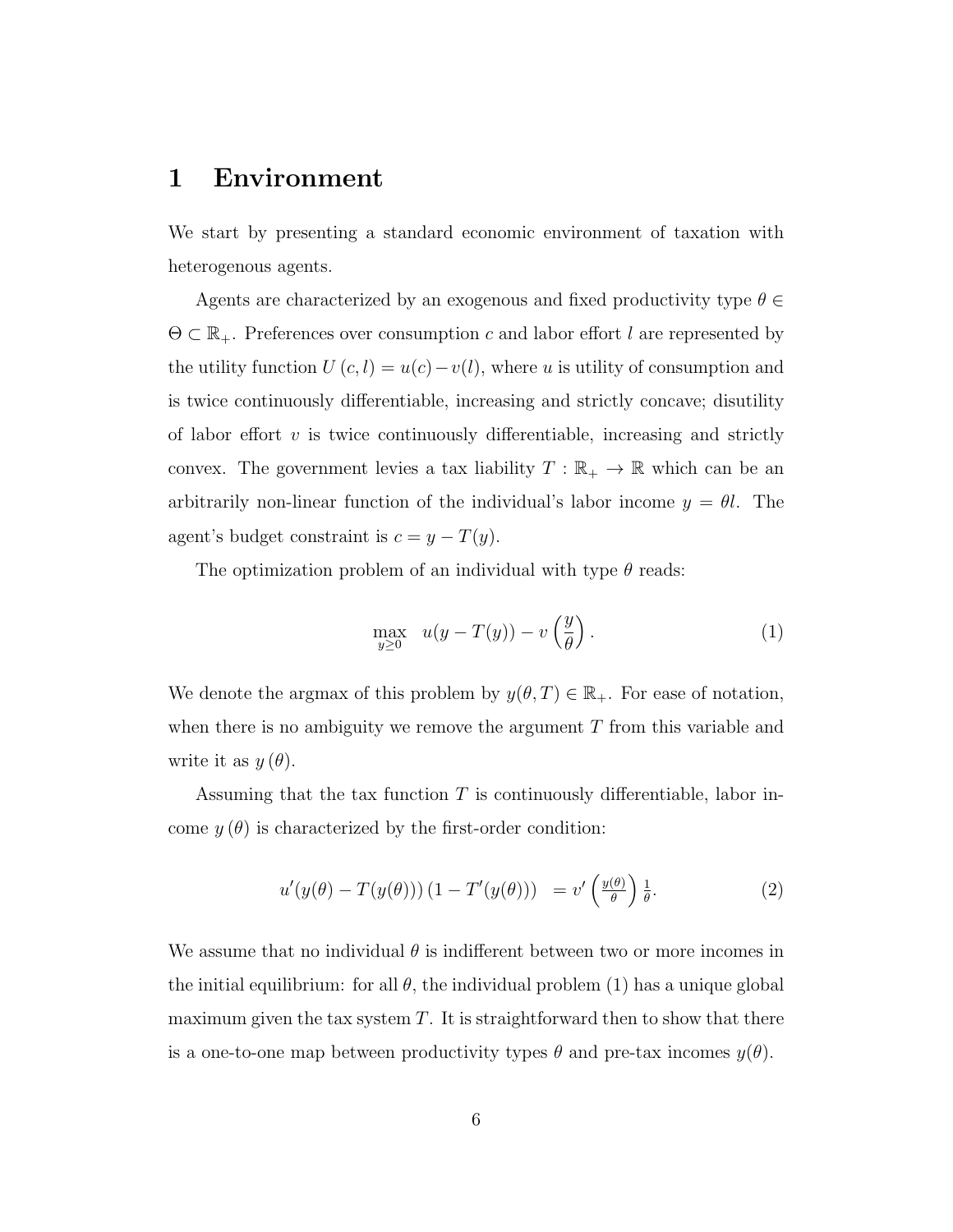We denote by  $H(\theta)$  the c.d.f. of  $\theta \in \Theta$ , and by  $h(\theta)$  the corresponding density function. We assume that the set  $\Theta$  is a compact interval of  $\mathbb{R}_+$ , and that the density of types h is equal to zero at the boundaries of  $\Theta$ . We also denote by  $\Phi(y)$  and  $\phi(y)$  the c.d.f. and the p.d.f. of incomes  $y \in Y \subset \mathbb{R}_+$ . We assume that the density of incomes  $\phi$  is continuous and bounded away from zero on any finite interval  $[y, \bar{y}] \subset Y$  with  $y > 0$ .<sup>2</sup>

We define social welfare given the tax function  $T$  as follows:

$$
W(T) = \int_{\Theta} (u (y(\theta) - T(y(\theta))) - v(\frac{y(\theta)}{\theta})) h(\theta) d\theta + \int_{\Theta} T(y(\theta)) h(\theta) d\theta, (3)
$$

The first integral on the right-hand side of (3) is the social objective, given by the sum of individual utilities. We are assuming that the government is utilitarian and weighs the utility of each agent equally. The second integral is the government tax revenue. We are assuming that the marginal cost of public funds is equal to one and that any extra government revenue is redistributed (e.g., lump-sum) raising the social welfare by one. All of the terms in this expression take into account the optimization behavior of individual agents and are defined over  $y(\theta)$ , the solution to (2).

## 2 Tax reforms and optimal taxation

In this section we define a notion of local tax reforms, and derive their effects on individual behavior and social welfare. We then derive the formula for the optimal tax. All of the results in this section are standard in the literature.

<sup>2</sup>Our results can be straightforwardly generalized to the case of types and incomes in the whole space  $\mathbb{R}_+$  by using an increasing sequence of compact sets  $\Theta, Y \subset \mathbb{R}_+$ .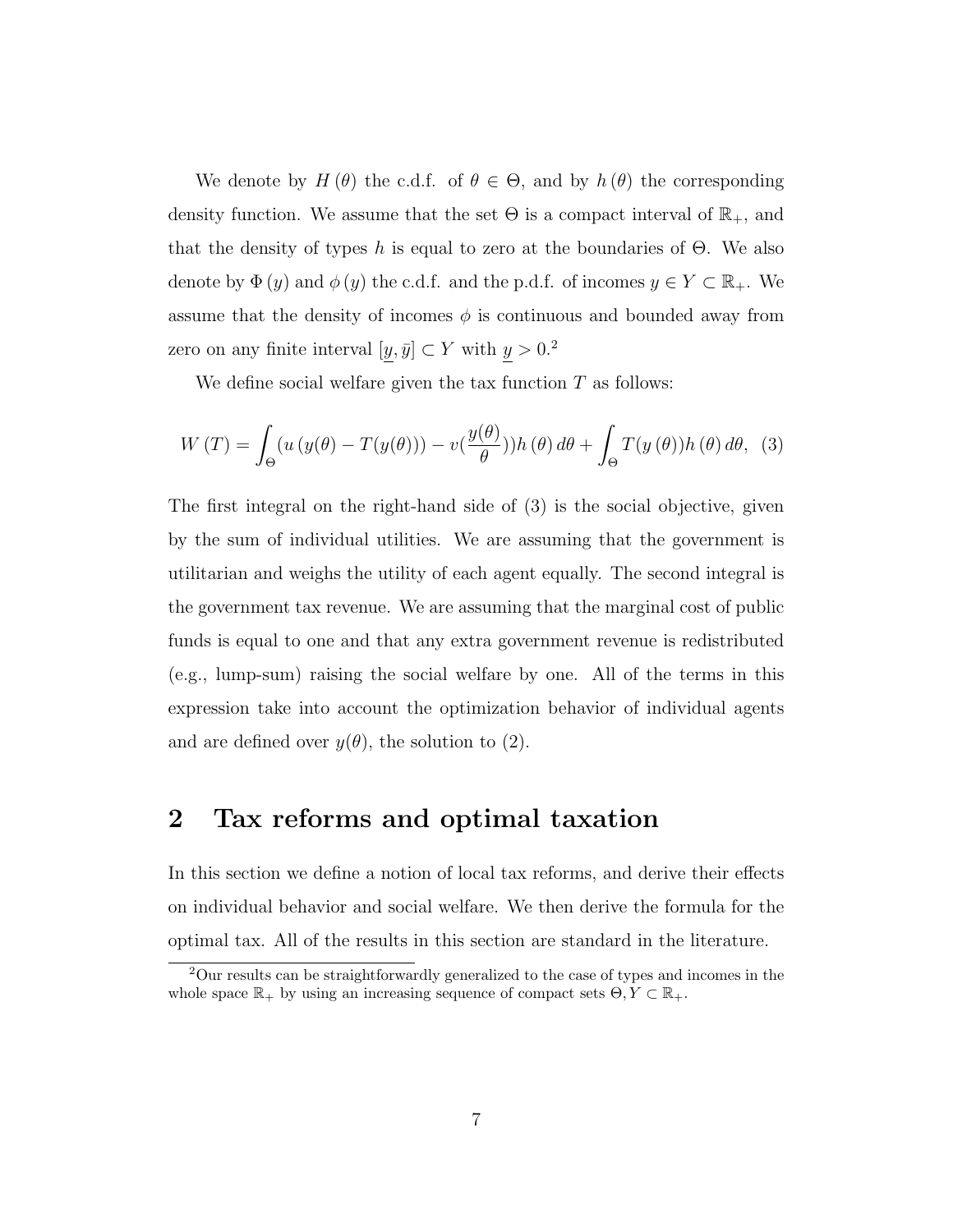#### 2.1 Variations of taxes

We define a direction of the reform of the tax function  $T$  as a continuously differentiable function  $\hat{T}: \mathbb{R}_+ \to \mathbb{R}$ . The perturbed tax function is then  $T + \mu \hat{T}$ , where  $\mu > 0$  is the size of the reform in the direction  $\hat{T}$ .

We now derive the first-order changes in individual labor income  $y(\theta)$  and social welfare  $W(T)$  in response to the tax reform  $\mu\hat{T}$  as  $\mu \to 0$ . That is, we compute the Gateaux derivatives of the functionals  $T \mapsto y(T), W(T)$ , defined (for a generic functional  $\Psi(T)$ ) by:

$$
\delta\Psi(T,\hat T) \equiv \lim_{\mu \to 0} \frac{\Psi(T+\mu\hat T) - \Psi(T)}{\mu}.
$$

Lemma 1 describes the impact of a tax reform  $\hat{T}$  of the tax schedule  $T$  on individual income choices. Lemma 2 describes the impact of a tax reform  $\hat{T}$ of the tax schedule  $T$  on social welfare. The proofs of both of these results are standard in the literature.

**Lemma 1.** The Gateaux derivative of the individual income  $y(\theta)$  in the direction  $\hat{T}$  is given by:

$$
\delta y(\theta) = -\varepsilon(y(\theta))\hat{T}'(y(\theta)) - \eta(y(\theta))\hat{T}(y(\theta)), \tag{4}
$$

with the expressions for  $\varepsilon(y)$  and  $\eta(y)$  given in the Appendix.

Formula (4) shows that the shift in the choice of income of individual  $\theta$  due to the tax reform is given by the sum of two terms. The first is the change in the agent's marginal tax rate implied by the reform,  $\hat{T}'(y)$ , multiplied by his labor income adjustment in response to this tax change (taking into account the non-linearity of the initial tax schedule),  $\varepsilon(y)$ . The second term in (4)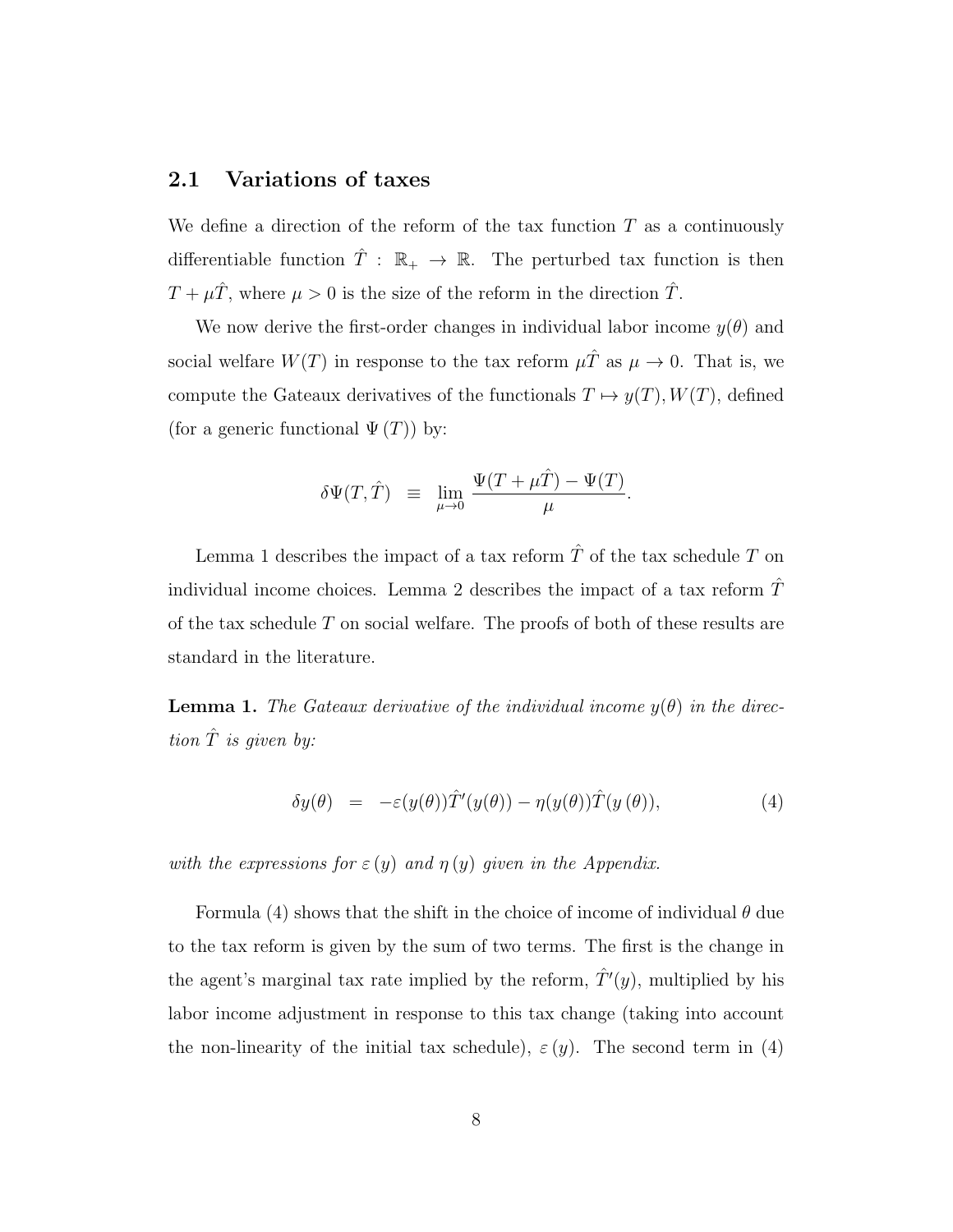is the change in the absolute tax payment faced by the agent due to the reform,  $\hat{T}(y)$ , multiplied by his labor income change due to the income effect,  $\eta(y)$ . The labor elasticity  $\varepsilon$  and the income effect  $\eta$  along the nonlinear budget constraint are discussed in details in Jacquet and Lehmann (2015) and Scheuer and Werning (2017) and the expressions for them are given in the Appendix.

The next proposition describes the impact of a tax reform  $\hat{T}$  of the tax schedule T on the social welfare.

**Lemma 2.** The Gateaux derivative of the social welfare functional  $W(T)$  in the direction  $\hat{T}$  is given by

$$
\delta W(T, \hat{T}) = \int_{Y} (1 - \gamma(y)) \phi(y) \hat{T}(y) dy - \int_{Y} T'(y) \varepsilon(y) \phi(y) \hat{T}'(y) dy, (5)
$$

with the expression for  $\gamma(y)$  given in the Appendix.

Formula (5) shows that the total first-order effect of the tax reform  $\hat{T}$ on social welfare  $W$  is given by the sum of two terms. The first integral is the social utility gain. Specifically, for each dollar of revenue raised by the increase in the tax payment  $\hat{T}(y)$  at income y, social welfare is lowered by the social marginal utility of income  $\gamma(y)$ . The social marginal utility of income is defined in the appendix and is given by the social marginal welfare weight (Saez and Stantcheva 2015) net of the revenue loss due to the income effect. Summing over all incomes y using the density of income  $\phi$  yields the first term in the right-hand side of (5). The second term is the excess burden, or deadweight loss, from the tax reform. Specifically, an increase in the marginal tax rate at income y by  $\hat{T}'(y)$  lowers the labor income of these agents by  $\varepsilon(y)$ , by construction of the elasticity of labor supply, which in turn reduces government revenue by the fraction  $T'(y)$  of this income loss. Summing over all incomes  $y$  yields the second integral in  $(5)$ .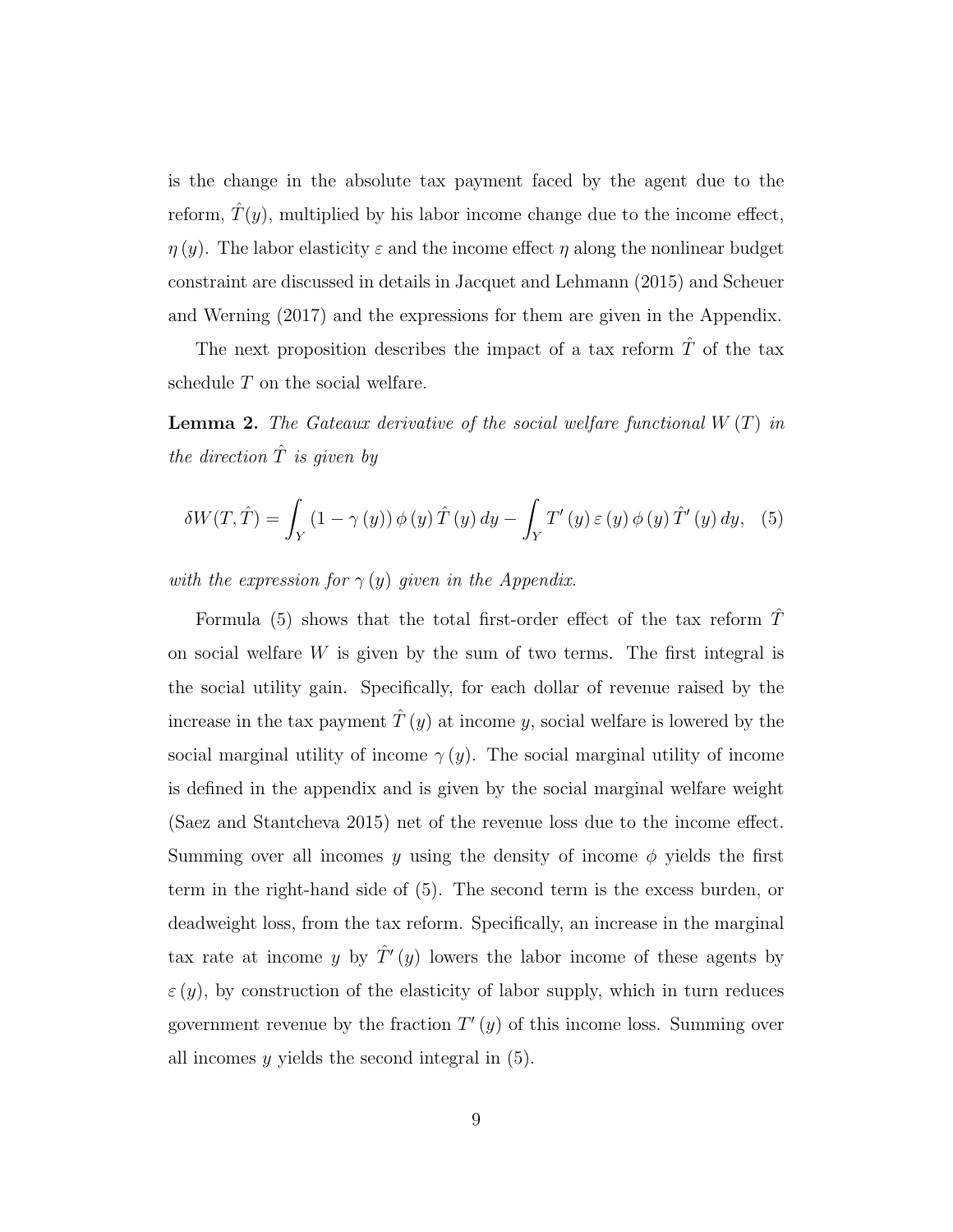#### 2.2 Optimal Tax

Proposition 1 provides a formula for the welfare effects of any tax reform  $\hat{T}$ in the economy starting from any, optimal or suboptimal, tax schedule  $T$ . As a by-product, we obtain a characterization of the optimal tax schedule  $T_*$  by imposing that no tax reform has a positive first-order effect on social welfare, i.e.  $\delta W(T_*, \hat{T}) = 0$  for all  $\hat{T} : \mathbb{R}_+ \to \mathbb{R}$ . Let  $\varepsilon_*(y)$ ,  $\gamma_*(y)$  and  $\phi_*(y)$  denote the elasticity of labor supply, the social marginal value of income and the density of incomes given that the optimal tax schedule  $T_*$  is implemented. Assume furthermore the boundary conditions  $T'(y) \varepsilon (y) \phi (y) = T'(\bar{y}) \varepsilon (\bar{y}) \phi (\bar{y}) = 0.$ Integrating by parts the Gateaux differential of the social welfare (5)

$$
\delta W(T, \hat{T}) = \int_Y \hat{T}(y) (1 - \gamma(y)) \phi(y) dy + \int_Y \hat{T}(y) \frac{d}{dy} (T'(y) \varepsilon(y) \phi(y)) dy,
$$

and setting it to zero for any  $\hat{T}(y)$  yields the equation for the optimal tax:

$$
0 = (1 - \gamma_*(y)) \phi_*(y) + \frac{d}{dy} (T'_*(y) \varepsilon_*(y) \phi_*(y)).
$$
 (6)

In the Appendix, we show that equation (6) is identical to the optimal tax formulas of Diamond (1998) and Saez (2001).

## 3 Smoothing properties of optimal taxes

The optimal tax in (6) is given by a solution to the second order differential equation in the tax T as the derivative  $\frac{d}{dy}(T'(y))$  appears in the equation for the optimum. It is known that the properties of the equations of this type can be studied using an object called the heat kernel or the fundamental solution to the heat equation (Grigor'yan 2009).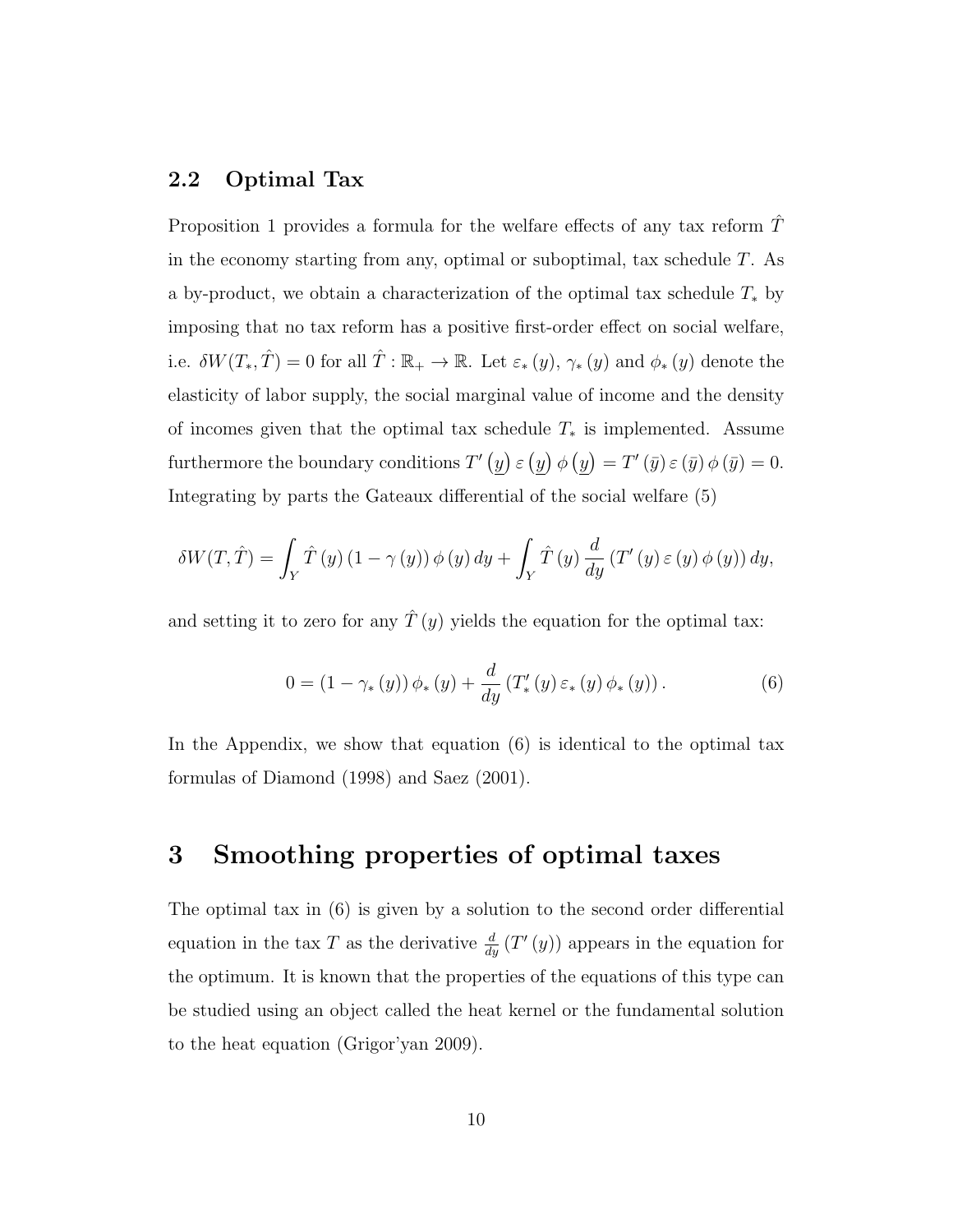**Definition.** The heat kernel  $q_t(x, y)$  is given by the solution to the heat equation

$$
\frac{\partial}{\partial t}q_t(x,y) = \frac{\partial}{\partial y}\left(\varepsilon_*(y)\,\phi_*(y)\,\frac{\partial}{\partial y}q_t(x,y)\right),\tag{7}
$$

and  $\lim_{t\to 0} q_t(x, y) = \delta(x - y)$ , where  $\delta$  is a Dirac delta function.

What is the heat kernel and why it may be useful for deriving the properties of the optimal taxes? Originally, the heat equation (7) was motivated and used for studying of the evolution of heat in a medium over time. However, for our application, we want to think of it somewhat differently – as a family of averaging functions over different scales of incomes. Consider, for example, the averages of the optimal taxes  $\int_Y q_t(x, y) T_*(y) dy$  at different scales t for a given income x. Here, the average is taken from the point of view of income x, weighting all different incomes  $y \in Y$  by the weight  $q_t(x, y)$ . We will show that the parameter  $t$  of the heat kernel determines the scale of averaging. Intuitively one can think of the scale as determining how much the average is weighting incomes y which are more distant from a given income  $x$ . As a concrete example, suppose the income  $x$  is \$100 thousand dollars and all the taxes are 100 percent. At scale  $t = 0$ , the kernel, being a Dirac delta function at x, puts the weight  $q_{t=0}$   $(x = $100, y = $100) = 1$  on income x, and the average is just  $x = $100$  thousand. The larger scales may average and encompass a wider set of incomes around x. For example, at scale  $t = 1$ , the kernel may put the weight 0.5 on income \$100 thousand and the weights of 0.25 each on incomes \$50 thousand and \$150 thousand:  $q_{t=1} (x = $100, y = $100)$  = 0.5,  $q_{t=1} (x = $100, y = $50) = 0.25, q_{t=1} (x = $100, y = $150) = 0.25.$  The average is then given by  $0.25 \times $50 + 0.5 \times $100 + 0.25 \times $150 = $100$ . The larger scales t may put more weight on more distant incomes. We can thus, for a given point x, understand  $q_t(x, y)$  as a family of weighting functions in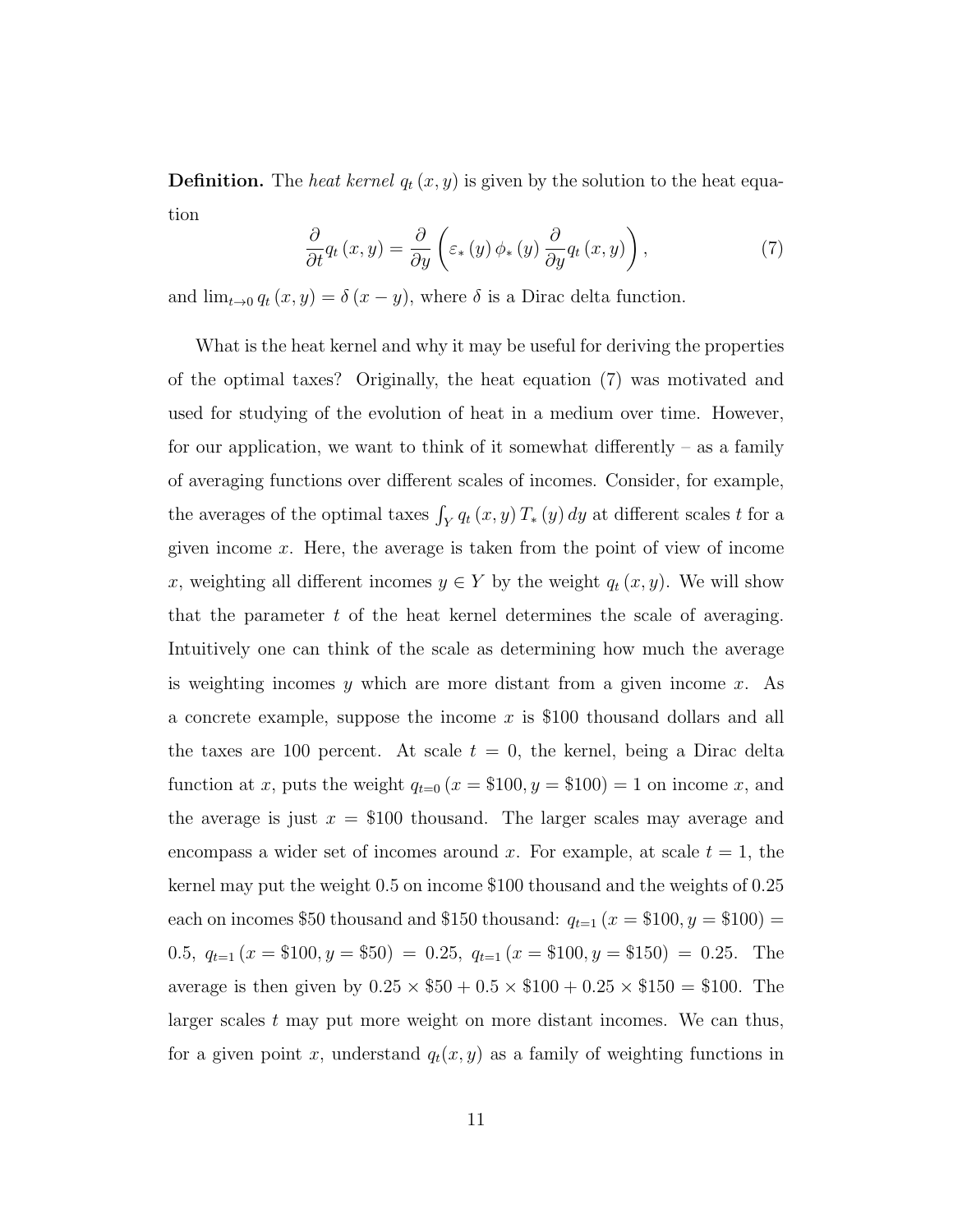the variable  $y$  parametrized by the scale  $t$ .

There are three basic properties of the heat kernel: (1)  $q_t(x, y) \geq 0$ , (2)  $q_t(x, y) = q_t(y, x)$ , and (3) preservation of integral mass  $\int_Y q_t(x, y) dy = 1$ . At this stage, the weighting function  $q_t(x, y)$  may be rather arbitrary. For example, it can put some very high weight on a particular distant income, say, \$1 million. Moreover, the functions  $q_t(x, y)$  may be completely disconnected from each other for different scales t. For example, at scales  $t = 0$  and  $t = 1$ they may behave as in the example above, putting more weight on the distant incomes y, but at scale  $t = 3$  it may put weight on some completely different incomes.



Figure 1: The heat kernel  $q_t(x, y)$  for various scales t (smaller scales correspond to larger maxima).

The main result of this section is that, because the optimal tax  $T_*$  solves the equation (6), the weighting function  $q_t(x, y)$  and the averages of the taxes have particularly well-defined properties. First, we show that the weighting function is not arbitrary and behaves similarly to the Gaussian as in Figure 1. That is, for a given  $t$ , the weighting function puts the bulk of the weight on some neighborhood of income  $x$ , exponentially downweghting more distant incomes – thus having the interpretation of scale. Second, the kernels at different scales t are tightly connected to each other. Overall, the key property of this family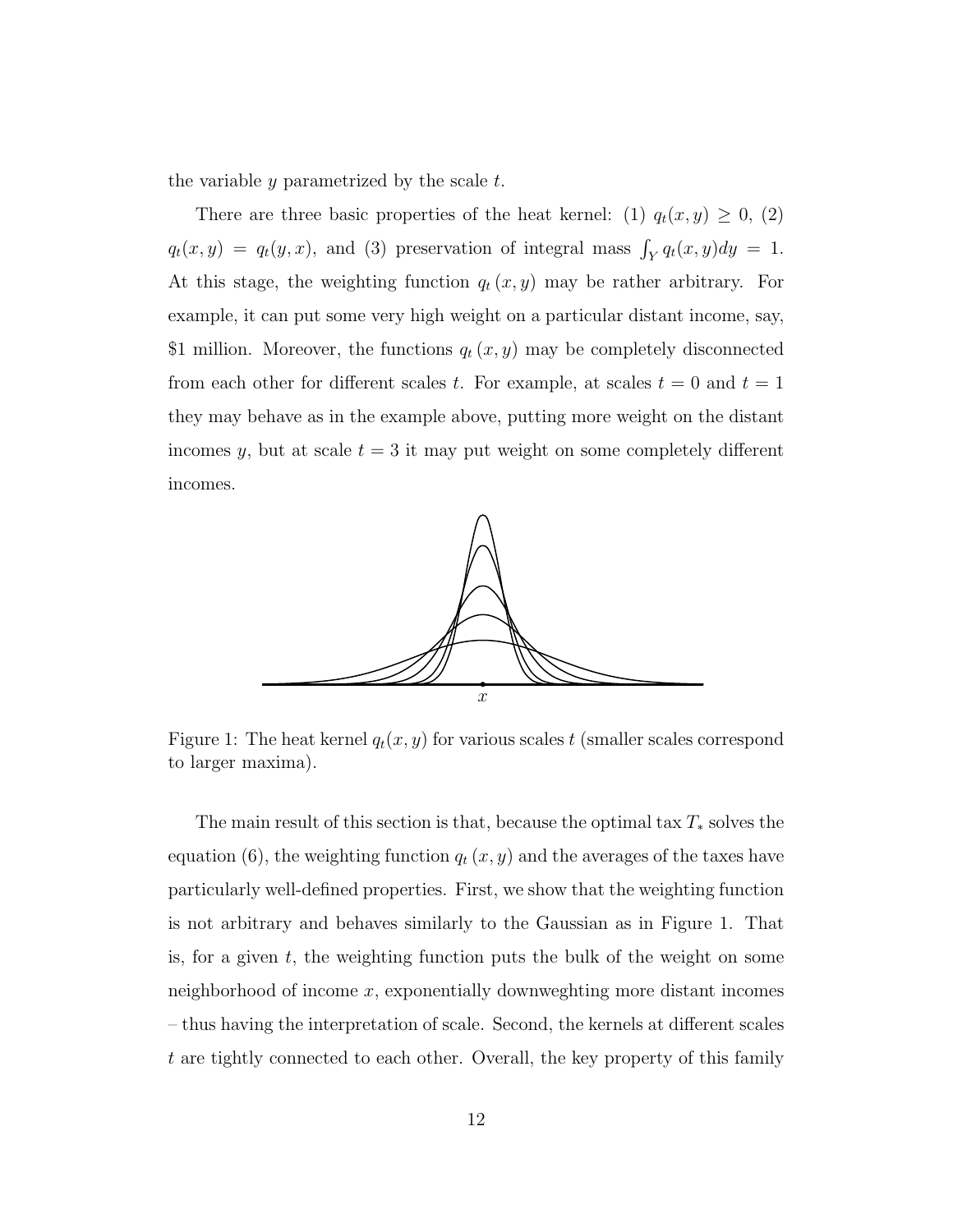of Gaussian weighting functions is the strong smoothing behavior over different income ranges.

We now show these properties of the optimal taxes.

**Proposition 1.** (Smoothing for the optimum). (1) The optimal tax  $T_*(y)$  is invariant under the heat kernel  $q_t(x, y)$  given by (7), for any  $x \in Y$  and any  $t > 0$ :

$$
T_{*}(x) = \int_{0}^{t} \int_{Y} q_{s}(x, y) (1 - \gamma_{*}(y)) \phi_{*}(y) dy ds + \int_{Y} q_{t}(x, y) T_{*}(y) dy.
$$
 (8)

(2) The heat kernel (7) satisfies a Gaussian upper bound, for any  $t > 0$ :

$$
q_t(x,y) \le \frac{c_1}{\sqrt{t}} \exp\left(c_2 t\right) \exp\left(-c_3 \frac{(x-y)^2}{t}\right),\,
$$

for some positive constants  $c_1$ ,  $c_2$ ,  $c_3$ ;

(3) For  $t \to 0$ ,

$$
q_t(x,y) \sim \frac{1}{\sqrt{4\pi\sigma_*(x)t}} \exp\left(-\frac{\left(y-x-\sigma'_*(x)\,t\right)^2}{4\sigma_*(x)\,t}\right),\,
$$

where  $\sigma_*(x) = \varepsilon_*(x) \phi_*(x);$ 

(4) For all points x, y and all scales  $t, s > 0$ , the heat kernels are connected across all scales and satisfy the semigroup property:

$$
q_{t+s}(x,y) = \int_Y q_t(x,z)q_s(z,y)dz.
$$

This proposition states that the central tradeoff of the optimal Mirrlesean taxation – the equity versus efficiency tradeoff is represented in a particular way. The redistributional (equity) considerations and the deadweight loss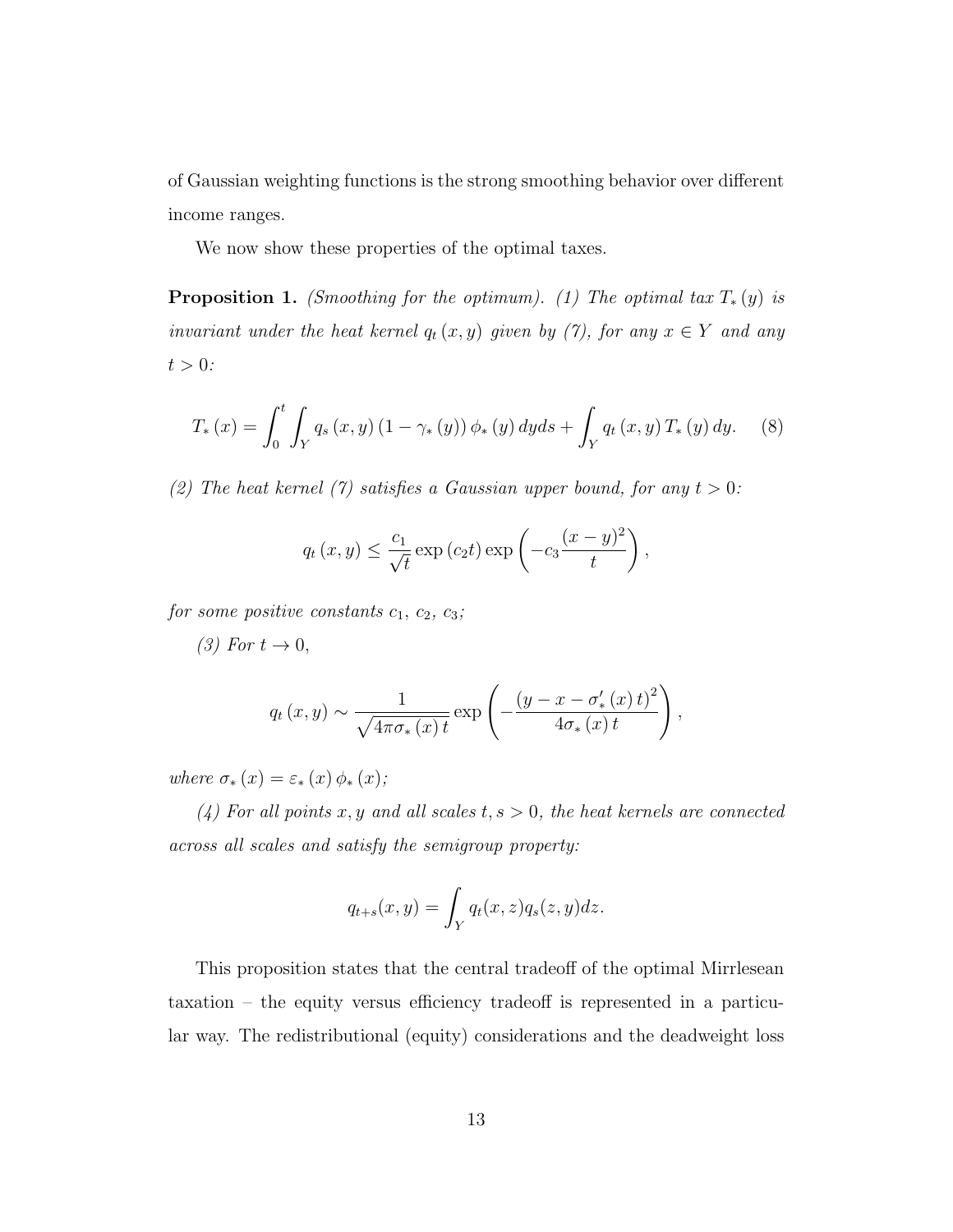(efficiency) are averaged and, hence, smoothed over all incomes with the specific weights given by the Gaussian. Intuitively, heat spreads evenly across all ranges of the underlying medium in the steady state. In our taxation context, the planner wants to spread the benefits and the costs of the optimal taxes across all possible income ranges.

Part (1) of the proposition describes the optimal tax  $T_*(x)$  as resolving the equity-efficiency tradeoff in a particular way. The first integral in (8) represents a weighted average at all incomes y of the impact of taxes on social welfare. The second term in (8) arises from the behavioral effect of taxation and is a weighted average of the distortions or the behavioral effects of taxes at all incomes. In other words, that effect ensures that an agent at a given income  $x$ is paying the weighted average of the amount of taxes paid by people of other incomes. Importantly, this proposition shows that this averaging of equity and efficiency happens at every scale t with the weighting function  $q_t(x, y)$ .

It may seem that the representation result of part (1) of Proposition 1 is trivial. Indeed, for any function  $f \in C^1$ , f at a point is the local average of its neighboring values (this follows from continuity and boundedness and does not require differentiability)

$$
\lim_{t \to 0^+} \int_Y q_t(x, y) f(y) dy = f(x).
$$

The optimal tax satisfies, however, a much stronger relationship for all scales  $t > 0$  and not only in the limit  $t \to 0$ . Moreover, Parts (2)-(4) of the Proposition give the specific form of the weighting function and its determinants – that the heat kernel behaves similarly to the Gaussian average.<sup>3</sup> We also show

<sup>3</sup>Of course, there exist many other second-order differential equations for which the fundamental solution is not the heat kernel and, hence, they do not possess, for example, smoothing properties.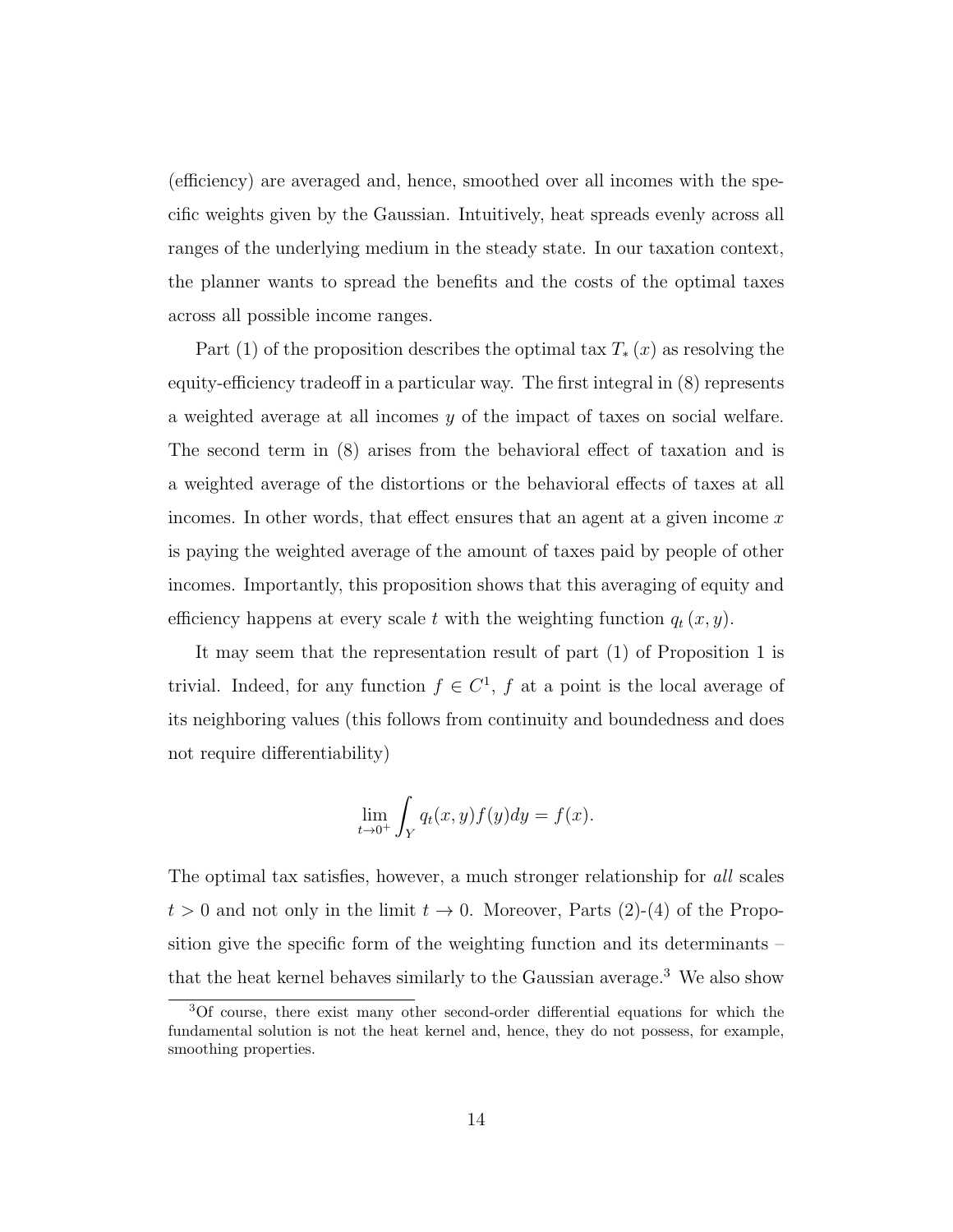that the weighting functions at different scales are tightly linked to each other representing one unified smoothing mechanism.

Part (2) of the Proposition shows that the heat kernel satisfies a Gaussian upper bound for all times  $t$ . In other words, the kernel exponentially downweighs more distant incomes and incorporates more income as the scale  $t$  increases. For the small scale  $t$ , only the incomes nearby matter. For the larger scale t, more distant incomes matter.

Part  $(3)$  of the proposition shows that for small t, where averaging is done over the nearby incomes, the heat kernel is exactly the Gaussian. In particular, its two key determinants are the labor elasticity and the density of incomes at the optimum. Just as the way the heat spreads in a medium depends on the material's conductivity or sensitivity to heat  $\sigma_*(x) = \varepsilon_*(x) \phi_*(x)$ , the incomes where either the disincentive effect of taxes, represented by  $\varepsilon_*(x)$ , or where more people are affected, represented by  $\phi_*(x)$ , play an important role in determining the Gaussian.

Part (4) of the proposition shows that the heat kernels are tightly linked at all time scales. Averaging at scale  $t$  and then averaging at scale  $s$  is equivalent to averaging over scale  $t + s$ . In other words, there is one unified averaging scheme and welfare gains and deadweight losses matter across all income scales.

Our results so far pertain to the level of the tax and it is not clear whether they have something to say about the marginal tax. Given any function  $f_1 \in$  $C^1(\mathbb{R})$ , it is possible to change it slightly into a function  $f_2 \in C^1(\mathbb{R})$  such that  $f_1$  and  $f_2$  give almost the same values everywhere but  $f_2$  has a very different derivative. Put differently, even a very good understanding of the optimal tax code T<sup>∗</sup> need not a priori translate into a good understanding of the marginal tax  $T'_{*}$ . We show in Corollary 1 that this is not the case, the marginal tax is determined by the global behavior of the optimal tax code.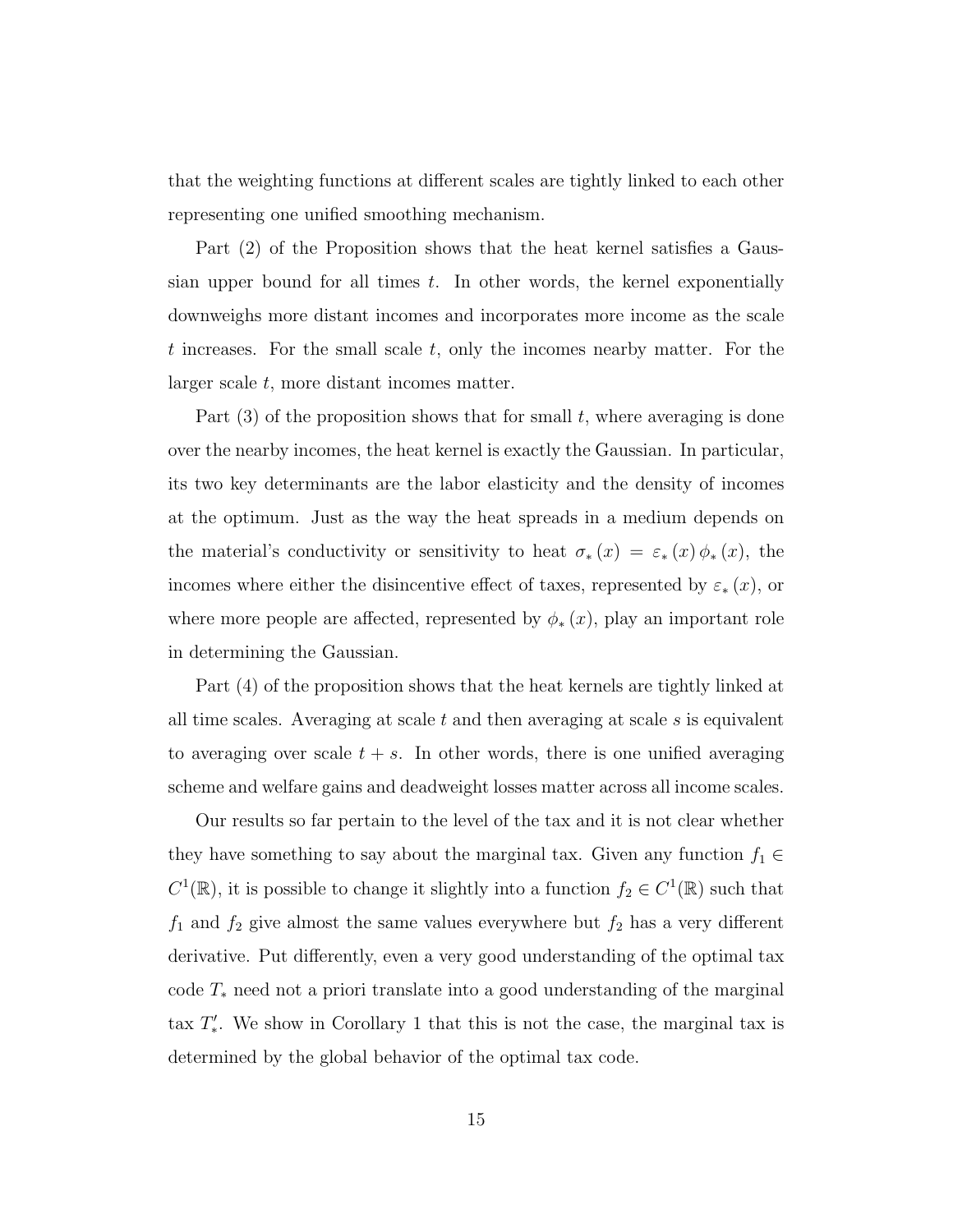Corollary 1. The optimal marginal tax is given by

$$
\frac{\partial}{\partial x}T_{*}(x) = \int_{0}^{t} \int_{Y} \frac{\partial}{\partial x}(q_{s}(x, y)) (1 - \gamma_{*}(y)) \phi_{*}(y) dyds
$$
\n
$$
+ \int_{Y} \left(\frac{\partial}{\partial x}q_{t}(x, y)\right) T_{*}(y) dy,
$$
\n(9)

for any  $x \in Y$  and any  $t > 0$ 

We plot derivative  $\partial_x q_t(x, y)$  which is also a weighting function in Figure 2 with the thick line (together with the second-order derivatives given by the dotted line).



Figure 2:  $q_t$  (dashed) and its derivative  $q'_t$  (bold) and  $q''_t$  (dotted).

The integral in (9) evaluates a weighted average of the welfare gains and of taxes paid by individuals with higher incomes, subtracts a weighted average of the welfare gains and of taxes for individuals with lower incomes, and this results in the quantity determining the size of the marginal tax  $T'_{*}(x)$ . Moreover, this holds for all  $t > 0$  and the weighting function is a derivative of a Gaussian and, hence, has a very specific form. The result of the Corollary is interesting even as a stand-alone result as it gives a new relationship of the optimal marginal tax at a given income to the optimal tax levels at all other income and *all* scales, and not just for  $t \to 0$ .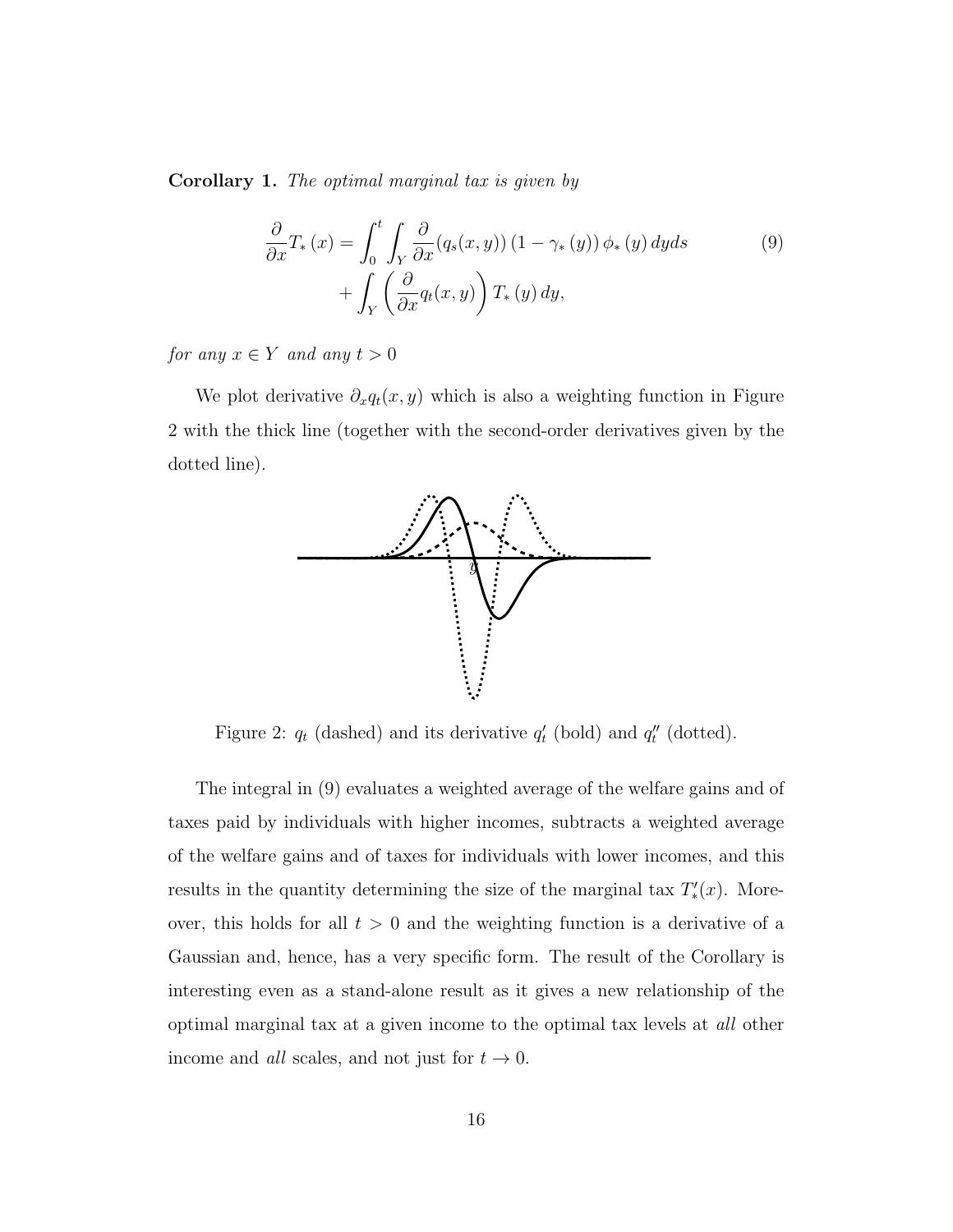## 4 Short-term tax reform as a gradient flow

We show that the results on smoothing that we derived for the optimal tax also hold for the short-term gradient flow tax reform and determine the areas of the current tax system that such reform aims to affect the most.

#### 4.1 A gradient flow of taxes

We construct a dynamic system of tax reforms, a gradient flow, which starts at any (optimal or suboptimal) tax function and then changes the tax system in the direction of the steepest increase in social welfare. The optimal tax is a stationary point of this system. We start by formally defining the gradient flow.<sup>4</sup> In this section, we use the straightforward adaptation of notation in Section 1 to index the relevant variables by time.

**Definition 1.** For all  $t \geq 0$  and  $y \in Y$ , the *gradient flow* of the social welfare functional  $W(T_t)$  is defined as the dynamical system:

$$
\frac{\partial T_t(y)}{\partial t} = (1 - \gamma_t) \phi_t(y) + \frac{\partial}{\partial y} (T'_t(y) \varepsilon_t(y) \phi_t(y)), \qquad (10)
$$

where  $\phi_t$  is governed by  $T_t$  according to the change of variables  $\phi_t(y(\theta)) =$  $(y_t'(\theta))^{-1}h(\theta)$  and by the first order conditions to the problem (1).

One can think of the gradient flow as the equation describing the familiar steepest descent. Doing so for a linear tax would be straightforward, as only one parameter has to be evolved, and this would lead to an ordinary differential equation (Tirole and Guesnerie 1981). For the nonlinear tax schedule, the whole tax function changes and this leads to the partial differential equation.

<sup>4</sup>Additional mathematical details on gradient flows are given in the Appendix.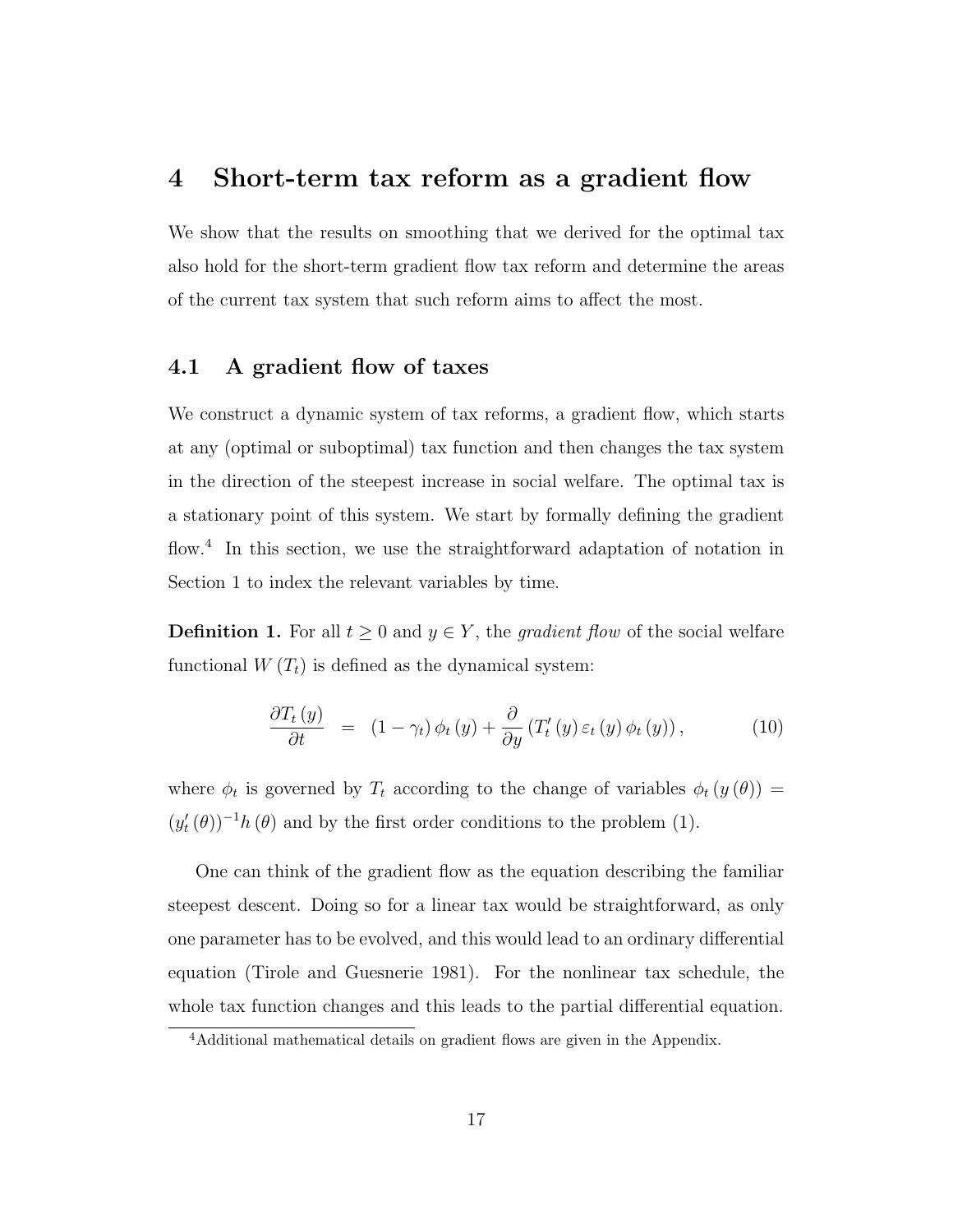We now turn to the derivation of the the gradient flow (10). Assume the boundary conditions  $T'_{t}(\underline{y})\varepsilon_{t}(\underline{y})\phi_{t}(\underline{y})=T'_{t}(\bar{y})\varepsilon_{t}(\bar{y})\phi_{t}(\bar{y})=0$ . An integration by parts in the second integral of equation (5) implies that the impact of the tax reform  $\hat{T}_t$  on social welfare can equivalently be rewritten as

$$
\delta W(T_t, \hat{T}_t) = \int_Y \Lambda_t(y) \hat{T}_t(y) dy, \text{ with } \Lambda_t \equiv (1 - \gamma_t) \phi_t + \frac{\partial}{\partial y} (T'_t \varepsilon_t \phi_t).
$$

Assuming that the space of functions  $\mathcal{C}^2(\mathbb{R},\mathbb{R})$  is endowed with the  $L^2$  norm  $||T||^2 = \int (T(y))^2 dy$ , this can be expressed as  $\langle \Lambda_t, \hat{T}_t \rangle$ .<sup>5</sup> Therefore, the gradient flow we obtain in this case can be written as the dynamical system (10).

The gradient flow (10) can be equivalently derived as the solution to the problem of choosing the trajectory of the tax schedule  $t \mapsto T_t$  that maximizes at each instant  $t$  the increase in social welfare:

$$
\max_{T_t} \quad \frac{\partial}{\partial t} W(T_t),
$$

subject to the quadratic cost. The use of other norms is equivalent to different specification of the cost function for changing taxes.

#### 4.2 Short-term tax reform and smoothing

In this section, we describe the short-term evolution of the tax schedule  $T_{\tilde{t}}$ under the gradient flow by solving the heat equation (10) over a short time interval  $[t, \tilde{t}]$  – a short-term tax reform. We now show how the results on smoothing derived for the optimum extend to the short-term tax reform.

**Proposition 2.** (Smoothing for the short-term tax reform). Consider any initial time t with the corresponding tax profile  $T_t(y)$ , density of incomes  $\phi_t(y)$ ,

<sup>5</sup>We discuss the use of other norms in the Appendix.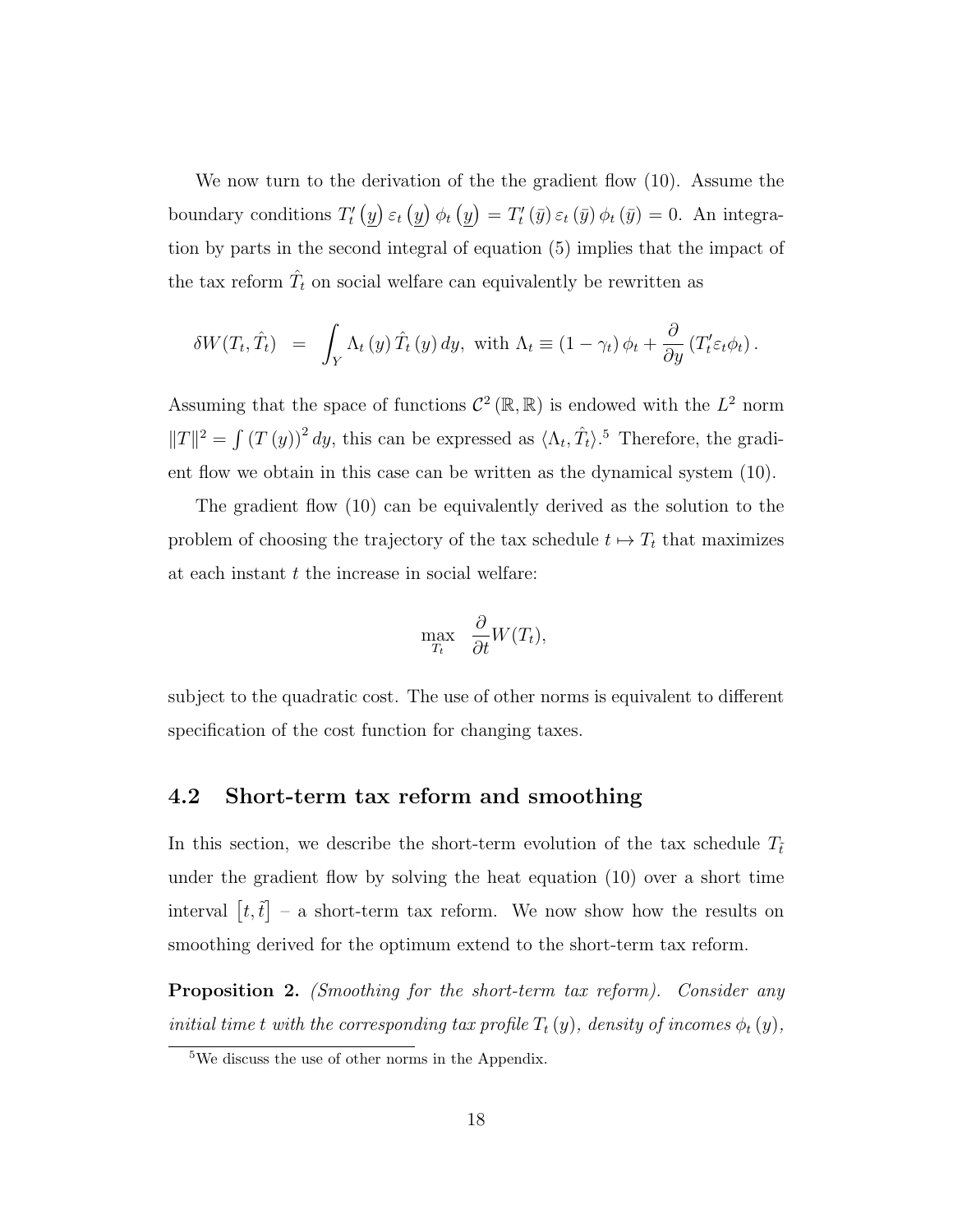social marginal utility of income  $\gamma_t(y)$ , elasticity  $\varepsilon_t(y)$ , and define  $\sigma_t(y)$  $\phi_t(y)\varepsilon_t(y)$ . Then, for small  $(\tilde{t}-t)$ , the tax  $T_{\tilde{t}}(y)$ , generated by the gradient flow  $(10)$ , is given by:

$$
T_{\tilde{t}}(x) \sim (\tilde{t} - t) (1 - \gamma_t(x)) \phi_t(x) + \int_Y q_{t,\tilde{t}}(x, y) T_t(y) dy, \qquad (11)
$$

 $\Box$ 

where

$$
q_{t,\tilde{t}}(x,y) = \frac{1}{\sqrt{4\pi\sigma_t(x)(\tilde{t}-t)}} \exp\left(-\frac{\left(y-x-\sigma'_t(x)\left(\tilde{t}-t\right)\right)^2}{4\sigma_t(x)\left(\tilde{t}-t\right)}\right).
$$

Proof. In the Appendix

This equation extends the notion of tax smoothing that we derived for the optimal tax to that of the trajectory of the gradient flow of taxes. The government that considers a short-term tax reform in the direction of maximizing social welfare changes the tax such that the new, evolved tax  $T_{\tilde{t}}(x)$  is equal to  $(1 - \gamma_t(x))\phi_t(x)$  representing the social marginal utility of income and the weighted average of the initial taxes  $T_t(y)$  representing the behavioral effect. Note that the property  $(11)$  holds for any starting time t on the gradient flow trajectory and that we average over the known and given parameters  $\varepsilon_t(y)$ ,  $\phi_t(y)$ ,  $\gamma_t(y)$  evaluated at the time t. That is, it is a closed-form expression. This characterization is valid for the short time  $\tilde{t}$ , as the parameters  $\varepsilon_t(y)$ ,  $\phi_t(y)$ ,  $\gamma_t(y)$  are frozen over that short time interval.<sup>6</sup> The intuition for this result is as follows. The heat equation diffuses the initial distribution of temperature by spreading heat to nearby points. In our taxation context, the tax reform takes the initial tax distribution  $T_t(y)$  and spreads it by making

<sup>&</sup>lt;sup>6</sup>The proof of the result makes this notion specific by associating a stochastic process with the equation and studying its short-term evolution.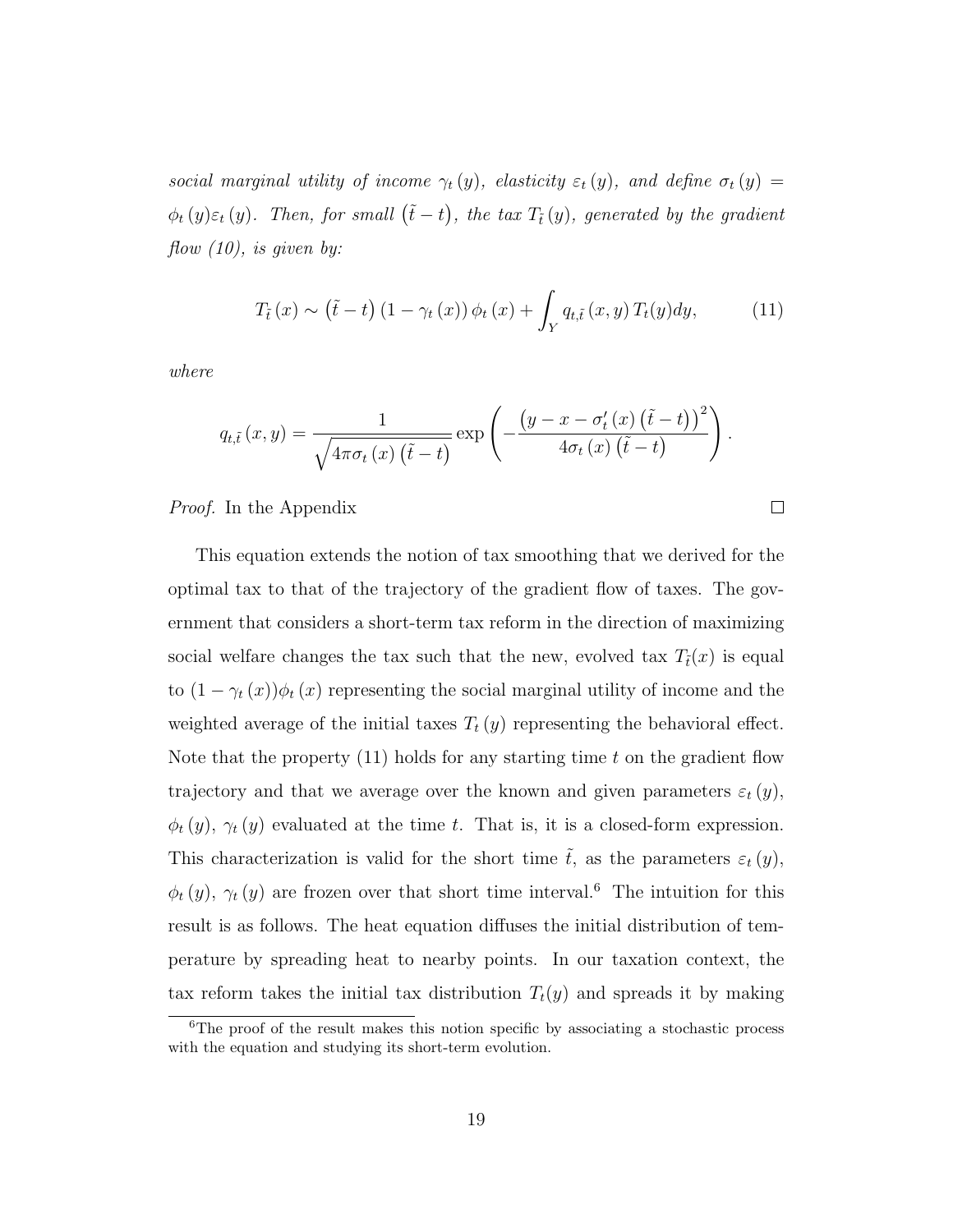the point  $T_{\tilde{t}}(x)$  to be equal to the Gaussian average of the points around it  $\int_Y q_{t,\tilde{t}}(x, y) T_t(y) dy$  thus spreading the behavioral effect of taxes and also by adding the welfare gains  $(\tilde{t} - t) (1 - \gamma_t(x)) \phi_t(x)$  that such tax reform generates. This characterization also holds for the optimal tax which is the stationary point of the gradient flow and thus is true for all income ranges and not just for the short-term asymptotics.

#### 4.3 Most important areas of the short-term tax reform

This section provides a further characterization of the smoothing properties of the gradient flow for the short-term tax reform. Proposition 3 shows which parts of the current tax are the most important for the short-term gradient flow tax reform.

The initial tax system  $T_t$  can be very far from the optimal tax system  $T_{*}$ . Hence, the elasticities, densities and the social marginal utility gains  $(\varepsilon_t(y), \phi_t(y), \gamma_t(y))$  which depend on the initial tax system  $T_t$ , may be very different from their counterparts  $(\varepsilon_*(y), \phi_*(y), \gamma_*(y))$  at the optimum. Since we are considering the short-term asymptotics, that is the tax reform as a gradient flow over a short period of time, we first need to introduce the proper reference point for the analysis of smoothing of a gradient flow tax reform, starting from a given tax.

**Definition.** The *short-term optimum at time t,*  $\tau_t$ , is the stationary point of the gradient flow as  $\tilde{t} \to \infty$  starting from a tax system  $T_t$  with the fixed  $\varepsilon_t(y)$ ,  $\phi_t(y)$ ,  $\gamma_t(y)$ , that is,  $\tau_t(y)$  is the solution of

$$
0 = (1 - \gamma(y)) \phi(y) + \frac{\partial}{\partial y} \left( \varepsilon(y) \phi(y) \frac{\partial \tau_t(y)}{\partial y} \right), \tag{12}
$$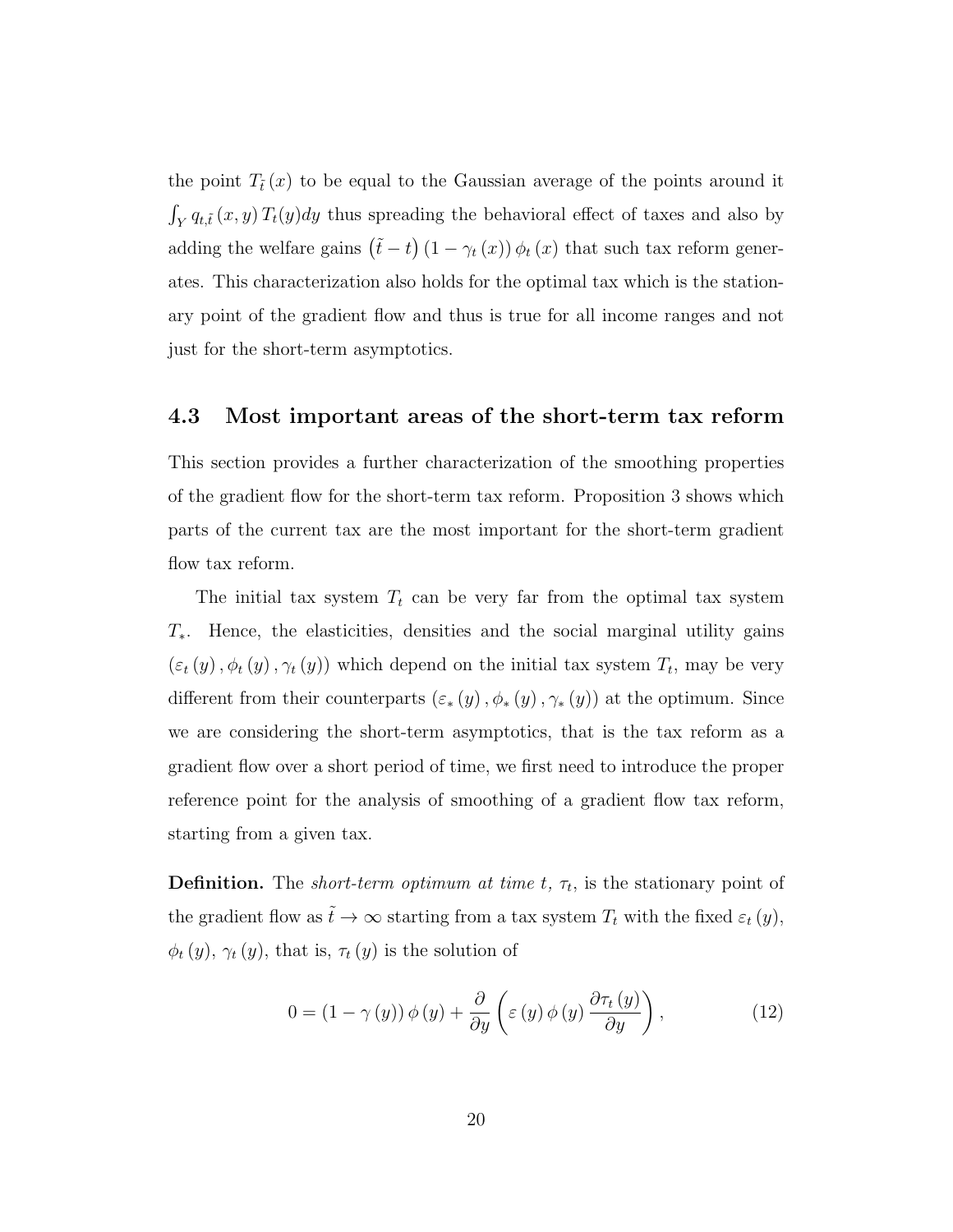where  $\gamma(y) = \gamma_t(y)$ ,  $\varepsilon(y) = \varepsilon_t(y)$ , and  $\phi(y) = \phi_t(y)$ .

This short-term optimum is the stationary point to the planner's problem, conditional on keeping the density of agents' incomes, the social marginal utility of income, and elasticities fixed at their value given the tax system  $T_t(y)$ . Hence,  $\tau_t$  serves as a proper reference point to describe various smoothing properties of the gradient flow evolving taxes for a small time  $\tilde{t} - t$  in a relationship to the initial tax system  $T_t$ . The short term optimum  $\tau_t$ , in principle, can be quite different from the optimal tax  $T_*$ , if the initial tax system  $T_t$  is far from the optimum. However, if the initial tax system is close to the optimal one in the sense that  $(\varepsilon_t(y), \phi_t(y), \gamma_t(y)) \approx (\varepsilon_*(y), \phi_*(y), \gamma_*(y))$ , then the short term optimum  $\tau_t$  and the long term optimum  $T_*$  coincide.<sup>7</sup>

The next proposition shows which part of the current tax schedule  $T_t$  are smoothed the most.

**Proposition 3.** Equation (12) coincides with the gradient flow of the functional  $\mathcal{J}$ :

$$
\mathcal{J}_t(T) = \frac{1}{2} \int_Y \sigma_t(y) \left(T'_t(y) - \tau'_t(y)\right)^2 dy.
$$

*Proof.* In the Appendix.

The result shows that the gradient flow of the short-term tax reforms is also the direction of the steepest descent of the functional that decreases the weighted squared deviations of the marginal taxes. In other words, the gradient flow also smoothes the marginal taxes. There are two types of situations where this smoothing is particularly important for the gradient flow

 $\Box$ 

<sup>&</sup>lt;sup>7</sup>The optimal tax  $T_*$  can be thought of as a long-term optimum which evolves both the tax system and the sufficient statistics. Section 6.9 in the Appendix discusses the use of operator splitting methods to describe a relationship between the short-term and the long-run gradient flows.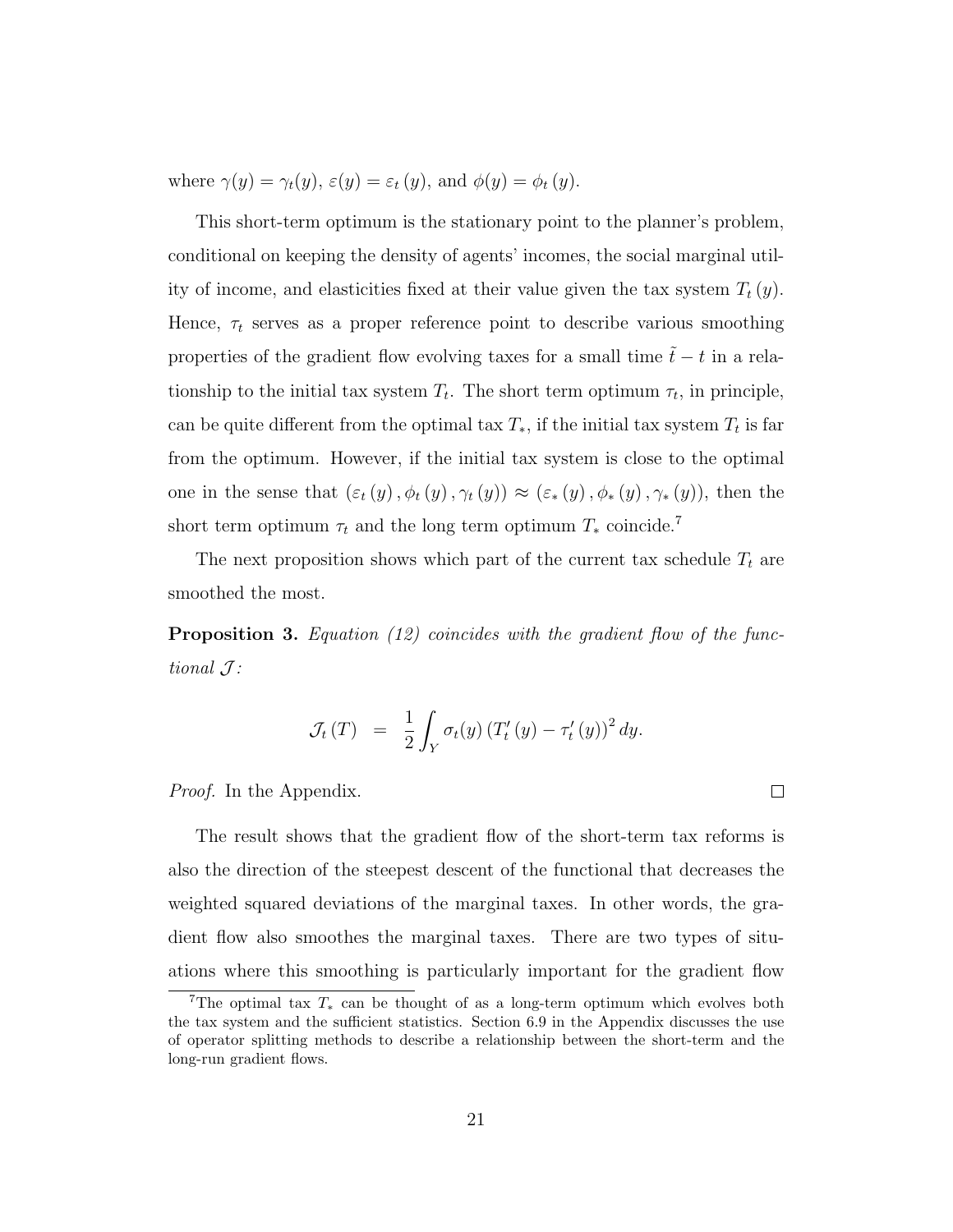tax reform. First, when the initial marginal taxes are very suboptimal – the marginal tax  $T'_{t}(y)$  different from the marginal tax in the short term optimum  $\tau'_t(y)$ . A large value of  $|T'(y) - T'_t(y)|$  implies the existence of a large value of  $(T'_t(y) - \tau'_t(y))^2$  and the gradient flow tax reform is trying to decrease this as quickly as possible. Second, the gradient flow acts more on the regions where the behavioral responses are the largest as evidenced by the high value of  $\sigma_t(y) = \varepsilon_t(y) \phi_t(y)$ . That is, if  $\sigma_t(y)$  is large, then irregularities in that region count even more severely and are dampened quicker than in regions where  $\sigma_t(y)$  is very small.<sup>8</sup> The intuition for this result is as follows. We have shown that the gradient flow of the tax reform is a heat equation. The initial tax system can be thought of as the initial distribution of the temperature. The heat equation diffuses heat starting from the initial distribution and smoothes the most uneven points of the initial distribution and affects the most conductive points. The most uneven points are given by those areas where the changes in the initial temperature are the largest, that is, where the derivative of the initial temperature distribution is the largest. In our taxation context, these uneven points are given by the areas of income where the marginal taxes under the current systems differ significantly from the short-term optimum. The heat also spreads the most across the areas of the medium which are most sensitive to heating, that is, the most conductive areas. In the taxation context, these are the areas where the behavioral responses of taxes are the largest.<sup>9</sup>

<sup>8</sup>Additionally, a classic result from the theory of parabolic equations can also be used to show that if  $T_t(y)$  has large amounts of strong oscillations or maybe even discontinuous jumps, then the gradient flow acts strongest on those parts first and that  $T_i(y)$  implied by the gradient flow leads is infinitely differentiable for any  $\tilde{t} > 0$ .

<sup>&</sup>lt;sup>9</sup>In Section 6.8 of the Appendix we discuss additional smoothing results for the gradient flow of the current tax system.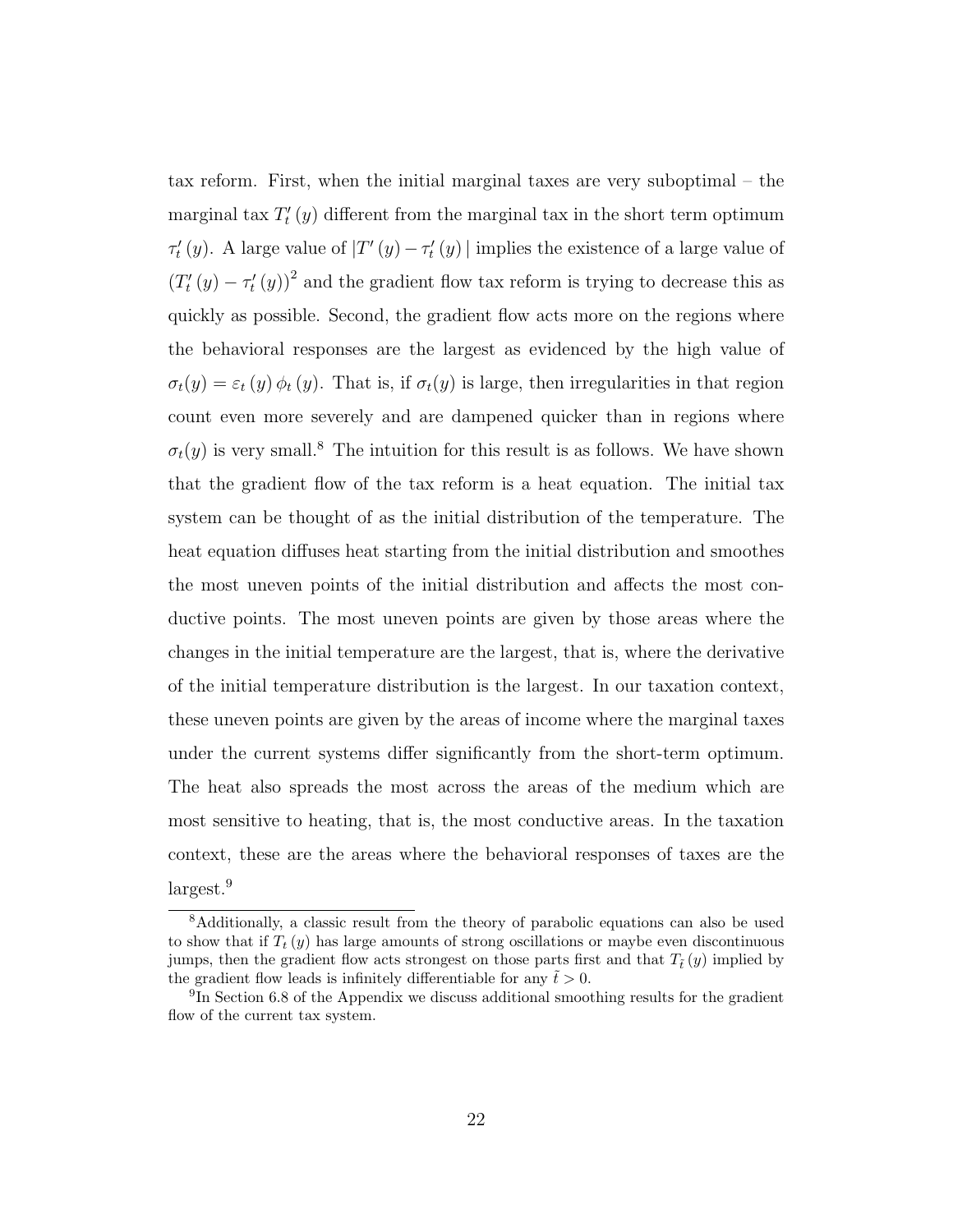# 5 Conclusion

We show that the heat kernel and the heat equation are intimately connected with the analysis of the classic taxation problem. The smoothing results for the optimum and for the gradient flow tax reform and its Gaussian form are likely applicable to a variety of other mechanism design and optimal taxation problems where equity and efficiency tradeoff is present.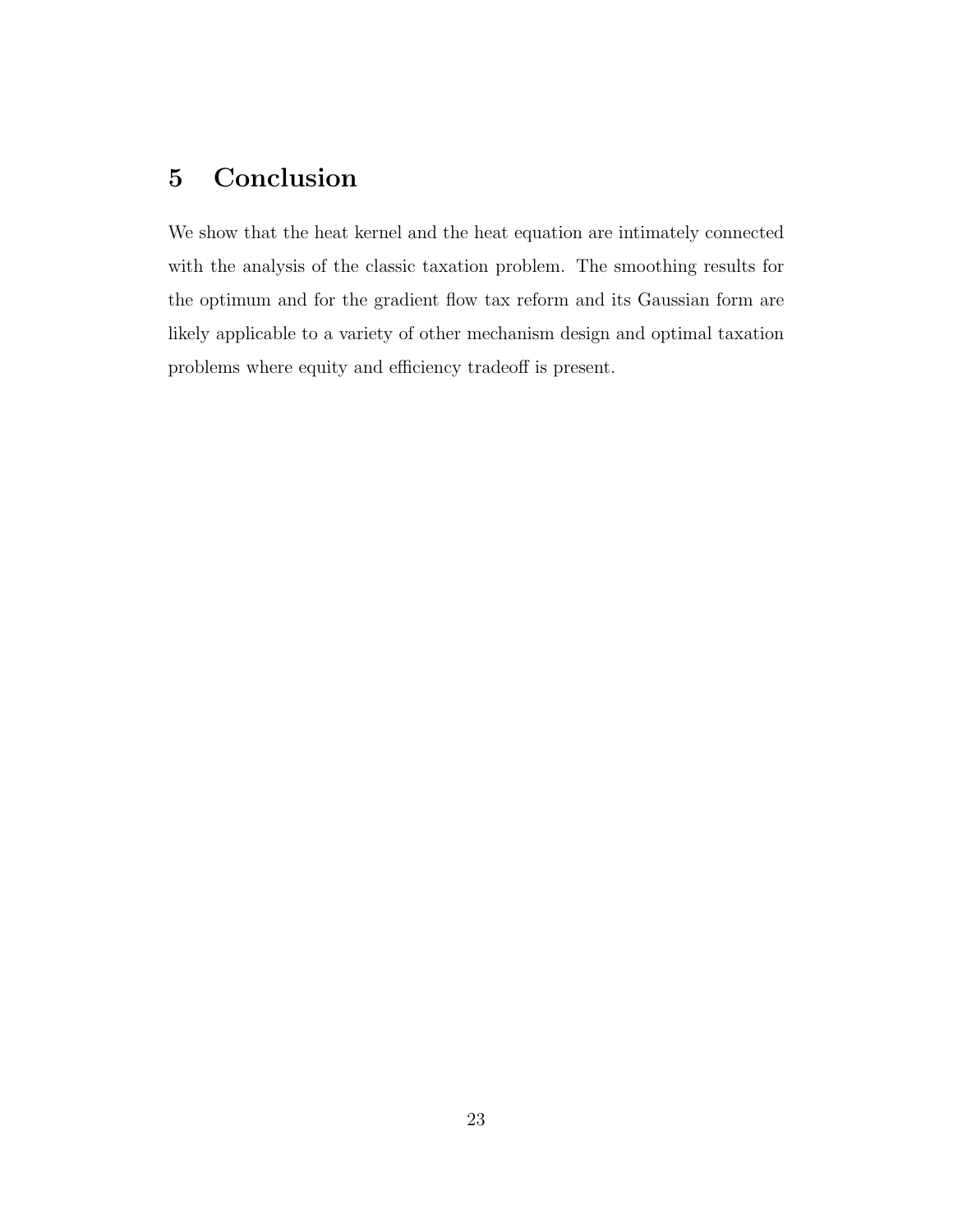## References

Aronson, Don. Non-negative solutions of linear parabolic equations, Ann. Sci. Norm. Sup. 22, p. 607–694. 1968.

Artzner, Philippe, Carl P. Simon, and Hugo Sonnenschein. " Convergence of Myopic Firms to Long-Run Equilibrium via the Method of Characteristics." Models of Economic Dynamics. Springer, Berlin, Heidelberg, 157-183. 1986.

Bierbrauer, Felix, and Pierre Boyer. "Politically feasible reforms of nonlinear tax systems." 2018.

Bogachev, Vladimir I., Nicolai V. Krylov, Michael Röckner, and Stanislav V. Shaposhnikov. Fokker-Planck-Kolmogorov Equations. Vol. 207. American Mathematical Soc., 2015.

Bolton, Patrick, and Christopher Harris. "The dynamics of optimal risk sharing." No. w16094. National Bureau of Economic Research. 2010.

Brewer, Mike, Emmanuel Saez, and Andrew Shephard. "Means-testing and tax rates on earnings." Dimensions of Tax Design: the Mirrlees Review. 2010.

Chiappori, Pierre-Andr´e, Robert J. McCann, and Lars P. Nesheim. "Hedonic price equilibria, stable matching, and optimal transport: equivalence, topology, and uniqueness." Economic Theory 42, no. 2: 317-354. 2010.

Chiappori, Pierre-André, and Bernard Salanié. "The econometrics of matching models." Journal of Economic Literature 54, no. 3 : 832-61, 2016.

Courant, Richard and David Hilbert, Methods of mathematical physics. Vol. I. Interscience Publishers, Inc., New York, N.Y., 1953.

Diamond, Peter A. " A many-person Ramsey tax rule." Journal of Public Economics 4.4: 335-342. 1975.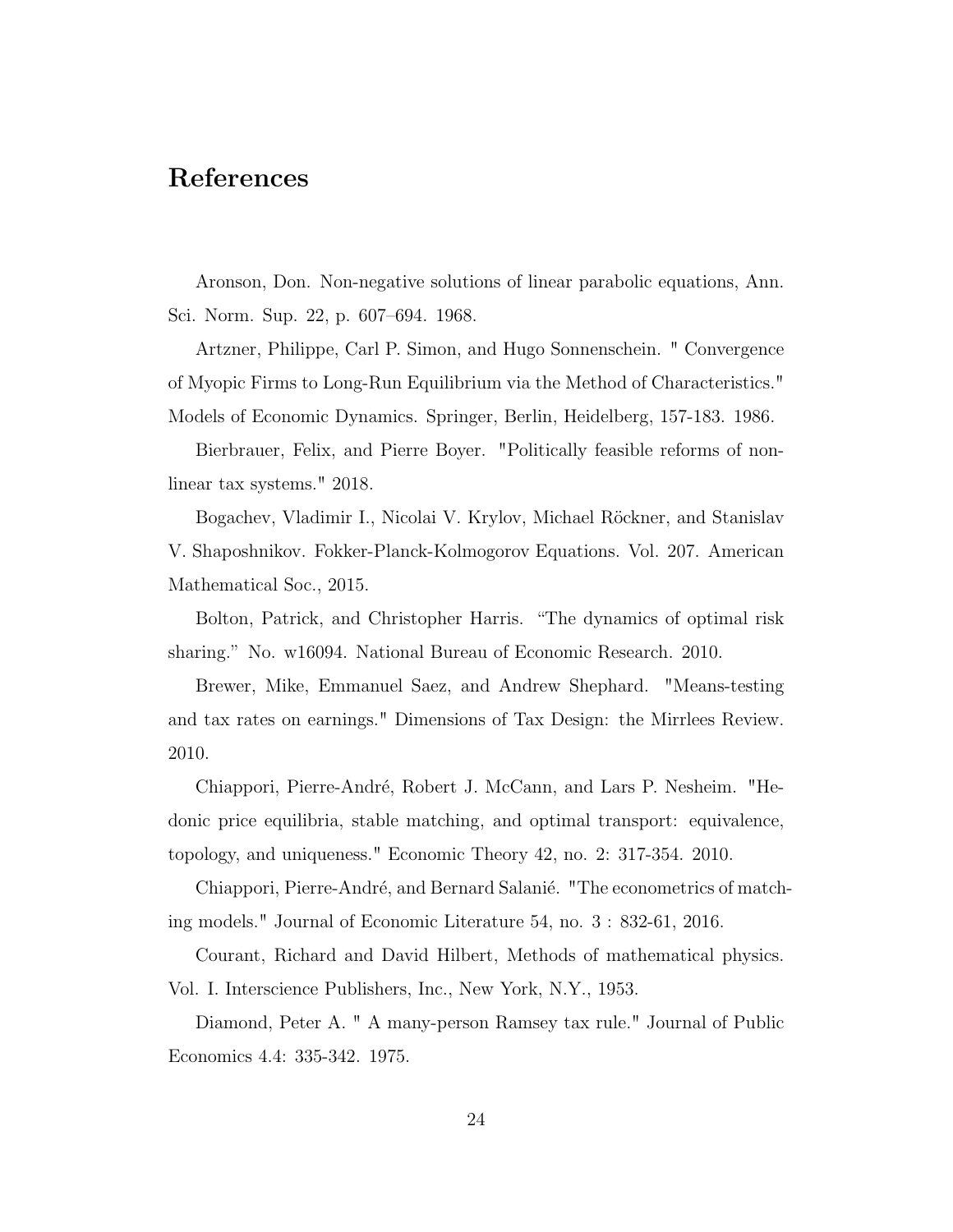Diamond, Peter A. " Optimal income taxation: an example with a Ushaped pattern of optimal marginal tax rates." American Economic Review: 83-95. 1998.

Friedman, Avner. Partial differential equations of parabolic type. Courier Dover Publications, 2008.

Galichon, Alfred. Optimal transport methods in economics. Princeton University Press. 2016.

Garrett, Daniel F., and Alessandro Pavan. "Dynamic managerial compensation: A variational approach." Journal of Economic Theory 159: 775-818. 2015.

Glowinski, Roland, Stanley J. Osher, and Wotao Yin, eds. Splitting Methods in Communication, Imaging, Science, and Engineering. Springer, 2017.

Grigor'yan, Alexander. Heat Kernel and Analysis on Manifolds, AMS/IP Studies in Advanced Mathematics. 2009.

Golosov, Mikhail, Aleh Tsyvinski, and Nicolas Werquin. A variational approach to the analysis of tax systems. No. w20780. National Bureau of Economic Research, 2014.

Hörmander, Lars. The Analysis of Linear Partial Differential Operators I – IV, Springer, 2003.

Jacquet, Laurence, and Etienne Lehmann. "Optimal Income Taxation when Skills and Behavioral Elasticites are Heterogeneous." 2015.

Kleven, Henrik Jacobsen. "Sufficient Statistics Revisited." 2018.

Kleven, Henrik Jacobsen, and Claus Thustrup Kreiner. "The marginal cost of public funds: Hours of work versus labor force participation." Journal of Public Economics 90, no. 10-11: 1955-1973. 2006.

Kleven, Henrik Jacobsen, Claus Thustrup Kreiner, and Emmanuel Saez. "The optimal income taxation of couples." Econometrica 77, no. 2: 537-560.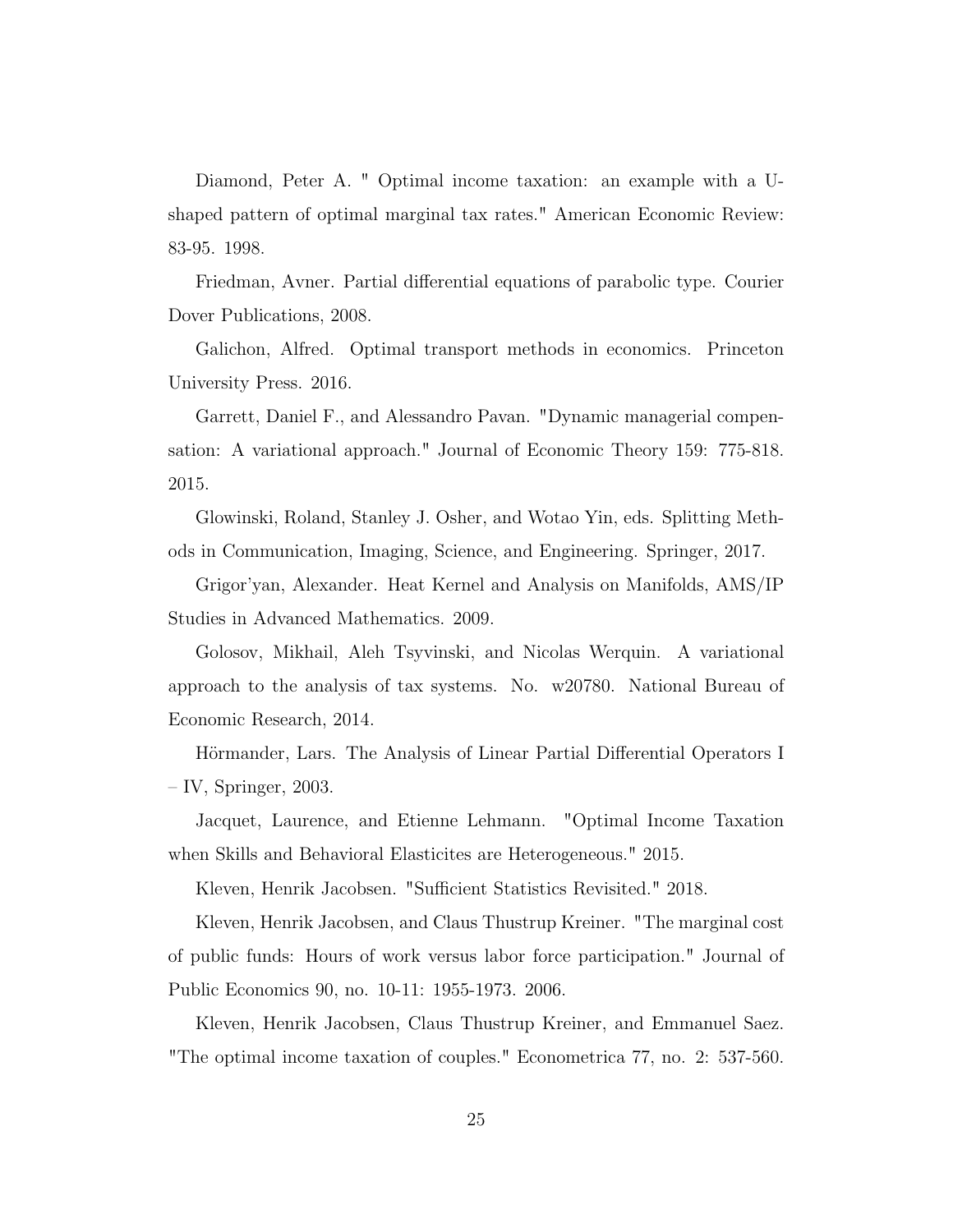2009.

Lörinczi, Jozsef, Fumio Hiroshima, and Volker Betz. Feynman-Kac-type theorems and Gibbs measures on path space: with applications to rigorous quantum field theory. Vol. 34. Walter de Gruyter, 2011.

MacNamara, Shev, and Gilbert Strang. In Glowinski, Roland, Stanley J. Osher, and Wotao Yin. Operator splitting. In Splitting Methods in Communication, Imaging, Science, and Engineering (pp. 95-114). Springer, Cham. 2016.

Metafune, Giorgio, El Maati Ouhabaz, and Diego Pallara. "Long time behavior of heat kernels of operators with unbounded drift terms." Journal of Mathematical Analysis and Applications 377, no. 1: 170-179. 2011.

McCann, Robert J. " Academic wages, singularities, phase transitions and pyramid schemes." Proceedings of the International Congress of Mathematicians (Seoul 2014). Vol. 3. 2014.

Mirrlees, James A. " An exploration in the theory of optimum income taxation." The Review of Economic Studies 38.2: 175-208. 1971.

Molchanov, Stanislav A. " Diffusion processes and Riemannian geometry." Russian Mathematical Surveys 30, no. 1: 1-63. 1975.

Moser, Christian, and Pedro Olea de Souza e Silva. "Optimal paternalistic savings policies." Columbia Business School Research Paper 17-51. 2019.

Musgrave, Richard A., and Tun Thin. " Income tax progression, 1929-48." Journal of Political Economy 56.6: 498-514. 1948.

Sachs, Dominik, Aleh Tsyvinski, and Nicolas Werquin. Nonlinear tax incidence and optimal taxation in general equilibrium. No. w22646. National Bureau of Economic Research. 2016.

Saez, Emmanuel. Using elasticities to derive optimal income tax rates. The Review of Economic Studies, vol. 68, no 1, p. 205-229. 2001.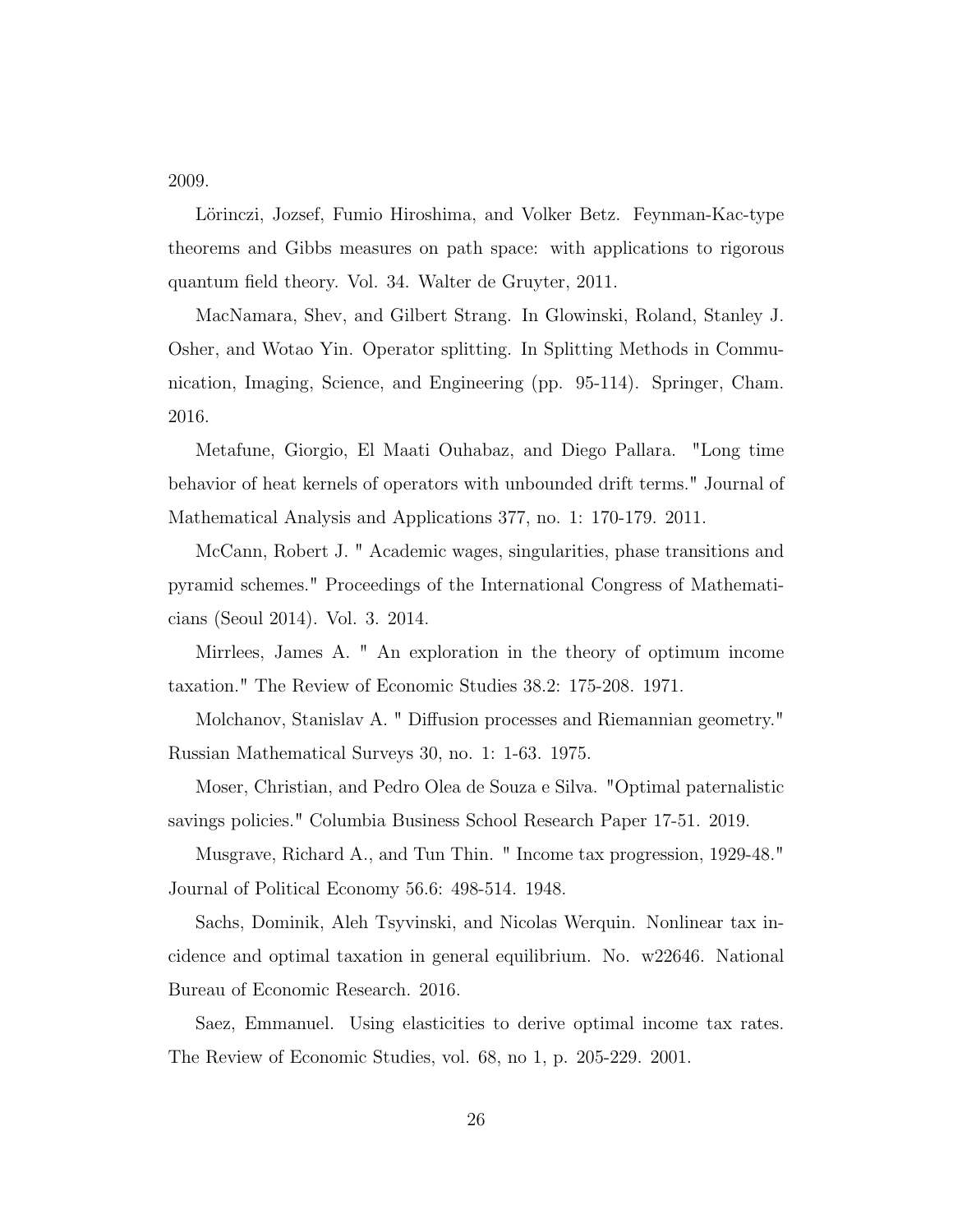Saez, Emmanuel, and Stefanie Stantcheva. "Generalized social marginal welfare weights for optimal tax theory." American Economic Review 106, no. 1: 24-45. 2016.

Saez, Emmanuel, and Stefanie Stantcheva. "A simpler theory of optimal capital taxation." Journal of Public Economics 162: 120-142. 2018.

Salanie, Bernard. The economics of taxation. MIT press, 2011.

Scheuer, Florian, and Ivan Werning. Mirrlees meets diamond-mirrlees. No. w22076. National Bureau of Economic Research. 2016.

Scheuer, Florian, and Ivan Werning. "The taxation of superstars." The Quarterly Journal of Economics 132, no. 1: 211-270. 2017.

Sonnenschein, Hugo. " Price dynamics and the disappearance of short-run profits: An example." Journal of Mathematical Economics 8.2: 201-204. 1981.

Sonnenschein, Hugo. " Price dynamics based on the adjustment of firms."

The American Economic Review 72.5: 1088-1096. 1982.

Steinerberger, Stefan. " Fast escape in incompressible vector fields." Monatshefte für Mathematik 186, no. 3: 525-537. 2018.

Tao, Terence. " On the universality of potential well dynamics.", Dynamics of PDE, Vol.14, No.3, 219-238, 2017

Taylor, Michael. Partial Differential Equations I-III, Springer. 1996.

Teschl, Gerald. Ordinary differential equations and dynamical systems. Vol. 140. American Mathematical Soc., 2012.

Tirole, Jean, and Roger Guesnerie." Tax reform from the gradient projection viewpoint." Journal of Public Economics 15.3: 275-293. 1981.

Titchmarsh, Edward Charles. Eigenfunction expansions associated with second-order differential equations. Part I. Second Edition Clarendon Press, Oxford. 1962.

Varadhan, Sathamangalam R. Srinivasa. " On the behavior of the funda-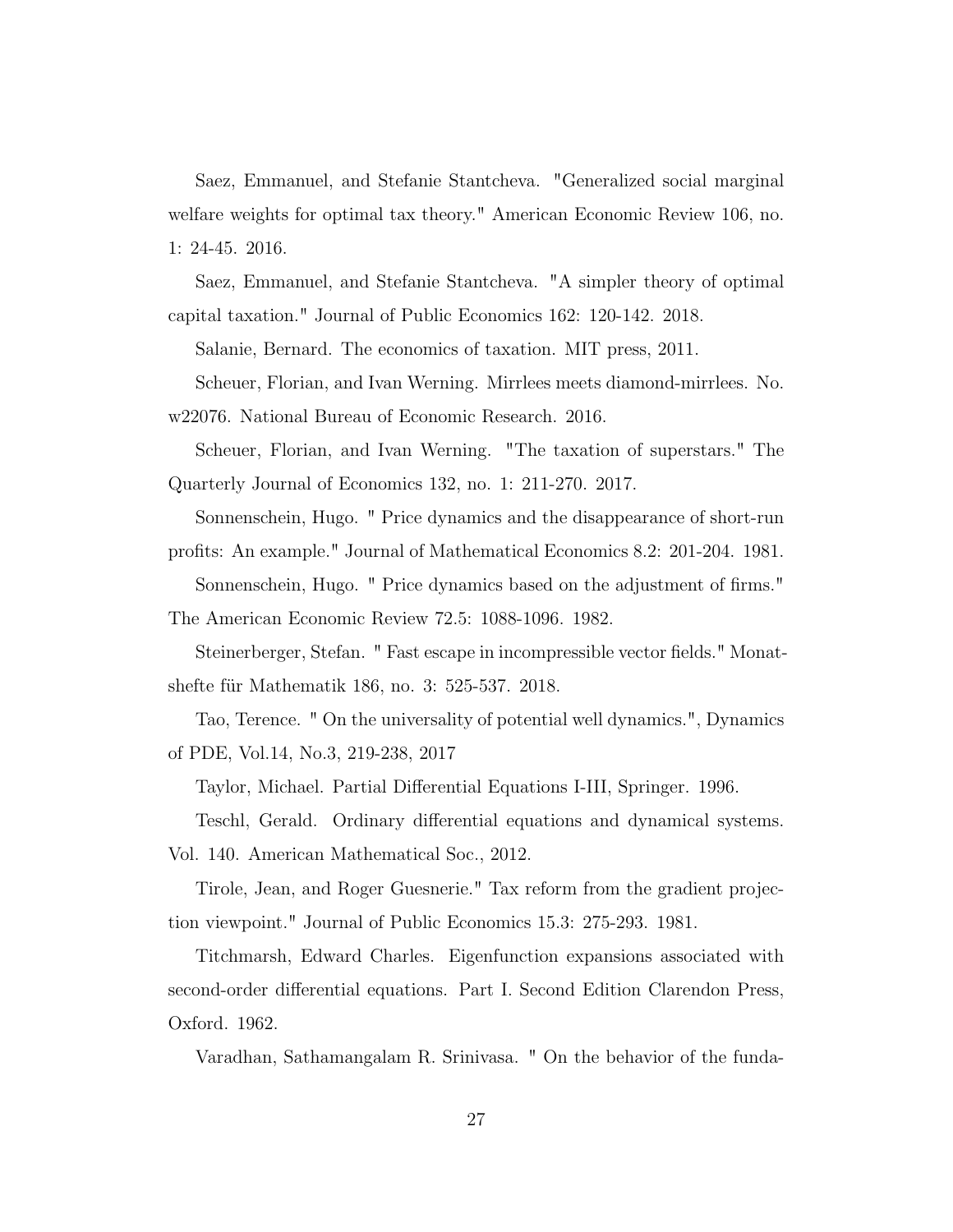mental solution of the heat equation with variable coefficients." Communications on Pure and Applied Mathematics 20, no. 2: 431-455. 1967.

Varga, Richard S. Matrix Iterative Analysis, New Jersey: Prentice-Hall, 1962

Villani, Cedric. Topics in optimal transportation. No. 58. American Mathematical Soc., 2003.

Zettl, Anton. Sturm–Liouville Theory. Providence: American Mathematical Society, 2005.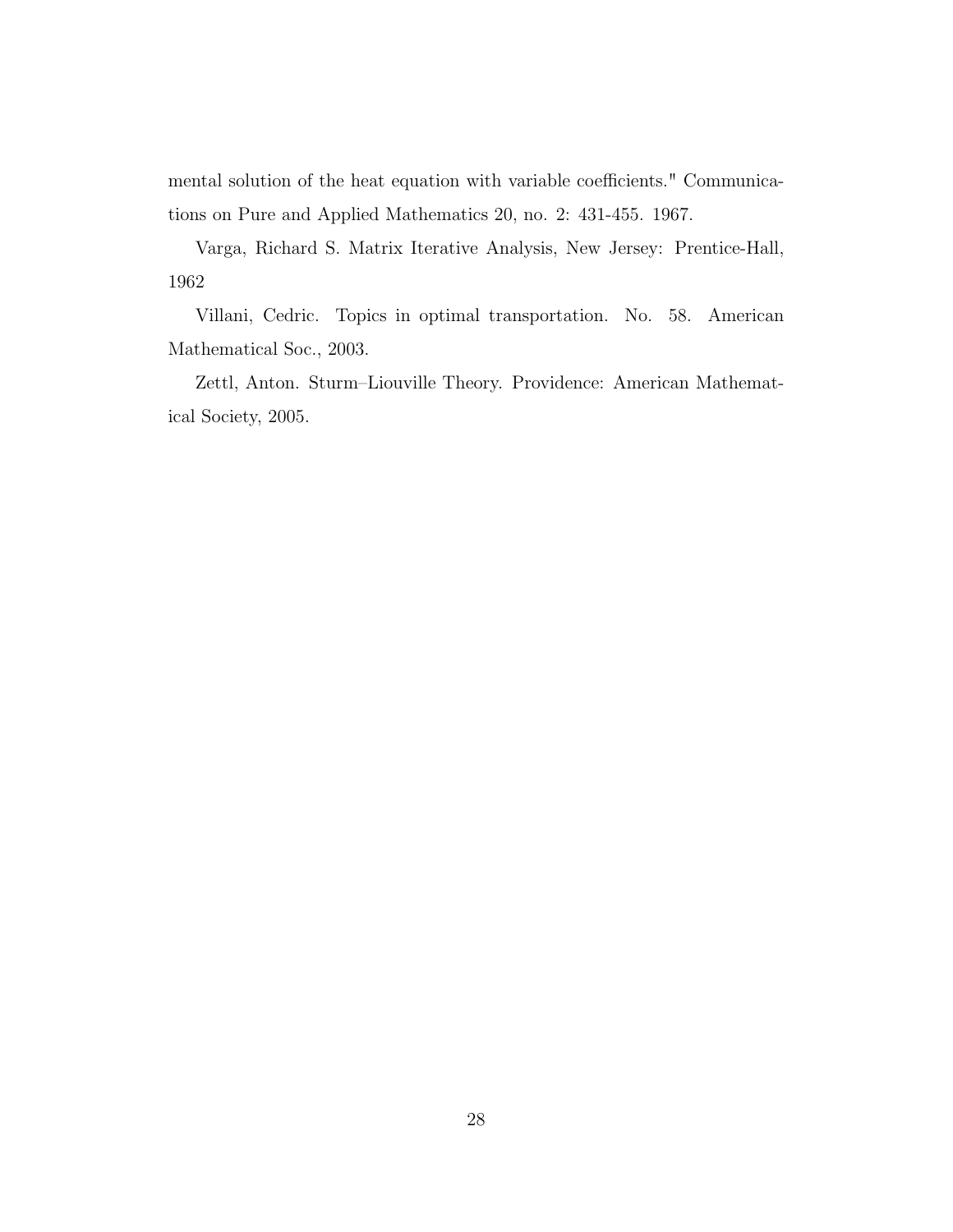# 6 Appendix

## 6.1 Proof of Lemma 1

Consider the perturbed first order condition of the agent (2):

$$
u'\left(y\left(\theta,T+\mu\hat{T}\right)-T\left(y\left(\theta,T+\mu\hat{T}\right)\right)-\mu\hat{T}\left(y\left(\theta,T+\mu\hat{T}\right)\right)\right)\times \times\left(1-T'\left(y\left(\theta,T+\mu\hat{T}\right)\right)-\mu\hat{T}'\left(y\left(\theta,T+\mu\hat{T}\right)\right)\right)=v'\left(\frac{y\left(\theta,T+\mu\hat{T}\right)}{\theta}\right)\frac{1}{\theta}.
$$

Taking the derivative with respect to  $\mu$  and evaluating at  $\mu = 0$ :

$$
u''(y(\theta) - T(y(\theta))) \left( \delta y(\theta) - T'(y(\theta)) \delta y(\theta) - \hat{T}(y(\theta)) \right) (1 - T'(y(\theta)))
$$
  
+ 
$$
u'(y(\theta) - T(y(\theta))) \left( -T''(y(\theta)) \delta y(\theta) - \hat{T}'(y(\theta)) \right) = v'' \left( \frac{y(\theta)}{\theta} \right) \frac{\delta y(\theta)}{\theta^2}.
$$

Define

$$
\eta(y(\theta)) =
$$
\n
$$
= -\frac{u''(y(\theta) - T(y(\theta)))(1 - T'(y(\theta)))}{u''(y(\theta) - T(y(\theta))) (1 - T'(y(\theta)))^2 - u'(y(\theta) - T(y(\theta))) T''(y(\theta)) - v''(\frac{y(\theta)}{\theta})\frac{1}{\theta^2}},
$$
\n
$$
\varepsilon(y(\theta)) =
$$
\n
$$
- \frac{u'(y(\theta) - T(y(\theta)))}{u''(y(\theta) - T(y(\theta))) (1 - T'(y(\theta)))^2 - u'(y(\theta) - T(y(\theta))) T''(y(\theta)) - v''(\frac{y(\theta)}{\theta})\frac{1}{\theta^2}},
$$

and solve for

$$
\delta y(\theta) = -\eta (y(\theta)) \hat{T} (y(\theta)) - \varepsilon (y(\theta)) \hat{T}' (y(\theta))
$$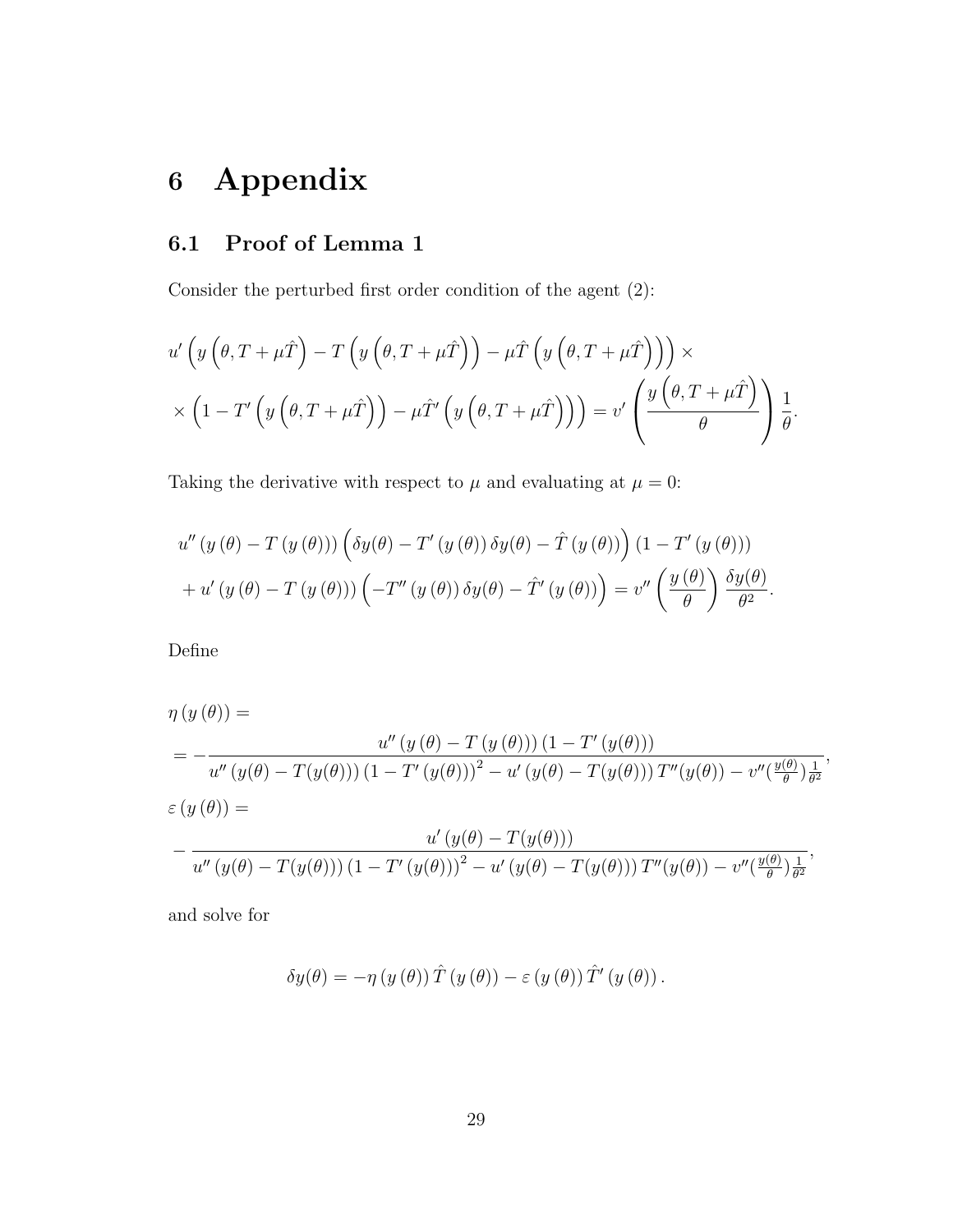#### 6.2 Proof of Lemma 2

The effect on the social welfare from the perturbation of the taxes by  $\mu \hat{T}$ , evaluated at  $\mu = 0$  is given by

$$
\delta W(T, \hat{T}) =
$$
\n
$$
= \int_{\Theta} \left( \begin{array}{c} u'(y(\theta) - T(y(\theta))) \left( (1 - T'(y(\theta))) \delta y(\theta) - \hat{T}(y(\theta)) \right) - \\ -v' \left( \frac{y(\theta)}{\theta} \right) \frac{\delta y(\theta)}{\theta} \end{array} \right) h(\theta) d\theta +
$$
\n
$$
+ \int_{\Theta} \left( T'(y(\theta)) \delta y(\theta) + \hat{T}(y(\theta)) \right) h(\theta) d\theta =
$$
\n
$$
= \int_{\Theta} \left( (1 - u'(y(\theta) - T(y(\theta)))) \hat{T}(y(\theta)) + T'(y(\theta)) \delta y(\theta) \right) h(\theta) d\theta =
$$
\n
$$
= \int_{\Theta} \left( \frac{(1 - u'(y(\theta) - T(y(\theta))) - \eta(y(\theta)) T'(y(\theta)) \hat{T}(y(\theta)) - } -\epsilon(y(\theta)) T'(y(\theta)) \hat{T}'(y(\theta)) \right) h(\theta) d\theta.
$$

Define

$$
\gamma(y(\theta)) = u'(y(\theta) - T(y(\theta))) + T'(y(\theta)) \eta(y(\theta)).
$$

Change of variables from  $\theta$  to y completes the proof.

#### 6.3 Equivalence of (6) and the ABC formulas

Integrating (6) with respect to y yields the familiar ABC formula due to Diamond (1998) and Saez (2001): the optimal tax schedule  $T_*$  satisfies, for all  $y\in Y$  :

$$
T'_{*}(y) = \frac{1}{\varepsilon_{*}(y)} \frac{1 - \Phi_{*}(y)}{\phi_{*}(y)} \left\{ 1 - \mathbb{E}[\gamma_{*}(x) \mid x \ge y] \right\},
$$
 (13)

where  $\mathbb{E}[\gamma_*(x) \mid x \geq y] = \frac{\int_y^{\bar{y}} \gamma_*(x) \phi_*(x) dx}{1 - \Phi_*(y)}$  $\frac{1}{1-\Phi_*(y)}$ . Equation (13) shows that the optimal marginal tax rate at income level  $y$  is the product of three terms. First, it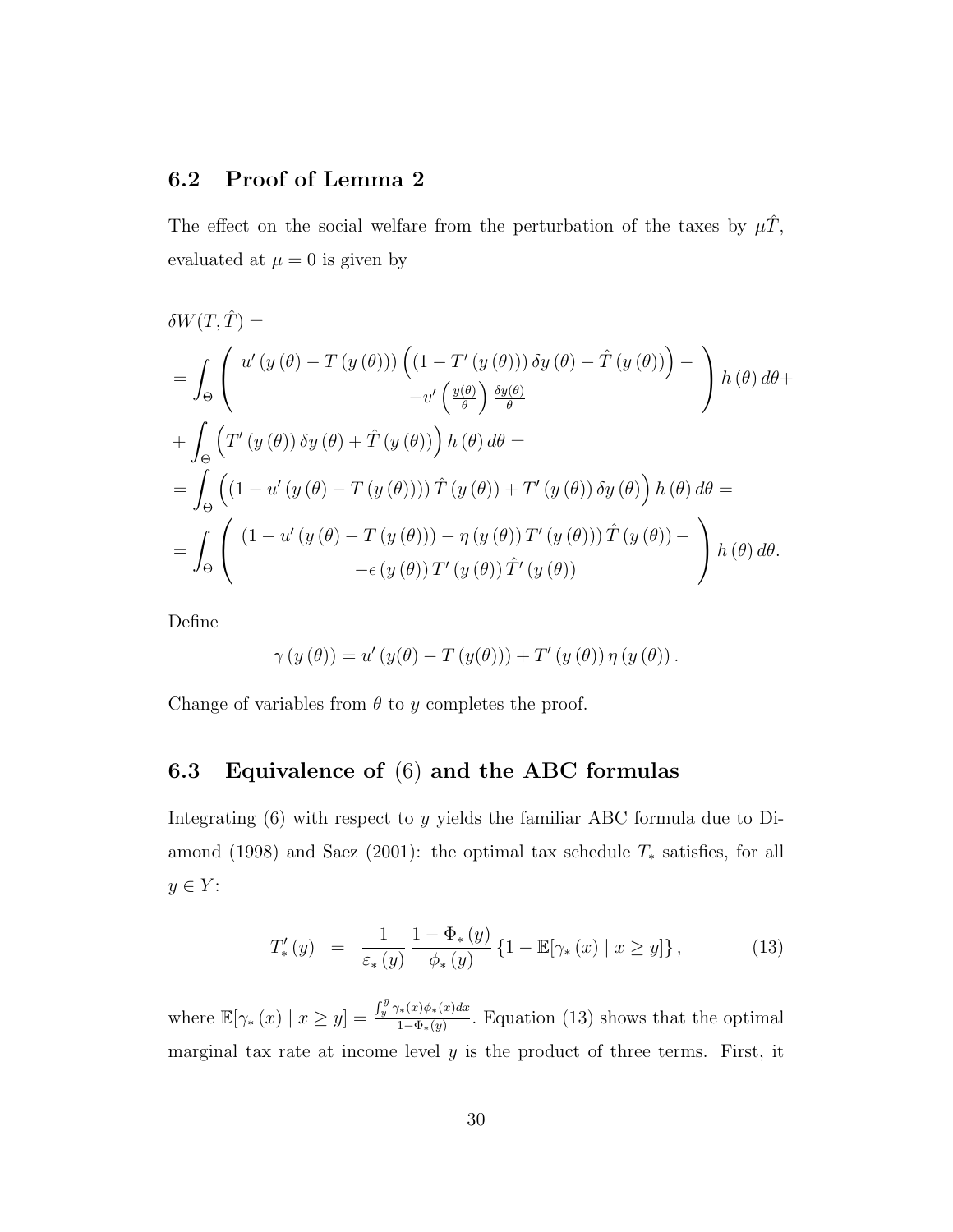is proportional to the inverse elasticity of labor supply at income  $y$ ,  $1/\varepsilon_*(y)$ : the higher the disincentive effects of taxes, the lower the optimal tax rate. The second term is related to the hazard rate of the income distribution,  $(1 - \Phi_*(y))/\phi_*(y)$ . This is a benefit-cost ratio that measures the fraction of agents whose tax liability increases lump-sum in response to a marginal tax rate increase at income y, relative to the fraction of agents whose labor supply is distorted. The third term accounts for the fact that an increase in the marginal tax rate at income y lowers the social welfare contribution of all agents with income  $x \geq y$ , by their social marginal utility of income.

## 6.4 Proof of Proposition 1

Part (1). Consider the derivative

$$
\frac{\partial}{\partial t} \int_{Y} q_t(x, y) T_*(y) dy = \int_{Y} \frac{\partial}{\partial t} q_t(x, y) T_*(y) dy =
$$

by the heat equation

$$
= \int_{Y} \frac{\partial}{\partial y} \left( \varepsilon_{*} \left( y \right) \phi_{*} \left( y \right) \frac{\partial}{\partial y} q_{t} \left( x, y \right) \right) T_{*} \left( y \right) dy =
$$

integrating twice by parts, using the assumption that densities are zero at the boundaries, and rearranging

$$
= \int_Y q_t(x,y) \frac{\partial}{\partial y} \left( \varepsilon_* (y) \phi_* (y) \frac{\partial}{\partial y} T_*(y) \right) dy =
$$

using equation (6)

$$
= -\int_{Y} q_{t}(x, y) (1 - \gamma_{*}(y)) \phi_{*}(y) dy.
$$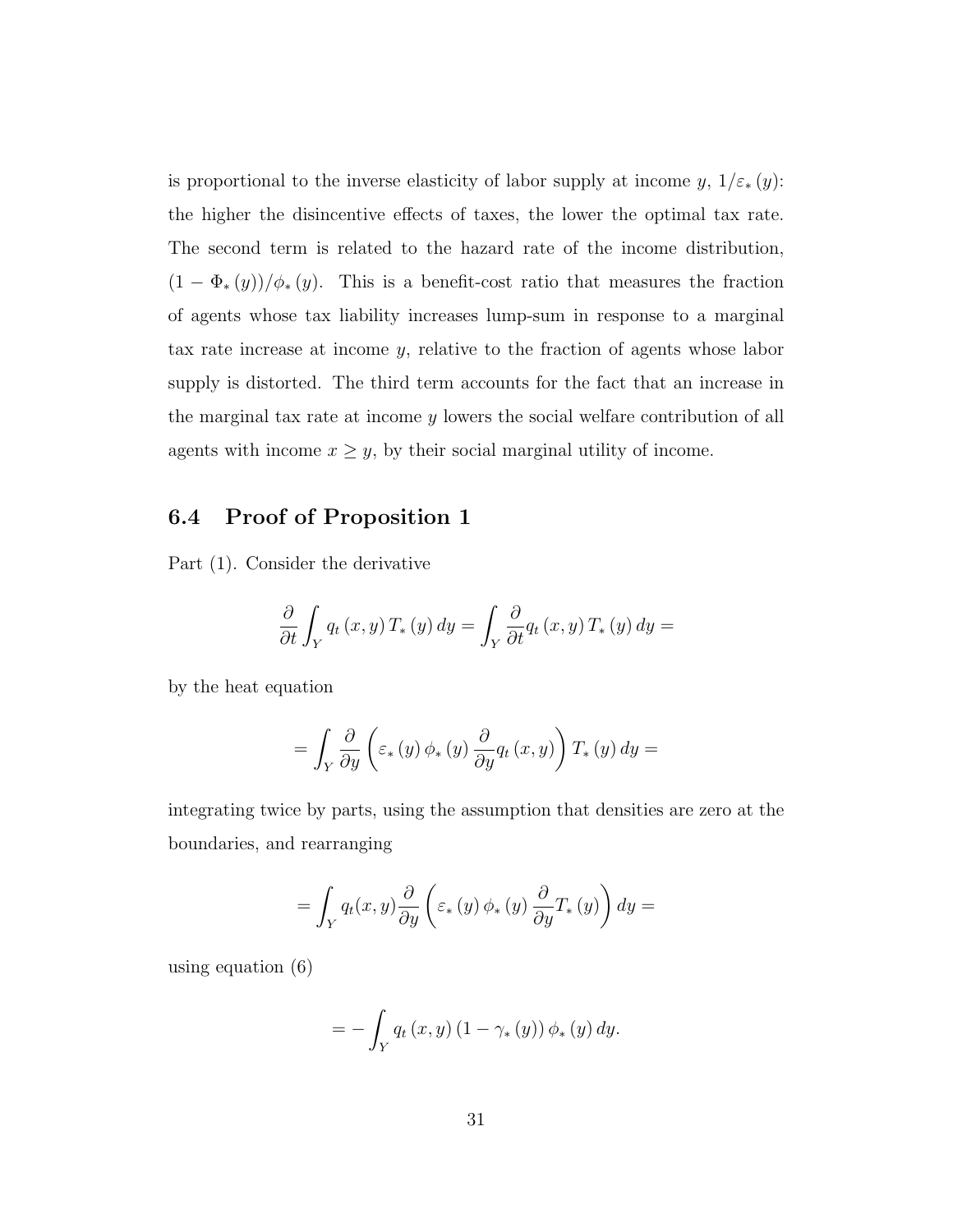Integrating the equation

$$
\frac{\partial}{\partial t} \int_Y q_t(x, y) T_*(y) dy = - \int_Y q_t(x, y) (1 - \gamma_*(y)) \phi_*(y) dy,
$$

we get

$$
\int_{Y} q_t(x, y) T_*(y) dy = T_*(x) - \int_0^t \int_{Y} (1 - \gamma_*(y)) \phi_* q_s(x, y) \phi_*(y) dy ds.
$$

Part (2). A classical result of Aronson (1968) is that the heat kernel  $q_t(x, y)$ on a general *n*-dimensional manifold  $M$  (satisfying very mild regularity assumptions) satisfies what is called a Gaussian upper bound

$$
q_t(x,y) \le \frac{c_1}{t^{n/2}} \exp\left(-\frac{d(x,y)^2}{c_2 t}\right), \quad \forall t > 0, x, y \in M,
$$

where  $d(x, y)$  is the geodesic distance between x and y, and  $c_1$  and  $c_2$  are positive constants. In particular, while the heat kernel  $q_t(x, y)$  may no longer look like a Gaussian centered at y having variance  $t$ , it certainly has the same decay behavior. That is, it acts as a local averaging operator at scale  $d(x, y) \sim$ √ t and averages the nearby income, where the nearby is given by the scale √  $\bar{t}$ <sup>10</sup>. In the proposition, we use a slightly more general result in Metafune, Ouhabaz, and Pallara (2011).

Part (3). The classical results for the short-time asymptotics (see, e.g., Varadhan (1967), Molchanov (1975), and Grigor'yan (2009)) imply that for  $t \rightarrow 0$ , the heat kernel is the Gaussian with the scale determined by the conductivity parameter  $\varepsilon_*(x) \phi_*(x)$ . In the next section, we provide a detailed proof that applies also to the optimum.

 $10$ If one is interested in the higher order expansions, those can be straightforwardly derived in closed form to any order using the parametrix method which represents the heat kernel as the sum of the Gaussian and the higher order corrections (see, e.g., Friedman (2008)).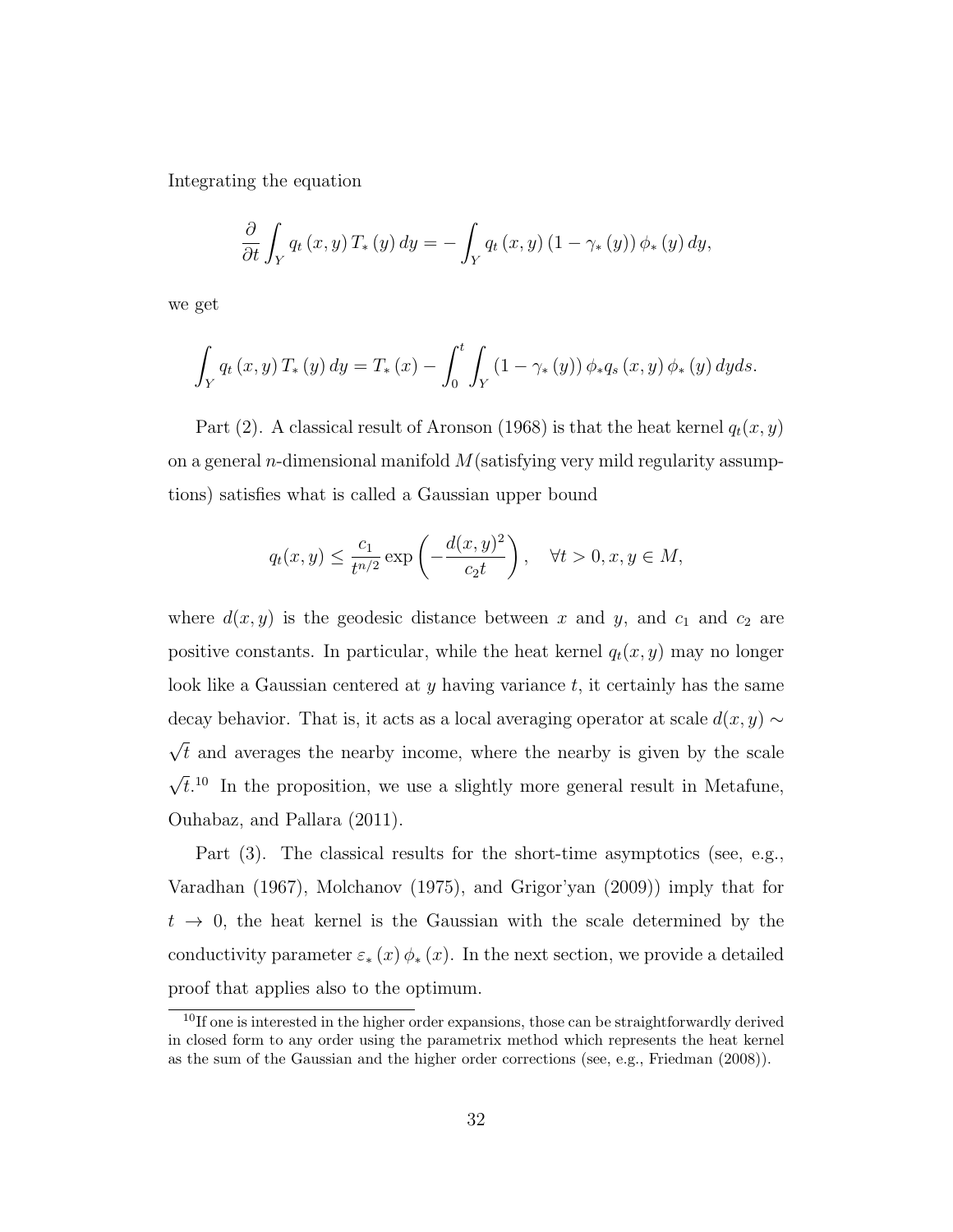Returning to the interpretation of  $q_t$  as creating an averaging operator at scale ∼ √ t, Part (4) of the proposition shows that smoothing for different scales is linked. This semi-group property follows from Grigor'yan (2009).

#### 6.5 Mathematical foundations for gradient flows

Finite-dimensional spaces. Gradient flows are natural mathematical objects attached to functions or functionals, mapping to real numbers. For simplicity, start with a differentiable function  $V : \mathbb{R}^n \to \mathbb{R}$  and define the gradient flow as a curve  $x : [0, \infty] \to \mathbb{R}^n$  starting at some point  $x_0 \in \mathbb{R}^n$  with the property that the curve always flows in the direction of steepest descent of V . Intuitively, this direction is determined by the gradient of  $V$ . Formally, we want to choose the vector  $\hat{x} \in \mathbb{R}^n$  with  $\|\hat{x}\|_{\ell^2} = 1$  that minimizes

$$
\lim_{\mu \to 0} \frac{1}{\mu} [V(x + \mu \hat{x}) - V(x)] = \langle \nabla V, \hat{x} \rangle_{\ell^2},
$$

where the equality follows from the definition of the gradient. This gives rise to an ordinary differential equation that describes the law of motion of  $x_t \in \mathbb{R}^n$ for  $t\geq 0$  and assuming that the rate of decrease is one:

$$
\frac{d}{dt}x_t = -\nabla V(x_t),
$$

with the property that  $V$  is decreasing along the flow of  $x$  since

$$
\frac{d}{dt}V(x_t) = \langle \nabla V, \frac{d}{dt}x_t \rangle = -\|\nabla V(x_t)\|^2 < 0.
$$

While this model is rather classical and the existence and uniqueness properties of the solution are well known, understanding the actual dynamical behavior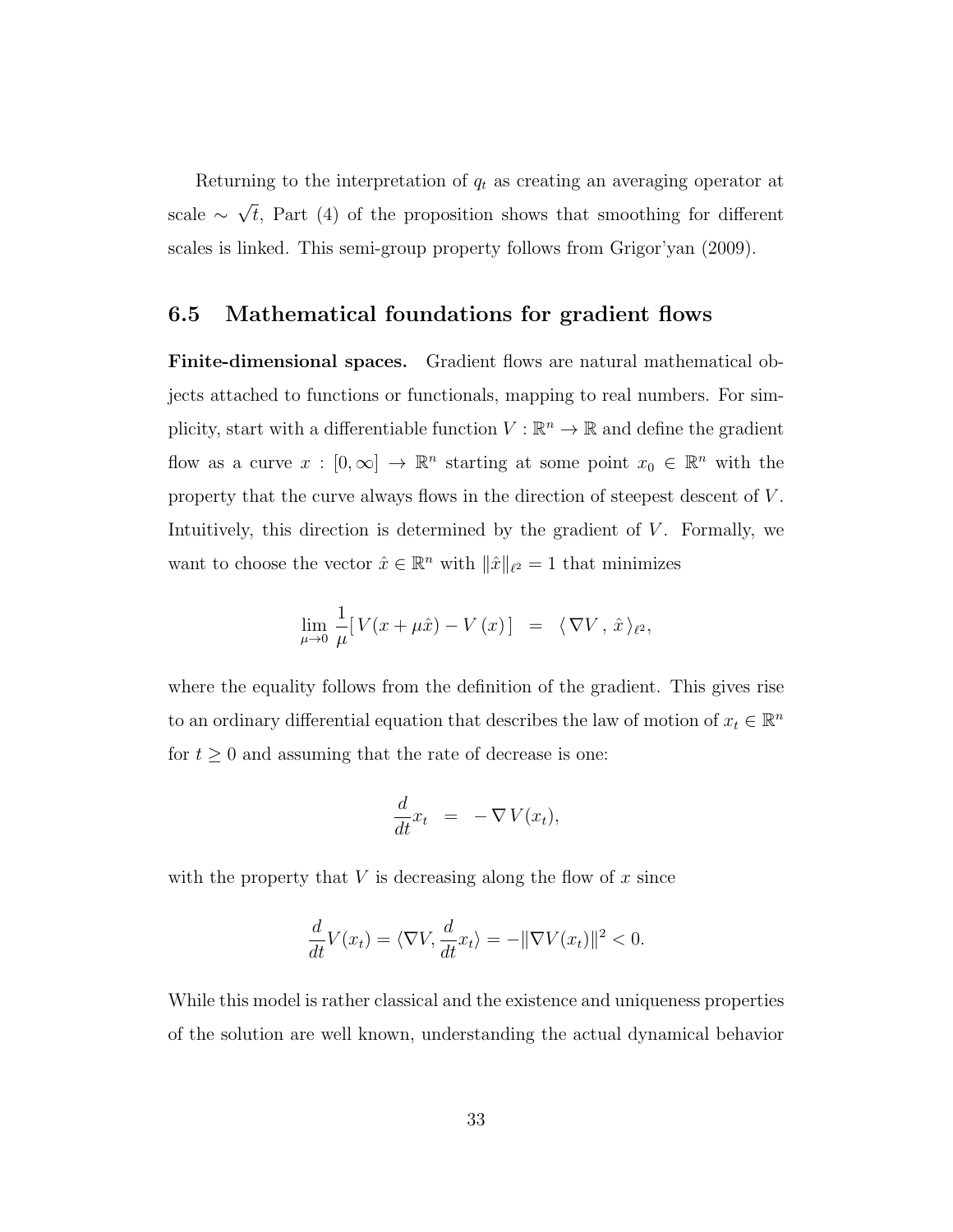can pose considerable challenges (recent examples being given by Tao (2017), Steinerberger (2018)).

**Infinite-dimensional spaces.** The very same principle can be applied in settings where the underlying domain is not finite-dimensional but instead given by the space of functions. We illustrate this with a representative example. We may define a functional  $\Psi$  by assigning to any twice-differentiable function  $f \in \mathcal{C}^2(\mathbb{R}, \mathbb{R})$ , the number

$$
V(f) = \frac{1}{2} \int_{\mathbb{R}} |f'(x)|^2 dx.
$$

It is easy to show that the Gateaux differential of V in the direction  $\tilde{f}$  is given by  $\delta V(f,\hat{f}) = \int_{\mathbb{R}} f'(x) \hat{f}'(x) dx$ . An integration by parts implies that  $\delta V(f, \hat{f}) = -\int_{\mathbb{R}} f''(x) \hat{f}(x) dx$ . More generally, for any function  $f \in C^2(\mathbb{R}^n, \mathbb{R}),$ let  $V(f) = \int_{\mathbb{R}^n} |\nabla f|^2$ . We then have  $\delta V(f, \hat{f}) = \int_{\mathbb{R}^n} \nabla f \cdot \nabla \hat{f}$ . By Green's first identity, this can be represented as a functional  $\hat{f} \mapsto \langle -\Delta f, \hat{f} \rangle_{L^2}$ , where  $\Delta$ denotes the Laplace operator, thus recovering the same structure as above. That is, in order to flow in the direction of steepest descent of the functional  $V$ , we must set

$$
\frac{\partial}{\partial t}f_t = \Delta f_t.
$$

This gives rise to a law of motion for the function f characterized by a parabolic PDE (namely, a heat equation). Needless to say, even showing that all of these operations remain valid for any time  $t > 0$  is a difficult task, the theory of partial differential equations being substantially more challenging than that of ordinary differential equations.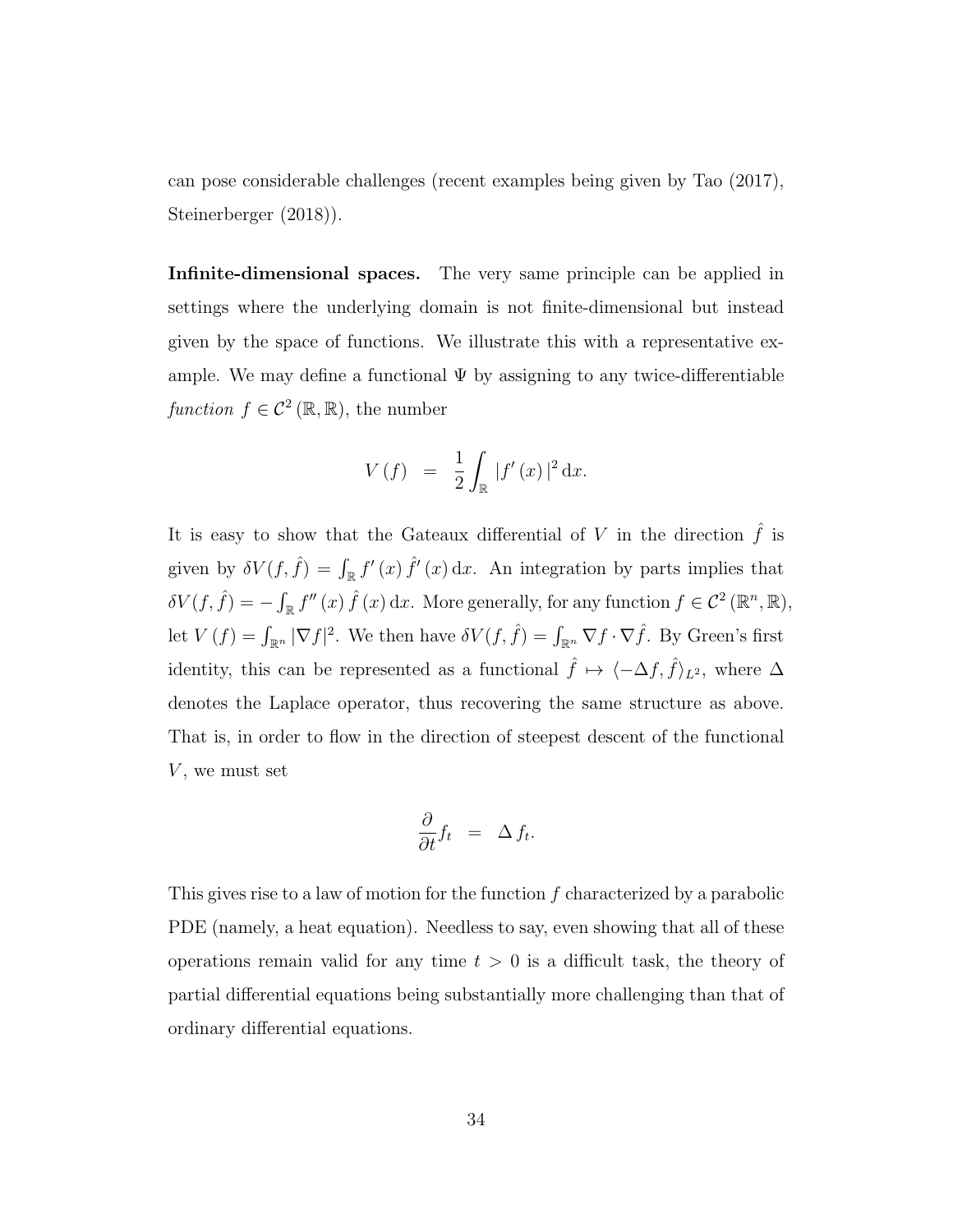Other norms for the graduate flow We also could have considered the weighted- $L^2$  norm

$$
||T_t||^2 = \int_Y \kappa_t(y) (T_t(y))^2 dy,
$$

for some weights  $\kappa_t(y)$  and this expression can be represented as  $\langle \kappa_t^{-1} \Lambda_t, \hat{T}_t \rangle$ with the resulting gradient flow

$$
\frac{\partial T_t(y)}{\partial t} = (\kappa_t(y))^{-1} (1 - \gamma_t(y)) \phi_t(y) + (\kappa_t(y))^{-1} \frac{\partial}{\partial y} (T'_t(y) \varepsilon_t(y) \phi_t(y)).
$$

The analysis for this case is identical. There is a re-interpretation of such a weight as simply changing the metric of the underlying manifold R. Put differently, one can interpret everything as an equal-weight problem on a curved geometry; heat and associated processes are not very sensitive to "curving" (heat propagates on a plane and on a sphere in roughly the same sense) – see, e.g., Taylor (1996), HA¶rmander (2003), and Grigor'yan (2009).

We now briefly discuss a broader question of other norms. Suppose we were to define a gradient descent of V with respect to the  $\ell^p$ -norm with  $p \neq 2$ or a more general norm  $\|\cdot\|_X$ . This means we want to minimize

$$
\arg\min_{\|h\|_X=\varepsilon} f(x+h) - f(x) \sim \arg\min_{\|h\|_X=\varepsilon} \langle \nabla f, h \rangle
$$

However, this can be equivalently written as a minimization problem over

$$
\arg\min_{\|h\|_{\ell^2}=\varepsilon}\left\langle g\left(\frac{h}{\|h\|_{\ell^2}}\right)\nabla f,h\right\rangle,
$$

where g is a function mapping the  $\ell^2$ -unit ball to the X-unit ball (this is always possible in finite dimensions since any two norms are equivalent; in particular, g is positive, bounded from above and bounded away from 0.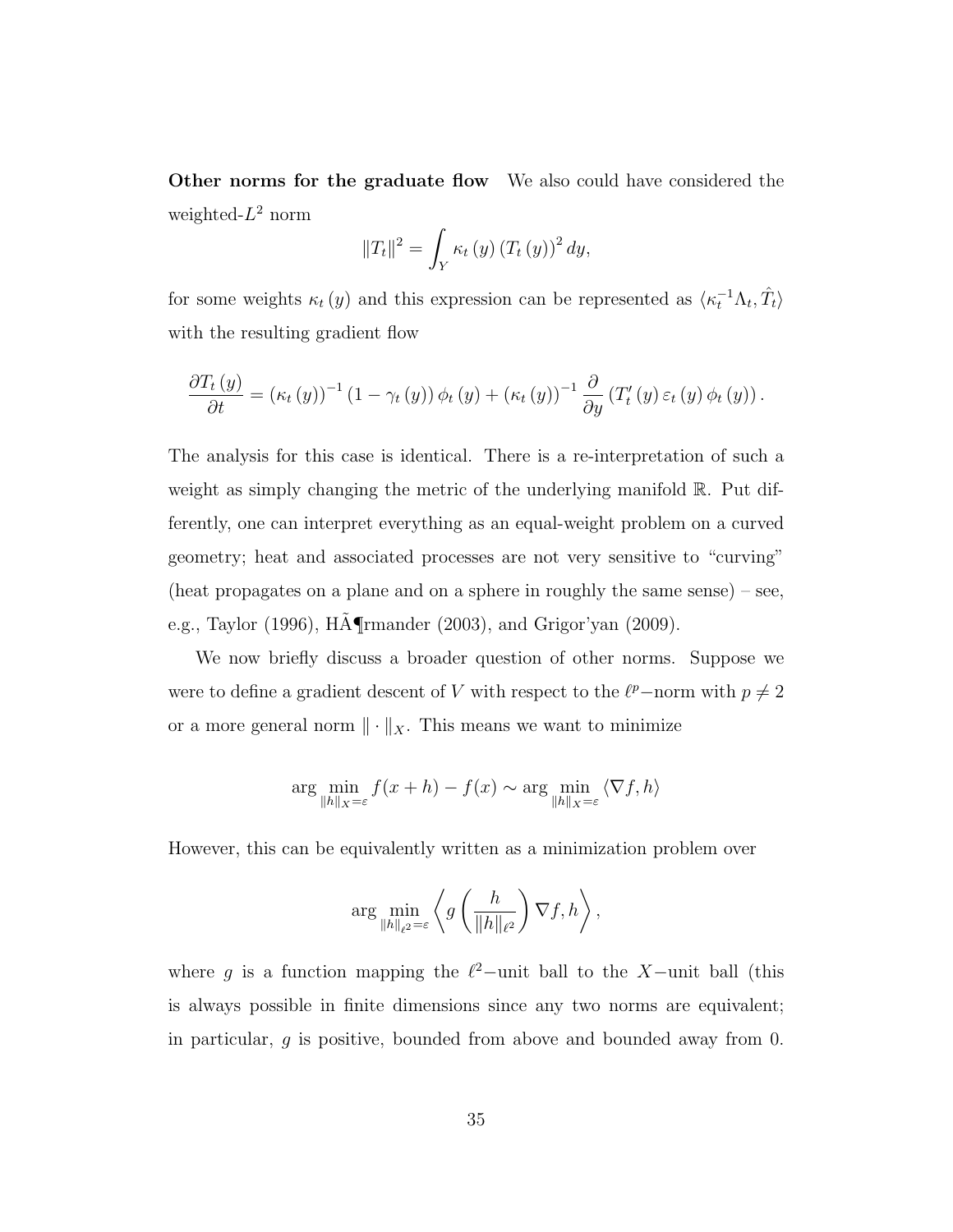We see that this change in the underlying geometry thus corresponds to a gradient flow of a different function weighted by a certain directionality. The analysis can be extended to a broader set of infinitely dimensional settings by considering approximations with the finite-dimensional case.

In one dimension that we have, the body of literature on parabolic PDEs shows that for almost any modification of the problem, the heat kernel looks and behaves exactly as a Gaussian – this is true for the heat kernels on arbitrary manifolds, for very wide classes of conductivities  $\sigma$ , and for a very broad range of spaces (see e.g, Grigor'yan (2009) or Bogachev, Krylov, Röckner, and Shaposhnikov (2015) for extensive reviews).

#### 6.6 Proof of Proposition 2

The proof uses the Feynman-Kac formula for path integrals (Lorinczi, Hiroshima, and Betz 2011) to study the short-time behavior of solutions of equations of the type (10). Let  $B(s)$  denote the diffusion process that satisfies the SDE:

$$
dB_s = \sigma'_s(B_s) ds + \sqrt{2\sigma_s(B_s)} dW_s,
$$

where  $W$  is a Brownian motion. We then have

$$
T_{\tilde{t}}(x) = \mathbb{E}\left[\int_t^{\tilde{t}} (1 - \gamma_s(B(s))) \phi_s(B(s)) ds\right] + \mathbb{E}[T_t(B_{\tilde{t}})],
$$

where the expectation runs over the diffusion process  $B_s$ , started in x at time t and running up to time  $\tilde{t}$ .<sup>11</sup> We can now perform a Taylor expansion of these quantities. Up to the first order, diffusivity is constant. The short-time

<sup>&</sup>lt;sup>11</sup>Technically, we need to specify boundary conditions for the Brownian motion  $B(s)$ . However, since we are only using Brownian motion for very small times  $\tilde{t}$ , the exact form of the boundary conditions does not matter.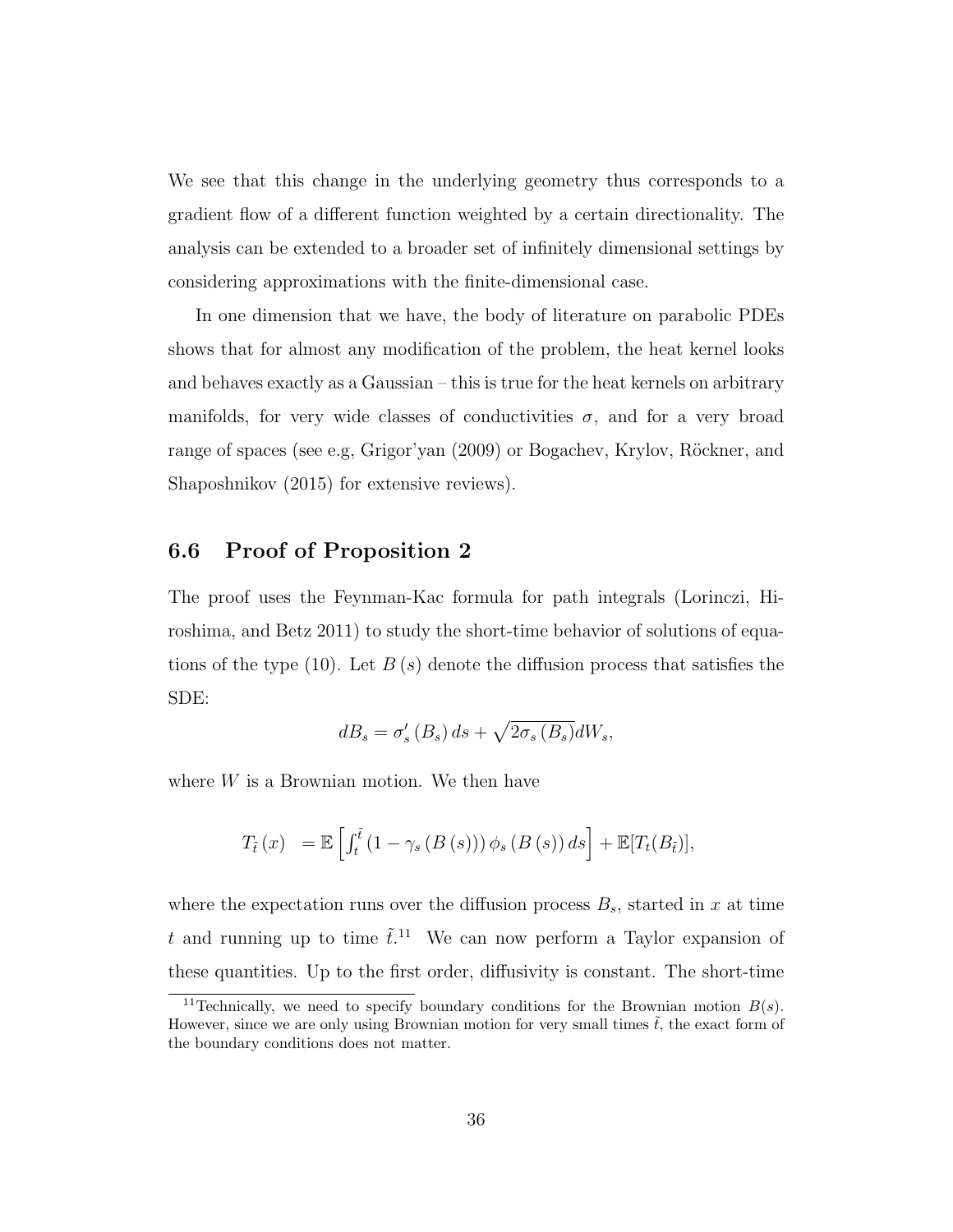asymptotics for Brownian motion is then given by a Gaussian distribution  $B_{\tilde{t}} \sim$  $x + \sigma'_{t}(x) (\tilde{t} - t) + \sqrt{2\sigma_{t}(x)} (W_{\tilde{t}} - W_{t}) \sim N(x + \sigma'_{t}(x) (\tilde{t} - t), 2\sigma_{t}(x) (\tilde{t} - t))$ and

distribution of 
$$
B_{\tilde{t}} \sim \frac{1}{\sqrt{4\pi\sigma_t(x)(\tilde{t}-t)}} \exp\left(-\frac{\left(y-x-\sigma'_t(x)\left(\tilde{t}-t\right)\right)^2}{4\sigma_t(x)\left(\tilde{t}-t\right)}\right).
$$

Then, up to a first order for  $\tilde{t}$  small,

$$
\int_t^{\tilde{t}} \left(1-\gamma_t\left(B\left(s\right)\right)\right)\phi_t\left(B\left(s\right)\right)ds \sim \left(\tilde{t}-t\right)\left(1-\gamma_t(x)\right)\phi_t\left(x\right).
$$

This implies that

$$
T_{\tilde{t}}(x) \sim (\tilde{t} - t) (1 - \gamma_t(x)) \phi_t(x) + \mathbb{E}[T_t(B_{\tilde{t}})] \sim
$$
  
 
$$
\sim (\tilde{t} - t) (1 - \gamma_t(x)) \phi_t(x) + \int_Y \frac{1}{\sqrt{4\pi\sigma_t(x)(\tilde{t}-t)}} \exp\left(-\frac{(y - x - \sigma'_t(x)(\tilde{t}-t))^2}{4\sigma_t(x)(\tilde{t}-t)}\right) T_t(y) dy.
$$

### 6.7 Proof of Proposition 3

To ease notational burden, we suppress the dependence on  $t$  in this and the next section. Let us compute the directional derivative in the direction of a function  $w$  evaluated at  $T$ 

$$
\delta \mathcal{J}(w) = \lim_{\varepsilon \to 0} \frac{\mathcal{J}(T + \varepsilon w) - \mathcal{J}(T)}{\varepsilon}.
$$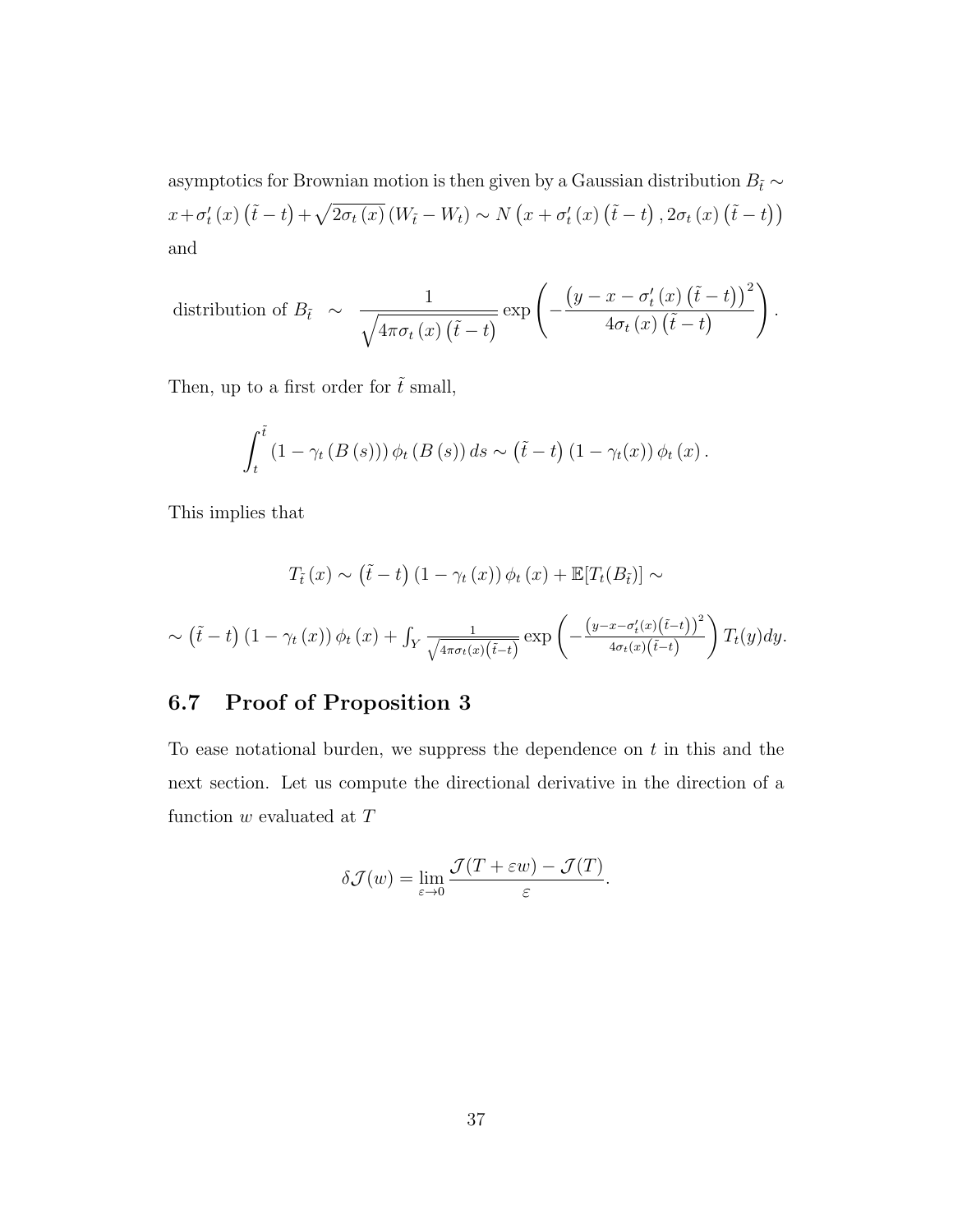We see that

$$
\lim_{\varepsilon \to 0} \frac{\mathcal{J}(T + \varepsilon w) - \mathcal{J}(T)}{\varepsilon} = \int_Y \sigma(y) (T'(y) - \tau'(y)) w'(y) dy =
$$

$$
= \int_Y w(y) \frac{\partial}{\partial y} (\sigma(y) (\tau'(y) - T'(y))) dy.
$$

This shows that the negative gradient flow is given by

$$
\frac{\partial T}{\partial t} = -\frac{\partial}{\partial y} \left( \sigma(y) \left( \tau'(y) - T'(y) \right) \right) = -\frac{\partial}{\partial y} \left( \sigma(y) \tau'(y) \right) + \frac{\partial}{\partial y} \left( \sigma(y) T'(y) \right).
$$

Using the equation (12) for  $\tau$ , we see that  $-\frac{\partial}{\partial y}(\sigma(y)\tau'(y)) = (1 - \gamma(y))\phi(y)$ and we have established the desired claim.

#### 6.8 Additional smoothing results for section 4.2

The next proposition shows that the gradient flow smoothes a measure of variability of the tax schedule, the squared deviation from the limiting stationary solution. Moreover, such smoothing is exponential. As we discussed above, this result is not about the convergence to the optimal tax  $T_*$  but rather about the smoothing behavior with respect to the correct reference point, the stationary solution  $\tau(y)$ . In this section, whenever it does not cause confusion, we suppress the dependence on t.

**Proposition 4.** Let  $T(t, y)$  be the solution to

$$
\frac{\partial T}{\partial t} = (1 - \gamma(y)) \phi(y) + \frac{\partial}{\partial y} \left( \sigma(y) \frac{\partial T}{\partial y} \right),
$$

 $T\left(0,y\right)$  be an arbitrary initial tax schedule,  $\tau\left(y\right)$  be the solution to the stationary problem (12), and  $\lambda_1$  be the first eigenvalue of the associated Sturm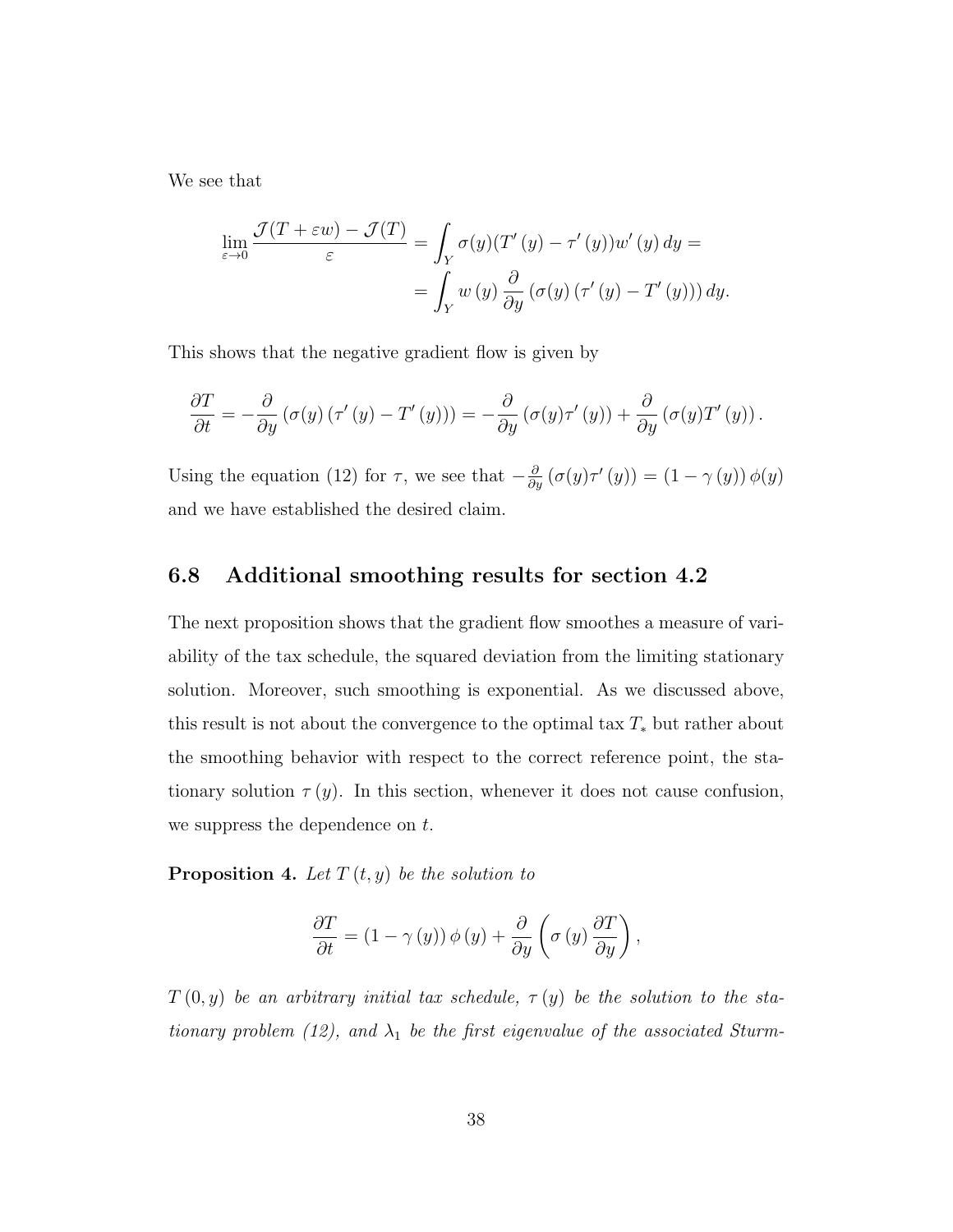Liouville operator  $Hz = -\frac{\partial}{\partial y} \left( \sigma \left( y \right) \frac{\partial z}{\partial y} \right)$ . Then,  $\forall t > 0$ :

$$
\int_Y (T(t, y) - \tau (y))^2 dy \le e^{-2\lambda_1 t} \int_Y (T(0, y) - \tau (y))^2 dy.
$$

Proof. We use the standard Sturm-Liouville theory (see Zettl (2010), Teschl (2012), Titchmarsh (1962)) to prove this result. This equation can be studied by first solving for the stationary problem

$$
0 = (1 - \gamma(y)) \phi(y) + \frac{\partial}{\partial y} \left( \sigma(y) \frac{\partial \tau}{\partial y} \right).
$$

This leads to an equation for  $z(t, x) = T(t, x) - \tau(x)$  given by

$$
\frac{\partial z}{\partial t} = \frac{\partial}{\partial y} \left( \sigma \left( y \right) \frac{\partial z}{\partial y} \right).
$$

It remains to study problems of this type. We will do so by studying the spectrum of the associated differential operator  $H$  given by

$$
Hz = -\frac{\partial}{\partial y} \left( \sigma \left( y \right) \frac{\partial z}{\partial y} \right)
$$

or, in other words, we study the problem  $Hz = \lambda z$ . This eigenvalue problem has a discrete sequence of admissible values  $\lambda$  for which the equation has a solution: these values  $0 < \lambda_1 < \lambda_2 < \ldots$  are the eigenvalues of this operator of Sturm-Liouville type, the corresponding solutions will be denoted by  $\eta_1, \eta_2, \ldots$ and are assumed to be  $L^2$ -normalized, i.e.  $\|\eta_n\|_{L^2} = 1$ . We note that  $\lambda_0 = 0$  is a special value and  $\eta_0 = \text{const.}$  We see that these eigenfunctions are necessarily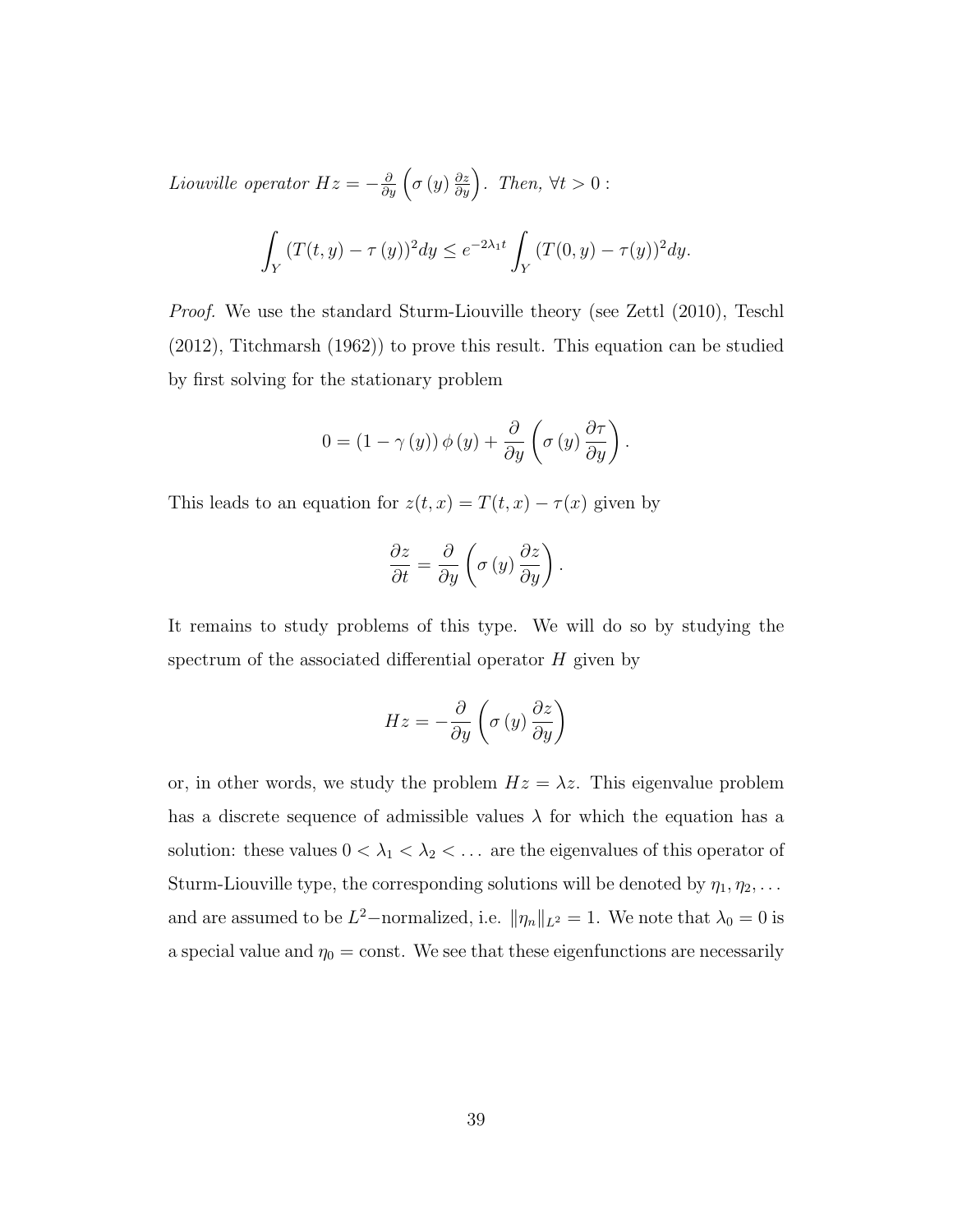orthogonal in  $L^2$  since, again by integration by parts,

$$
\int_{Y} \eta_{k}(y)\eta_{\ell}(y)dy = \frac{1}{\lambda_{k}} \int_{Y} -(\sigma(y)\eta'_{k}(y))'\eta_{\ell}(y)dy
$$
  

$$
= -\frac{1}{\lambda_{k}} \int_{Y} -\sigma(y)\eta'_{k}(y)\eta'_{\ell}(y)dy
$$
  

$$
= \frac{1}{\lambda_{k}} \int_{Y} (-\sigma(y)\eta'_{\ell}(y))'\eta_{k}(y)dy
$$
  

$$
= \frac{\lambda_{\ell}}{\lambda_{k}} \int_{Y} \eta_{k}(y)\eta_{\ell}(y)dy
$$

If  $k \neq \ell$ , then the factor in front of the integral is different from 1 and the integral is therefore 0. This together with the completeness of the system of eigenfunctions in  $L^2$  allows us to expand an arbitrary initial function  $T(0, x)$ into a series

$$
T(0, x) = \tau(x) + \sum_{k=1}^{\infty} \langle z(0, x), \eta_k(x) \rangle \eta_k(x).
$$

We will abbreviate  $a_k = \langle z(0, x), \phi_k(x) \rangle$  for simplicity of exposition. We then claim that

$$
T(t,x) = \tau(x) + \sum_{k=1}^{\infty} a_k e^{-\lambda_k t} \eta_k(x)
$$

is a solution. This can be verified by computing

$$
\left(\frac{d}{dt} - \frac{d}{dx}\sigma(x)\frac{d}{dx}\right)\sum_{k=1}^{\infty} a_k e^{-\lambda_k t} \eta_k(x) = \sum_{k=1}^{\infty} a_k \left(\frac{d}{dt} - \frac{d}{dx}\sigma(x)\frac{d}{dx}\right) e^{-\lambda_k t} \eta_k(x).
$$

The separation of variables implies that

$$
\left(\frac{d}{dt} - \frac{d}{dx}\sigma(x)\frac{d}{dx}\right)e^{-\lambda_k t}\eta_k(x) = e^{-\lambda_k t}\left(-\lambda_k \eta_k(x) - \frac{d}{dx}\sigma(x)\frac{d}{dx}\eta_k(x)\right) = 0
$$

as desired. Since we now have a complete description of a solution, we can analyze the convergence to the limiting function arising for  $t \to \infty$  at a greater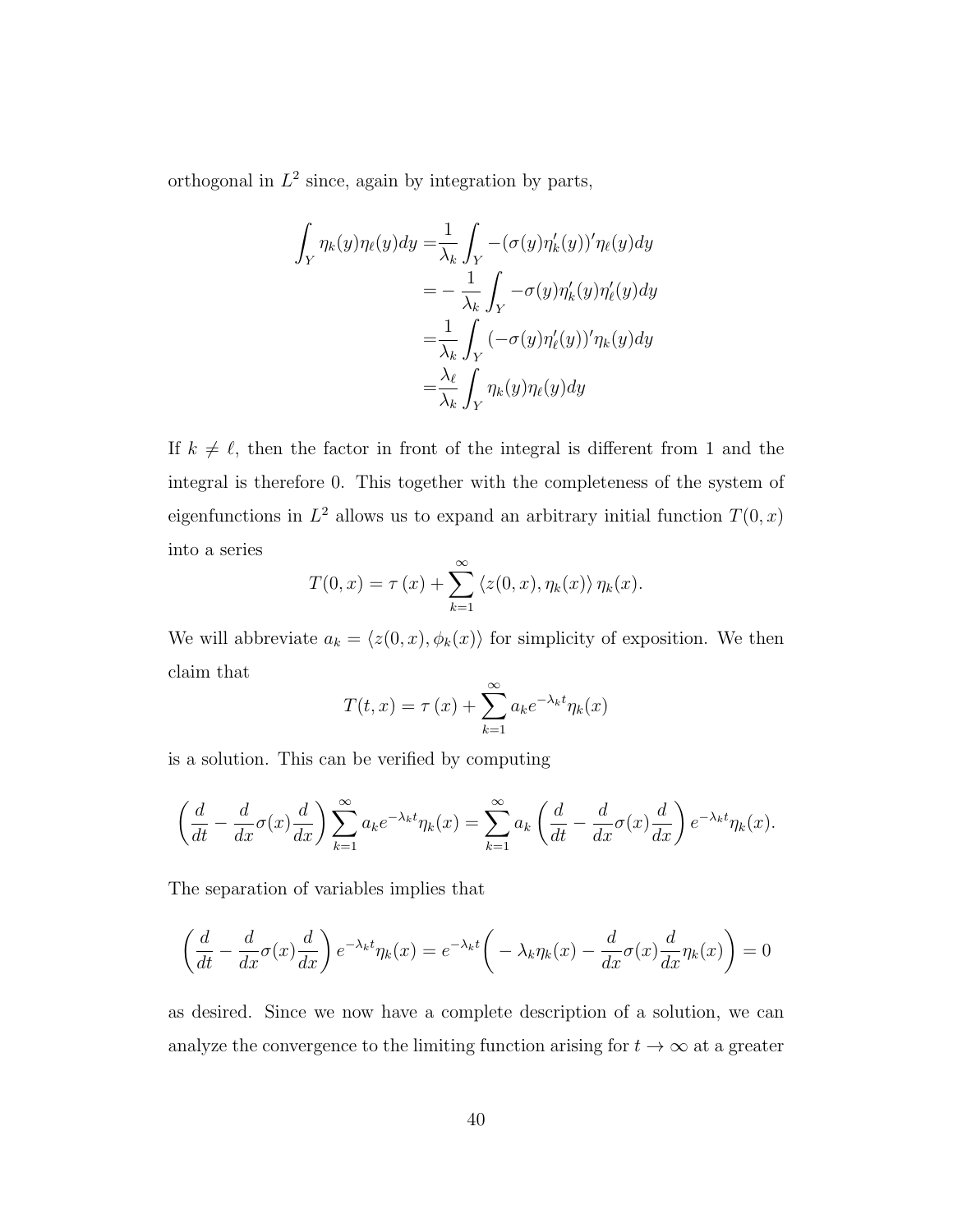level of detail: we have

$$
\int_Y (T(t, y) - \tau(y))^2 dy =
$$
\n
$$
= \int_Y \sum_{k,\ell=1}^{\infty} a_k e^{-\lambda_k t} \eta_k(y) a_\ell e^{\lambda_\ell t} \eta_\ell(y) dy =
$$
\n
$$
= \int_Y \sum_{\ell=1}^{\infty} a_\ell^2 e^{-2\lambda_l t} \eta_l(y)^2 dy = \sum_{\ell=1}^{\infty} a_\ell^2 e^{-2\lambda_k t} \le e^{-2\lambda_1 t} \sum_{\ell=1}^{\infty} a_\ell^2.
$$

We note that

$$
\sum_{\ell=1}^{\infty} a_{\ell}^{2} = \int_{Y} (T(0, y) - \tau(y))^{2} dy
$$

and that we have therefore shown that

$$
\int_Y (T(t, y) - \tau(y))^2 dy \le e^{-2\lambda_1 t} \int_Y (T(0, y) - \tau(y))^2 dy.
$$

Appealing to the classical Rayleigh-Ritz formula, we see that

$$
\lambda_1 = \inf_{\int_Y f(y) dy = 0} \frac{\int_Y \sigma(y) f'(y)^2 dy}{\int_Y f(y)^2 dy}
$$
\n(14)

where the last step follows from the classical Neumann eigenvalue computation for the homogeneous rod (see Courant and Hilbert (1989)). This shows that for sufficiently regular values of  $\phi(y)$ , we can expect  $\lambda_1 > 0$  and therefore the distance to  $\tau(y)$  undergoes exponential decay.  $\Box$ 

## 6.9 Trajectory of the tax reform

In this section, we briefly discuss a construction of a trajectory of the tax reform beyond the short-term asymptotics.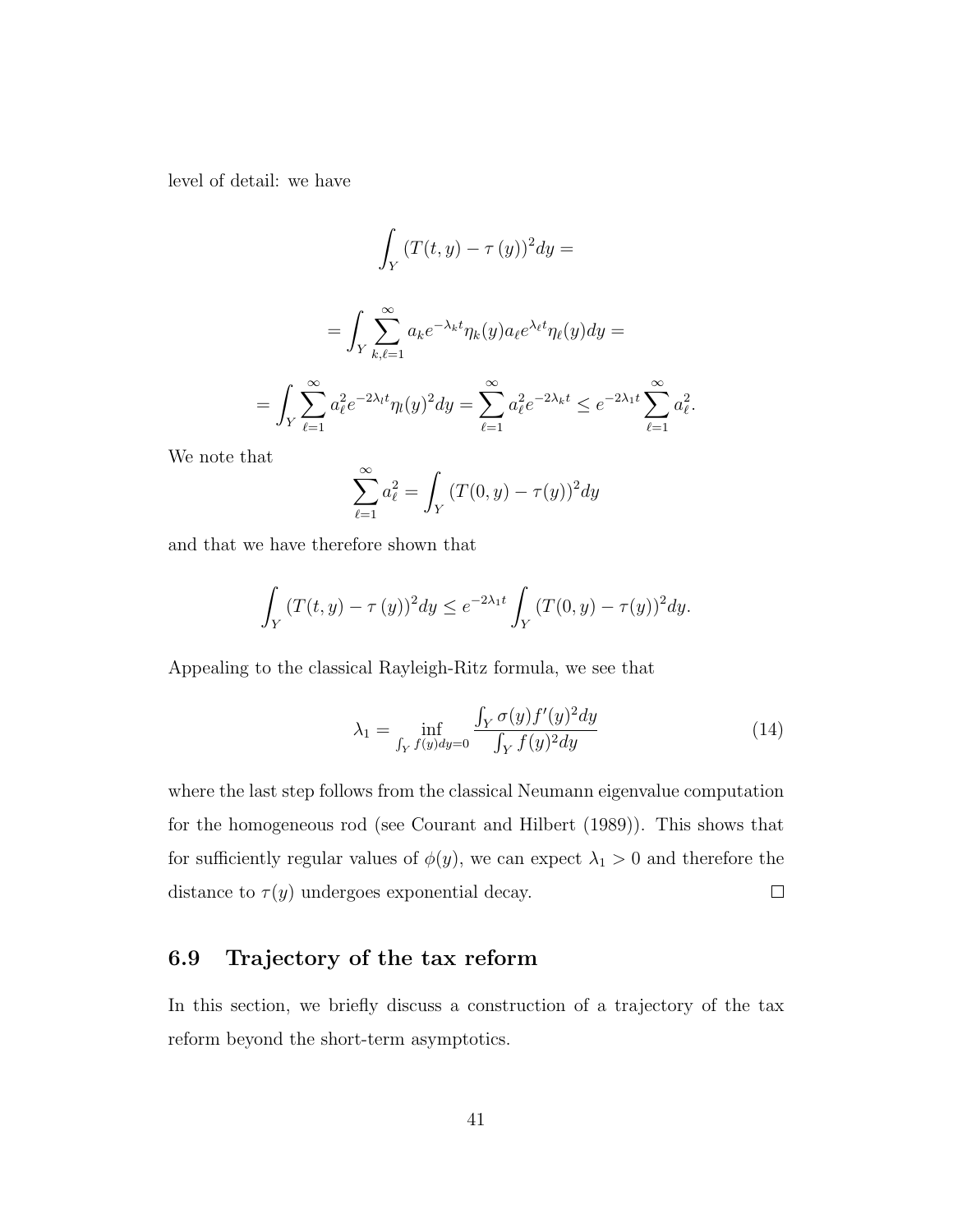Equation (10) changes the tax schedule in favor of increasing social welfare, letting  $\phi_t$  and  $\varepsilon_t$  be endogenously driven by  $T_t$  – that is, taking into account the fact that the density and the elasticity change in response to the evolution of taxes. We propose to evolve the system separately (this underlying idea is a straightforward application of "operator splitting"). The simplest instance of this idea is as follows. Suppose we are given a system of ordinary differential equations given as

$$
\frac{d}{dt}u(t) = (A+B)u(t),
$$

then the solution is given by the matrix exponential  $u(t) = e^{t(A+B)}u(0)$ . A formal Taylor series expansion suggests that

$$
e^{t(A+B)} = \text{Id} + t(A+B) + \mathcal{O}(t^2)
$$

$$
= (\text{Id} + tA)(\text{Id} + tB) + \mathcal{O}(t^2)
$$

$$
= e^{tA}e^{tB}u(0) + \mathcal{O}(t^2).
$$

These computation suggest that, at least for small values of  $t$ , we may solve the system by first evolving along the simpler system  $\dot{u}(t) = Au$  and then along the system  $\dot{u} = Bu$  and alternate in this manner (Varga (1962), Glowinski and Osher (2016)).

We apply the very same method in our problem: more precisely, we fix the distribution of incomes  $\phi_t$  and the elasticity  $\varepsilon_t$  for a short period of time  $\delta t$ , evolve  $T_t$ , and then re-compute  $\phi_{t+\delta t}$  and  $\varepsilon_{t+\delta t}$  based on the new tax function  $T_{t+\delta t}$ <sup>12</sup> In standard situations, this procedure will converge to a solution path of the dynamical system as  $\delta t \to 0$  (Glowinski, Osher, and Yin (2016)). The operator splitting technique also has a natural economic meaning. The

 $12$ This also can be regarded as a classical numerical technique for systems of this type.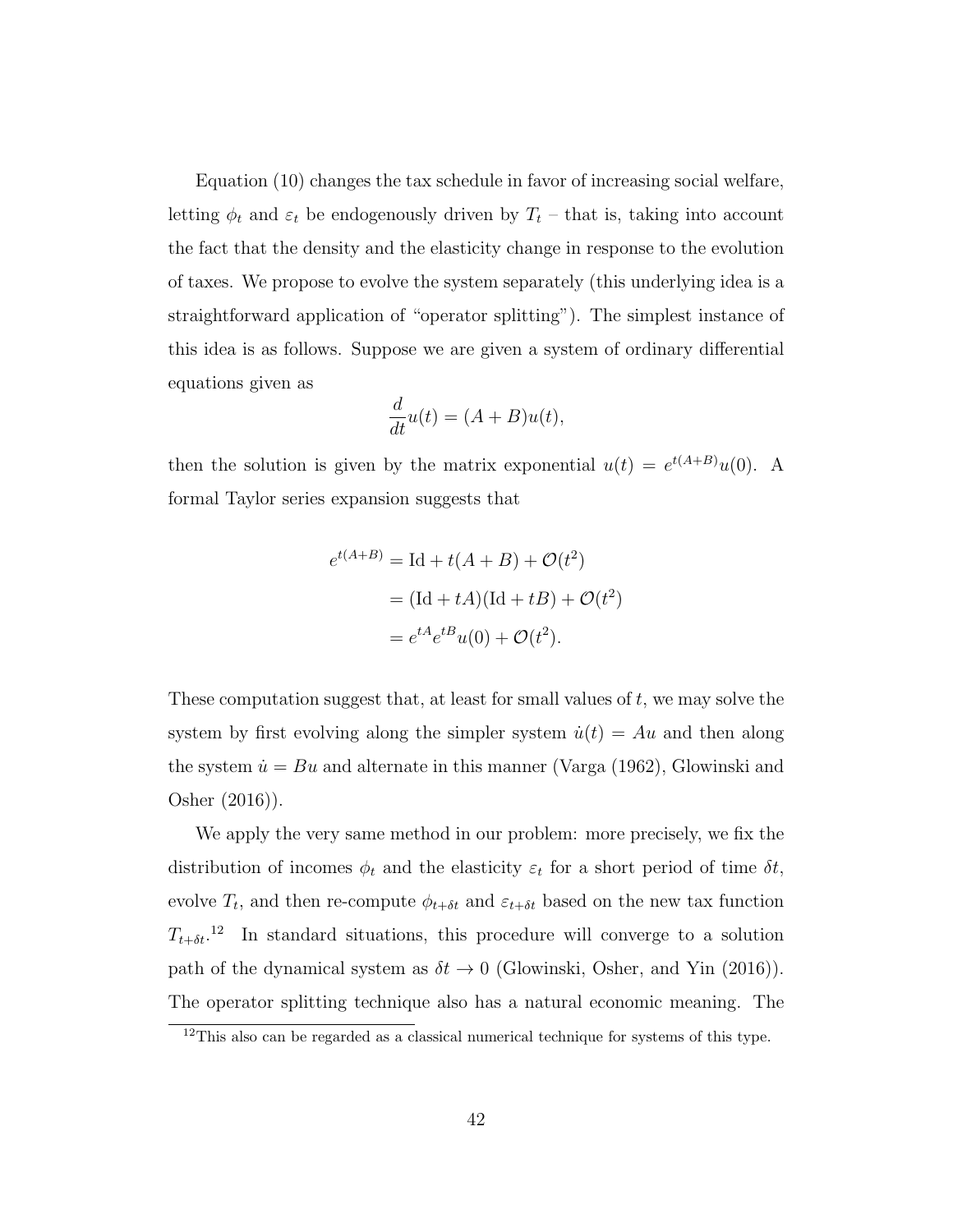government evolves taxes in the direction of increased welfare, keeping the density of agents' incomes, marginal social welfare weights, and elasticities fixed at their value observed in the current economy. That is, the government evaluates the changes in revenues under the current information given by the exogenous sufficient statistics evaluated at a given initial time – this is our notion of the short term reform.

This implies equation (10) is a heat equation (with source term  $(1 - \gamma) \phi$ and local conductivity  $\sigma = \varepsilon \phi$ , i.e. a PDE of the form

$$
\frac{\partial T}{\partial t} = (1 - \gamma(y)) \phi(y) + \frac{\partial}{\partial y} \left( \sigma(y) \frac{\partial T}{\partial y} \right)
$$

and guarantees in particular that the problem always has a solution (the heat equation being well-posed). We also note that our assumption that the density tends to 0 at the boundary of the interval implies that no boundary conditions need be imposed. Since heat equations are among the most well-known and well-behaved partial differential equations, we can apply standard mathematical results to obtain theoretical properties of the evolution of the tax schedule over time.

Fixing  $\gamma$ ,  $\phi$ , and  $\varepsilon$  and letting T evolve for a short amount of time, then unfreezing  $\gamma$ ,  $\phi$ , and  $\varepsilon$  and recomputing it can be regarded as a classical example of operator splitting. While the analysis of convergence of this dynamic system is outside the scope of the paper, one can expect that for sufficiently short time steps, the solution converges to the global optimum at a great level of generality. For example, the review of Glowinski, Osher, and Yin (2016, p.13) concludes: "Last but not least, operator splitting algorithms are theoretically attractive because they converge under very few assumptions." More broadly, the splitting procedure we use is similar in spirit to the ones used in